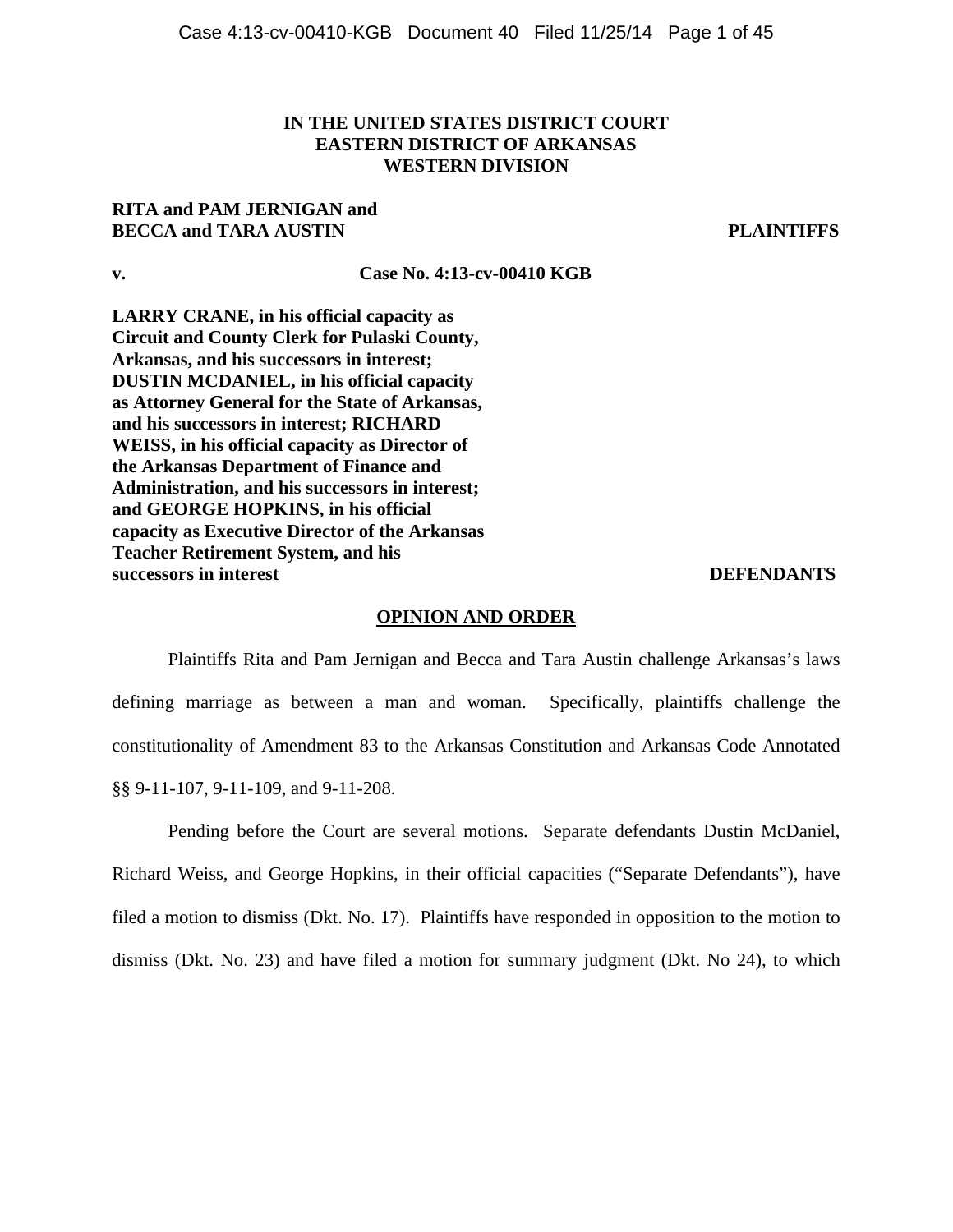#### Case 4:13-cv-00410-KGB Document 40 Filed 11/25/14 Page 2 of 45

Separate Defendants have responded in opposition (Dkt. No. 27).<sup>1</sup> The Court held a hearing on all pending motions November 20, 2014.

Plaintiffs are two lesbian couples; the partners of each couple have been in an exclusive, committed relationship with one another for years. Plaintiffs here claim to seek the same rights as opposite-sex couples: the freedom to marry their chosen partners, the recognition of their marriages performed in other states that make same sex marriage lawful, and the right to receive the state benefits attendant to marriage. Through their claims, plaintiffs challenge the constitutionality of Arkansas's laws excluding same-sex couples from marriage and forbidding recognition of legitimate same-sex marriages entered into in other states. *See* Ark. Const. amend. 83; Ark. Code Ann. §§ 9-11-107, -109, -208. Plaintiffs challenge these laws claiming they violate the federal constitution. This Court has jurisdiction; among other statutes, 28 U.S.C. § 1331 confers jurisdiction on federal courts to decide questions arising under the Constitution of the United States. For the reasons set forth below, the Court grants in part and denies in part Separate Defendants' motion to dismiss (Dkt. No. 17) and plaintiffs' motion for summary judgment (Dkt. No. 24).

#### **I. Background**

Amendment 83 to the Arkansas Constitution defines marriage as "consist[ing] only of the union of one man and one woman." Current Arkansas law defines marriage as "between a man and a woman" and declares that all marriages of same-sex couples are void. Ark. Code Ann. § 9-11-109. Current Arkansas law also provides for recognition of marriages from other states or

<sup>&</sup>lt;u>1</u> <sup>1</sup> Separate defendant Larry Crane filed a motion to dismiss on the ground of comity (Dkt. No. 7) prior to plaintiffs' filing their amended complaint (Dkt. No. 16). Because Mr. Crane did not renew his motion to dismiss after plaintiffs filed their amended complaint, the Court denies Mr. Crane's motion as moot. The Court notes that Mr. Crane's motion presented abstention issues that overlap with abstention issues asserted by Separate Defendants.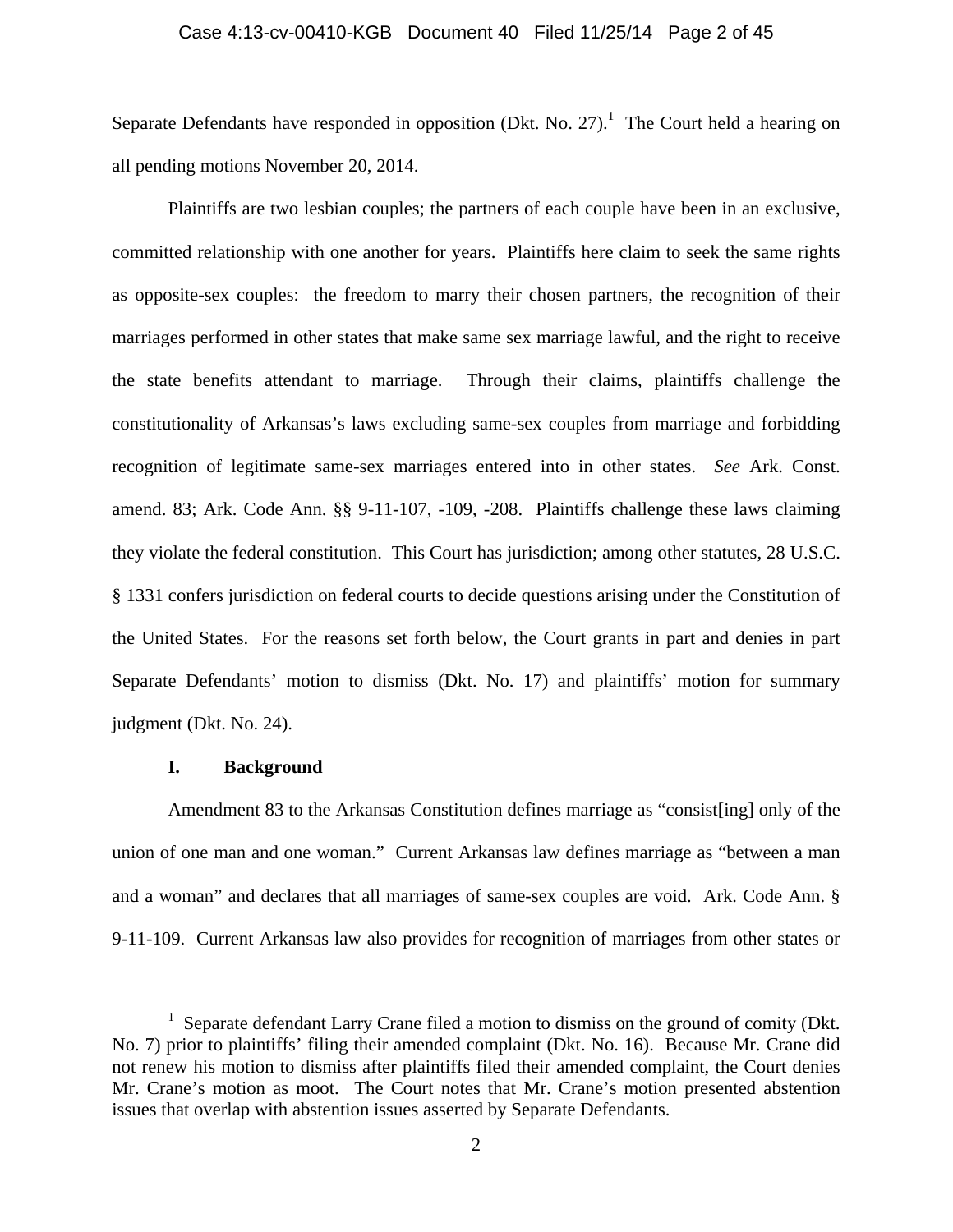#### Case 4:13-cv-00410-KGB Document 40 Filed 11/25/14 Page 3 of 45

countries but specifically excludes marriages by persons of the same sex. *Id.* § 9-11-107. In addition, Arkansas law now provides that the State only recognizes the marital union of "man and woman," forbids clerks from issuing marriage licenses to same-sex couples, forbids the recognition of lawful same-sex marriages entered into in other states, and holds unenforceable any contractual or other rights granted by a same-sex marriage of another state. *Id.* § 9-11-208.

Plaintiffs Rita and Pam Jernigan ("the Jernigans") state that they are a lesbian couple who have been in a committed relationship for five years and are married under Iowa state law. The Jernigans claim that Rita retired after teaching math in the Little Rock School District for more than 28 years; that she participated in the Arkansas Teacher Retirement System ("ATRS") while employed and currently receives retirement pay from the ATRS; that Amendment 83 prohibits Pam from being considered as Rita's spouse for purposes of her teacher retirement; and that Amendment 83 prohibits Pam from receiving surviving spouse benefits under the ATRS in the event of Rita's death.

Plaintiffs Becca and Tara Austin ("the Austins") state that they are a lesbian couple who have been in a committed relationship for over nine years and wish to marry for the same reasons that many other couples marry: to declare publicly their love and commitment to one another before their family, friends, and community and to give to one another the security and protections that only marriage provides. The Austins state that they are both employees of the University of Arkansas for Medical Sciences and that they have twins—a boy and a girl—who are now five years old. The Austins maintain that Tara is the biological mother of the twins and that, because Becca is not a biological parent to the children and cannot legally marry Tara under Arkansas law, Arkansas law does not consider Becca a parent to the twins. The Austins further state that their inability to marry legally in Arkansas reduces their family resources and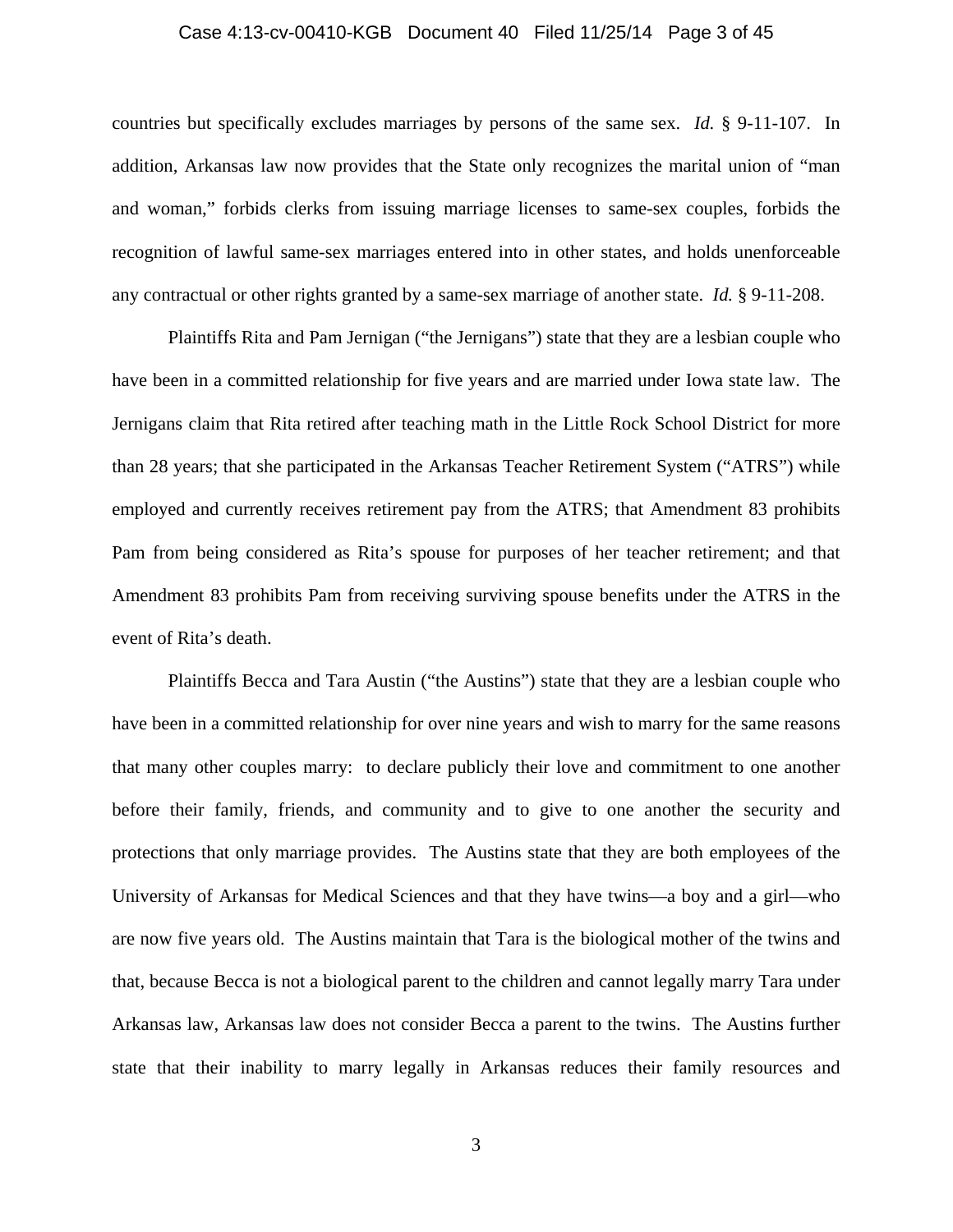# Case 4:13-cv-00410-KGB Document 40 Filed 11/25/14 Page 4 of 45

stigmatizes the Austins and their children by denying the family social recognition and respect. The Austins claim that Becca was denied family leave to spend time with the twins at home because she and Tara were not married under Arkansas law and the children were not legally her dependents; that despite Tara's desire to stay home after the birth of the children, Tara had to return to work full-time to maintain health insurance for herself and the children; and that Becca could not carry Tara and the children on a family health insurance plan because she and Tara were not, and could not be, legally married under Arkansas law and the children were not her legal dependents.

Plaintiffs are all homeowners in and residents of Pulaski County, Arkansas, and involved in their communities. Plaintiffs state that they have cared for each other, supported each other, sacrificed for each other, and made plans for the future with each other; that they have experienced hardship, illness, joy, and success during the course of their relationships; and that they are spouses in every sense, except that Arkansas law dictates that they cannot marry and that, even if they are legally married pursuant to the laws of another state, Arkansas will not legally recognize their marriage.

Plaintiffs all applied for and were denied marriage licenses with the Pulaski County Circuit and County Clerk after the Supreme Court's decision in *United States v. Windsor*, 133 S. Ct. 2675 (2013). *Windsor* held as unconstitutional Section 3 of the federal Defense of Marriage Act ("DOMA"), wherein Congress defined marriage for purposes of all federal laws to include only the marriages of opposite-sex couples. *See Windsor*, 133 S. Ct. at 2693.

The Jernigans state that because the state of Arkansas would not allow them to marry, they were forced to incur expense and inconvenience in traveling to Iowa to marry, which they did on December 16, 2013. Arkansas will not recognize the Jernigans' marriage as legal. Before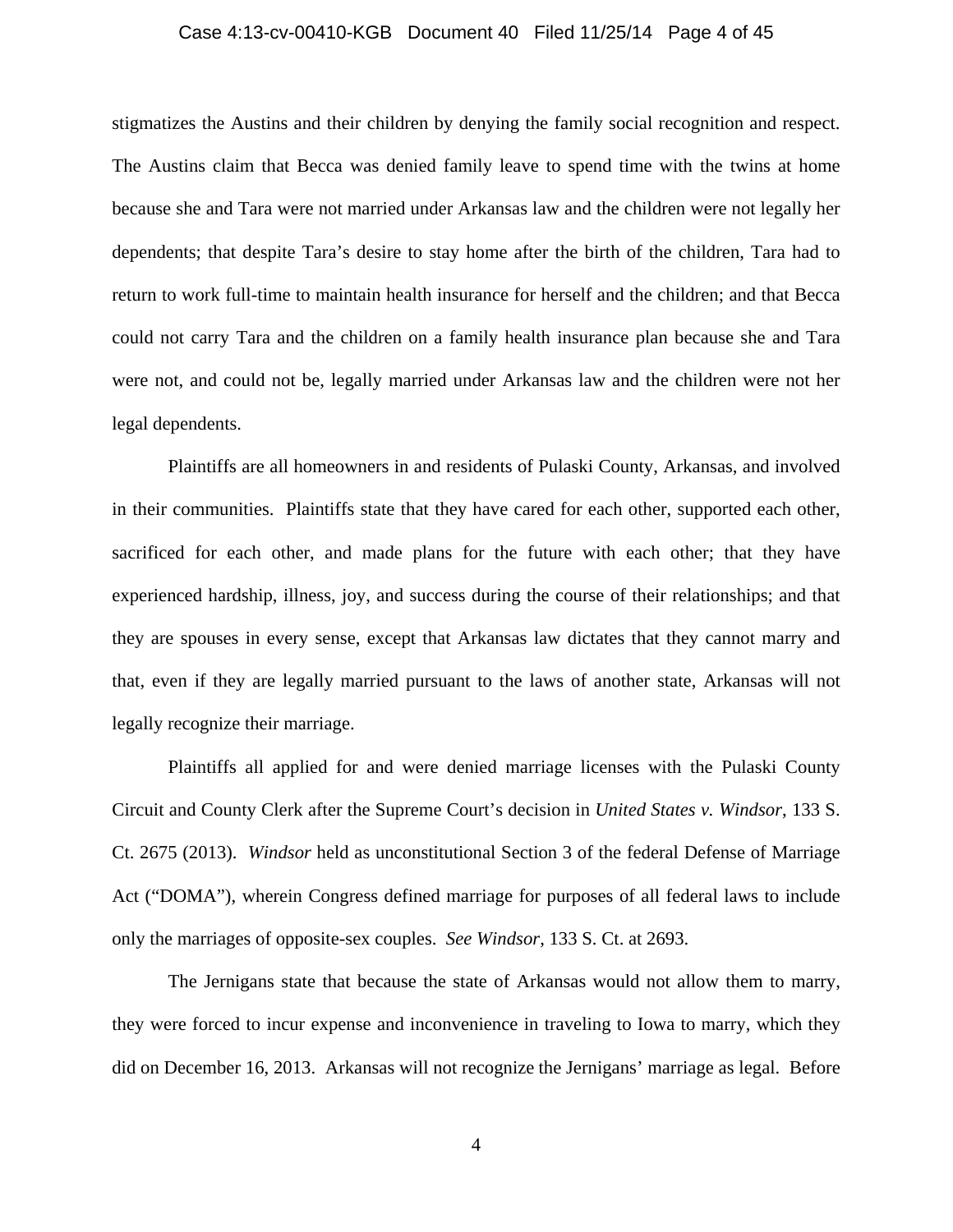# Case 4:13-cv-00410-KGB Document 40 Filed 11/25/14 Page 5 of 45

the Jernigans performed their marriage ceremony in Iowa, Rita approached the ATRS. The ATRS told Rita that, even after she legally married Pam in Iowa, the ATRS still would not allow Rita to name Pam as her surviving spouse on her ATRS retirement plan.

Plaintiffs sue separate defendant Larry Crane in his official capacity as Circuit and County Clerk for Pulaski County, Arkansas. The Jernigans and the Austins applied for marriage licenses on July 11, 2013, but Mr. Crane's office refused to issue them marriage licenses because Amendment 83 and Arkansas Code Annotated § 9-11-208 prohibit the Clerk from issuing a marriage license to persons of the same gender.

Plaintiffs sue separate defendant Dustin McDaniel in his official capacity as the Attorney General of the State of Arkansas. Plaintiffs state that Attorney General McDaniel's duties include both enforcing the law and advising officials within the state about the requirements of the law, including Amendment 83 and the challenged statutes. Arkansas law directs Attorney General McDaniel to "maintain and defend the interests of the State in matters before . . . federal courts" and to be the "legal representative of all state officers, boards, and commissioners in all litigation where the interests of the state are involved." Ark. Code Ann. § 25-16-703.

Plaintiffs sue separate defendant Richard Weiss in his official capacity as Director of the Arkansas Department of Finance and Administration ("DFA"). Director Weiss is responsible for accepting or refusing tax returns filed by Arkansas residents and non-residents. *Id.* § 25-8-102. Amendment 83 prohibits same-sex couples married in other states from filing joint Arkansas tax returns.

Plaintiffs sue separate defendant George Hopkins in his official capacity as Executive Director of the ATRS. Plaintiffs state that Executive Director Hopkins is responsible for enforcing rules created by the ATRS Board of Trustees including withholding spousal benefits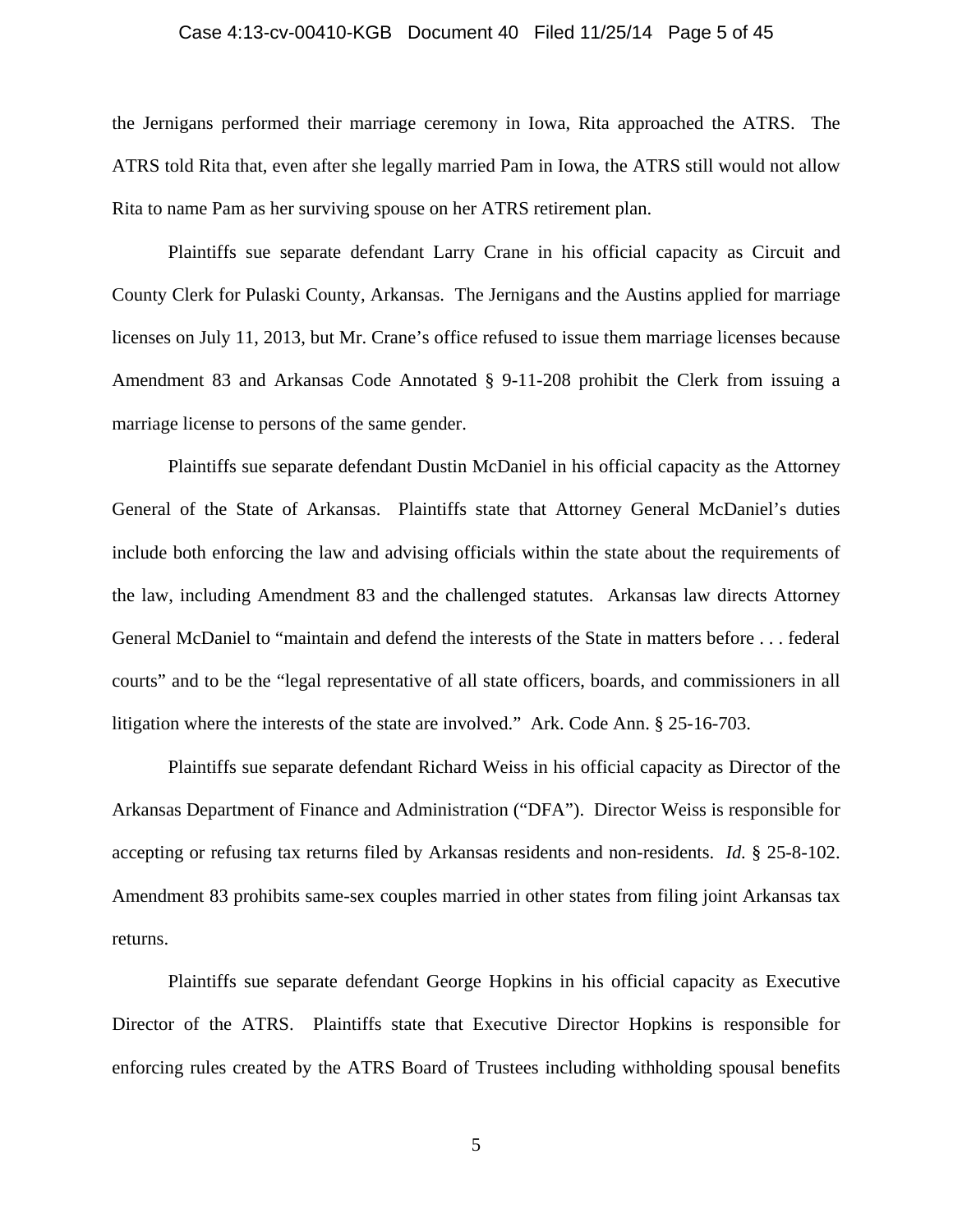# Case 4:13-cv-00410-KGB Document 40 Filed 11/25/14 Page 6 of 45

from same-sex spouses who are legally married under the laws of jurisdictions that recognize same-sex marriage and preventing same-sex spouses from receiving retirement benefits from the ATRS in the event of recipients' deaths. Plaintiffs seek a declaration that Amendment 83 and the referenced statutes violate their rights to equal protection and due process of law under the Fourteenth Amendment to the United States Constitution. Plaintiffs Rita and Pam Jernigan seek preliminary and permanent injunctive relief requiring that defendants recognize their legitimate out-of-state marriage. All plaintiffs seek permanent injunctive relief prohibiting the state of Arkansas and all political subdivisions thereof from enforcing Amendment 83 or the referenced statutes.

#### **II. Motions To Dismiss For Reasons Other Than The Merits**

The Court turns first to Separate Defendants' motion to dismiss (Dkt. No. 17) to which plaintiffs have responded (Dkt. No. 23). Separate Defendants raise four arguments in support of their request that this Court dismiss plaintiffs' claims against some or all of the named defendants. First, Separate Defendants contend that the claims against Director Weiss and Executive Director Hopkins should be dismissed under Federal Rule of Civil Procedure 12(b)(5) for inadequate service of process since, as of the date of the filing of the motion to dismiss, Director Weiss and Executive Director Hopkins had not been served with a copy of the summons and amended complaint. Second, Separate Defendants also argue that the Court should dismiss this case pursuant to the *Younger v. Harris*, 401 U.S. 37 (1971), abstention doctrine. The Court will address this doctrine raised by Separate Defendants, as well as additional abstention doctrines and the *Rooker-Feldman* doctrine raised on the Court's own motion. Third, Separate Defendants claim that this Court lacks jurisdiction because the claims against Separate Defendants are barred by the Eleventh Amendment to the United States Constitution. Fourth,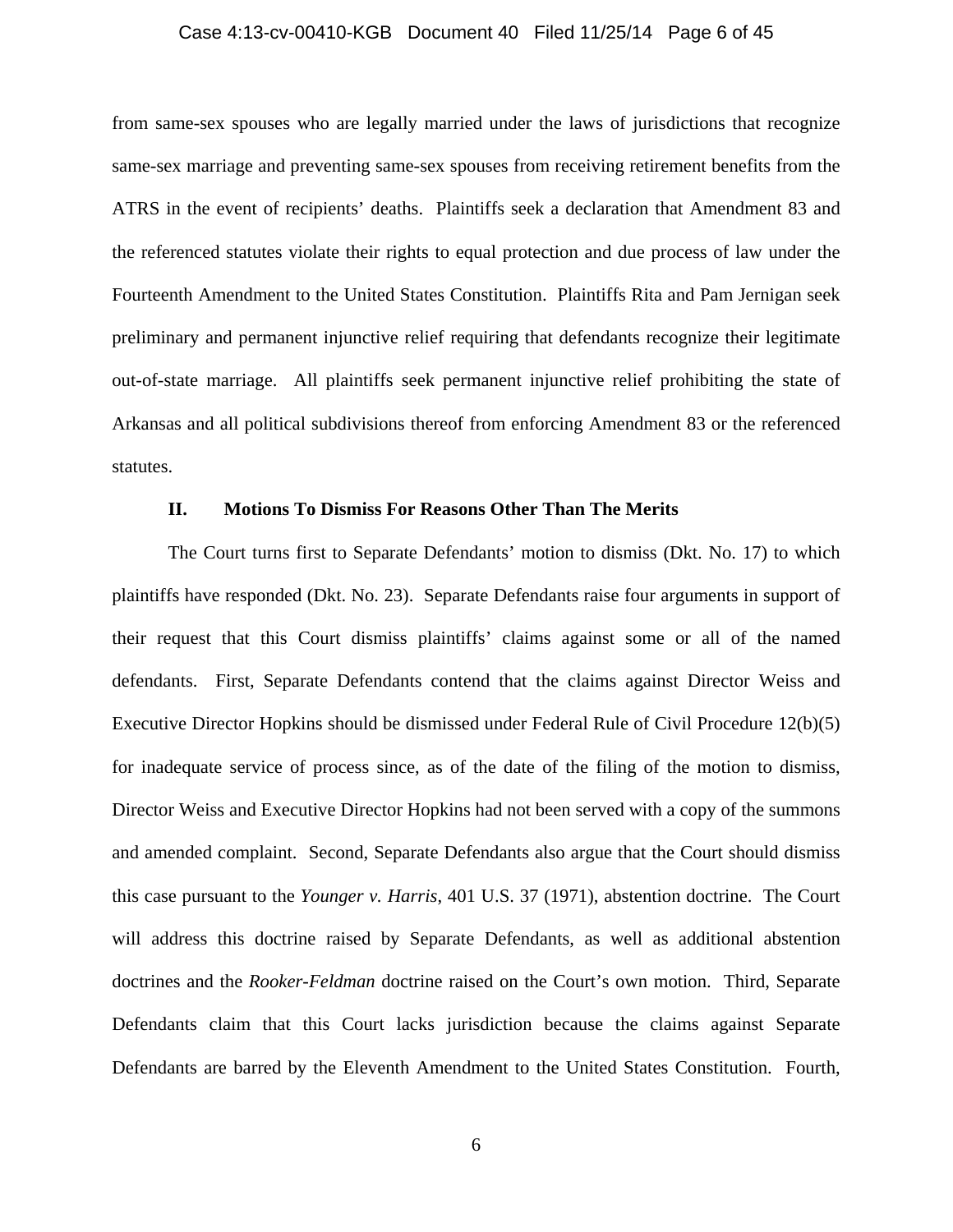Separate Defendants move to dismiss plaintiffs' amended complaint with prejudice for failure to state a claim upon which relief may be granted; the Court will discuss this argument *infra* in section III.

### **A. Service Of The Amended Complaint**

As for the procedural argument for dismissal advanced by Director Weiss and Executive Director Hopkins, Federal Rule of Civil Procedure 4(m) gives a plaintiff 120 days after the complaint is filed to serve a defendant. This rule also applies to service of defendants who are added by an amended complaint. *Carmona v. Ross*, 376 F.3d 829, 830 (8th Cir. 2004). Plaintiffs filed their amended complaint on January 17, 2014, adding as defendants Director Weiss and Executive Director Hopkins. Plaintiffs returned executed summonses as to Director Weiss and Executive Director Hopkins on February 7, 2014, indicating that plaintiffs served these two defendants on February 6, 2014 (Dkt. Nos. 20, 21, 22). Therefore, plaintiffs properly served Director Weiss and Executive Director Hopkins within the 120 day period, and the Court denies Separate Defendants' motion to dismiss for inadequate service of process.

#### **B. Motion To Dismiss Claims Pursuant To Abstention**

Separate Defendants argue that this Court should abstain from exercising jurisdiction over this suit pursuant to *Younger v. Harris*, 401 U.S. 37 (1971), because a substantially similar suit is pending in the Arkansas state court system. Generally, the doctrine of abstention authorizes a federal court to decline to exercise jurisdiction if federal court adjudication would "cause undue interference with state proceedings." *New Orleans Pub. Serv., Inc. v. Council of New Orleans ("NOPSI")*, 491 U.S. 350, 359 (1989). Even in cases where permissible, however, abstention under any doctrine is "the exception, not the rule." *Colorado River Water Conservation Dist. v. United States*, 424 U.S. 800, 813 (1976). Abstention "is an extraordinary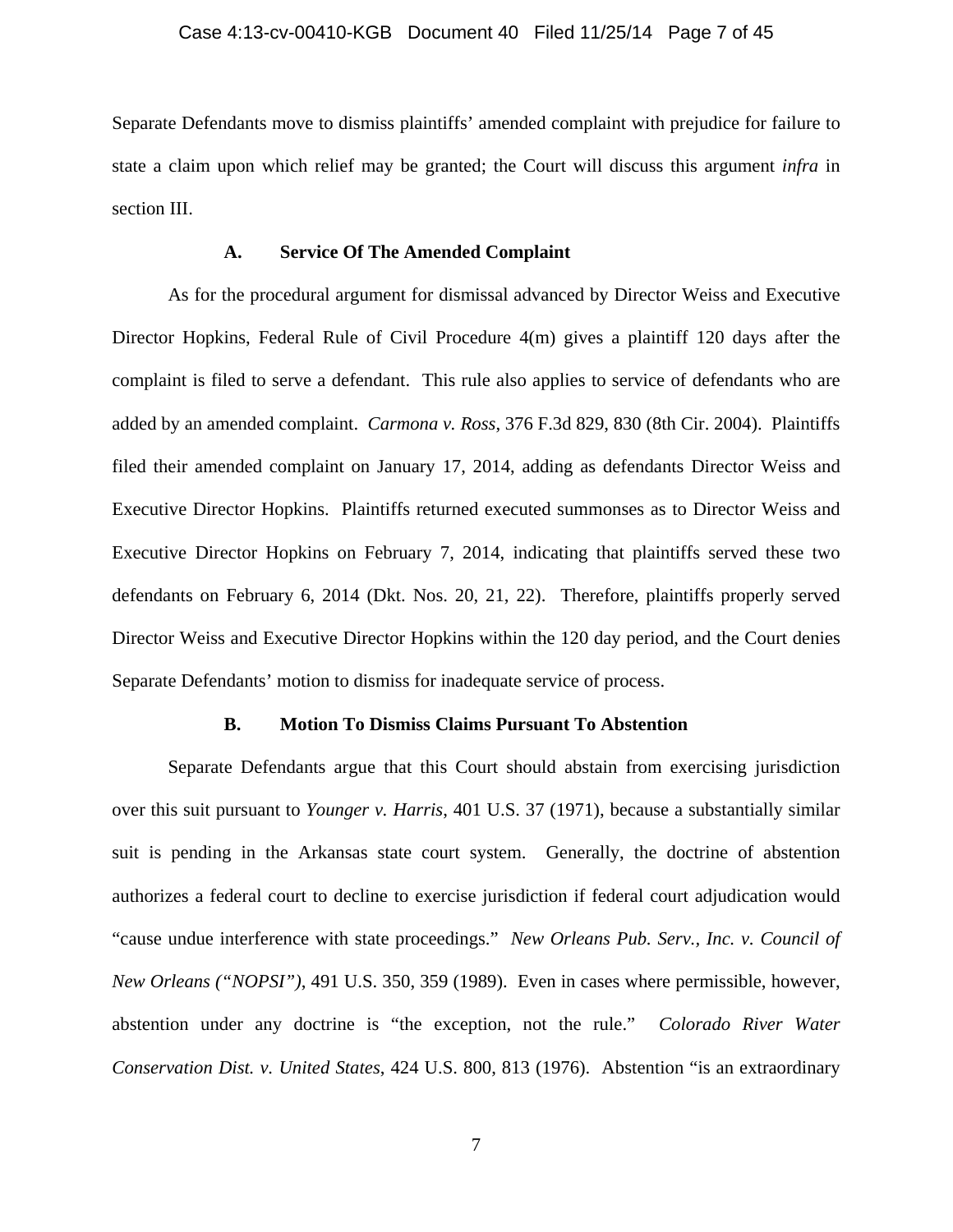#### Case 4:13-cv-00410-KGB Document 40 Filed 11/25/14 Page 8 of 45

and narrow exception to the duty of a District Court to adjudicate a controversy properly before it." *Id.* (citations omitted). "[F]ederal courts are obliged to decide cases within the scope of federal jurisdiction." *Sprint Commc'ns, Inc. v. Jacobs*, 134 S. Ct. 584, 588 (2013).

This Court recognizes the import of what plaintiffs ask it to do in examining the federal constitutionality of Arkansas state laws. While "the Constitution and Congress equip federal courts with authority to void state laws that transgress federal civil rights, . . . comity toward state sovereignty counsels the power be sparingly used." *Moe v. Dinkins*, 635 F.2d 1045, 1046 (2d Cir. 1980). As a result, this Court will examine the *Younger* abstention doctrine raised by Separate Defendants and three additional abstention doctrines, as well as the *Rooker-Feldman* doctrine, raised on the Court's own motion to satisfy these concerns before the Court considers the merits of plaintiffs' claims.

Other courts that have examined abstention in the context of same sex marriage laws have opted not to abstain. Although not controlling, that authority is persuasive and informs this Court. *See, e.g.*, *Marie v. Moser, M.D.*, No. 14-cv-02518-DDC/TJJ, 2014 WL 5598128 (D. Kan. Nov. 4, 2014); *Wolf v. Walker*, 9 F. Supp. 3d 889 (W.D. Wis. 2014). The following five subsections address the propriety of abstention, and application of the *Rooker-Feldman* doctrine, and the Court's ultimate conclusion not to abstain here.

#### **1.** *Younger* **Abstention**

Separate Defendants assert that a parallel action challenging the federal constitutionality of these same Arkansas laws was filed prior to the commencement of this action and is currently being litigated in Arkansas state court. *See M. Kendall Wright, et al. v. Nathaniel Smith, M.D., M.P.H., et al.*, Arkansas Supreme Court Case No. CV-14-427 ("*Wright*"). That case is on appeal from the Circuit Court of Pulaski County, Arkansas, Second Division, Case No. 60CV-13-2662.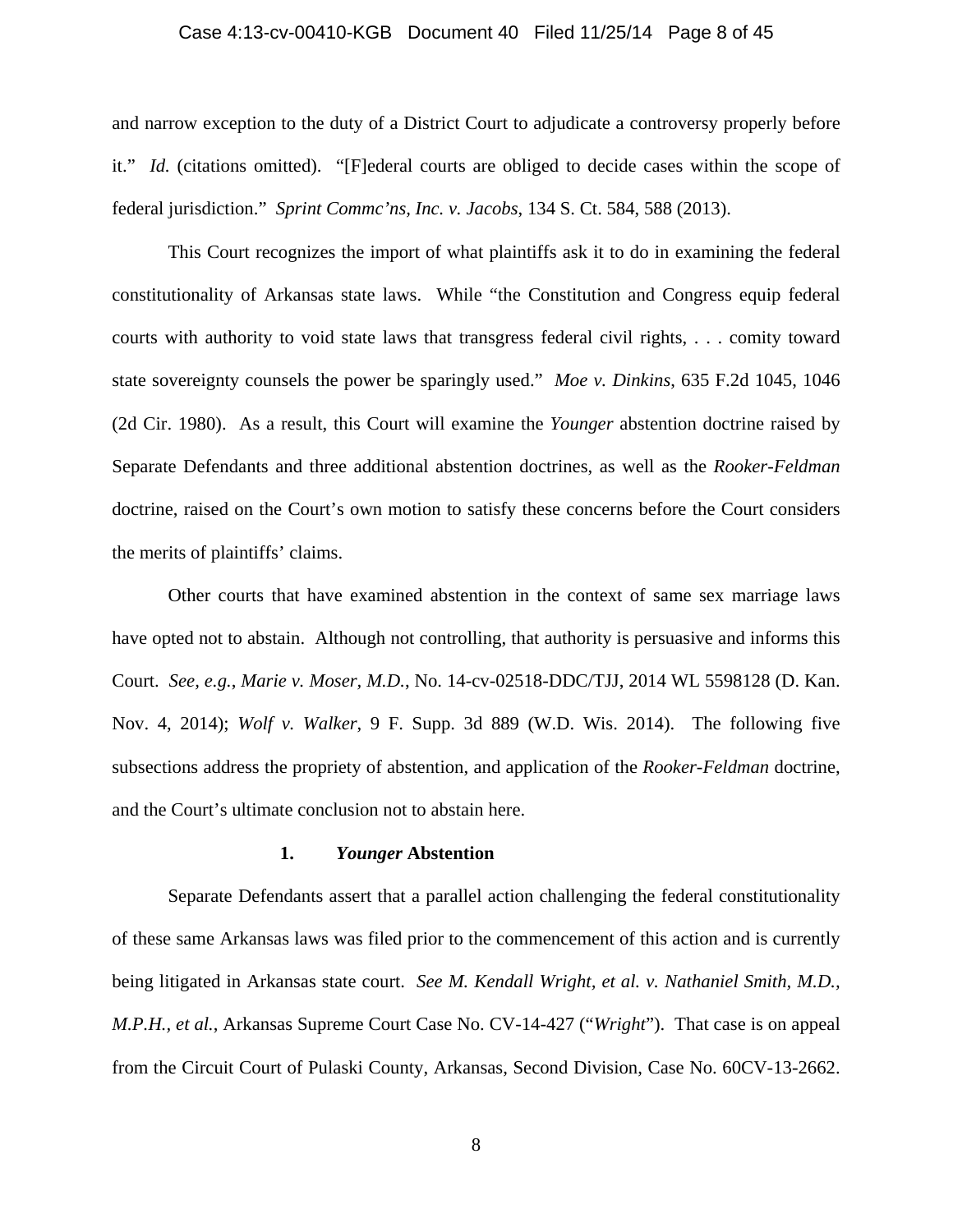#### Case 4:13-cv-00410-KGB Document 40 Filed 11/25/14 Page 9 of 45

Assuming without deciding that the issues raised in *Wright* might resolve the constitutional questions presented here, and because an injunction if issued by this Court could interfere with the legal issues in those state proceedings, the Court considers whether it should abstain from adjudicating this action under the principles of *Younger*, 401 U.S. 37, as Separate Defendants suggest.

Although the Supreme Court has repeatedly cautioned that federal courts have a "virtually unflagging obligation . . . to exercise the jurisdiction given them," *Colorado River*, 424 U.S. at 817, the Supreme Court in *Younger* recognized a limited exception to that general rule. This abstention doctrine reflects the "longstanding public policy against federal court interference with state court proceedings." *Younger*, 401 U.S. at 43. The doctrine holds that, for reasons of state sovereignty and comity in state-federal relations, federal courts should not enjoin state judicial proceedings. *Younger* abstention is required when: (1) there is an ongoing state judicial proceeding involving the federal plaintiffs; (2) that implicates important state interests; and (3) the proceeding provides an adequate opportunity for the federal plaintiff to assert his or her federal claims. *Middlesex Cnty. Ethics Comm. v. Garden State Bar Ass'n*, 457 U.S. 423, 432 (1982).

Originally, *Younger* abstention applied only to concurrent state court criminal proceedings. *Younger*, 401 U.S. at 53. The scope of the doctrine has expanded gradually. In its current form, the doctrine also prevents federal courts from interfering with state civil and administrative proceedings. *See generally Pennzoil Co. v. Texaco, Inc.*, 481 U.S. 1 (1987) (determining that federal courts may not enjoin pending state court civil proceedings between private parties); *Ohio Civil Rights Comm'n v. Dayton Christian Schs., Inc.*, 477 U.S. 619 (1986) (determining that federal courts may not enjoin pending state administrative proceedings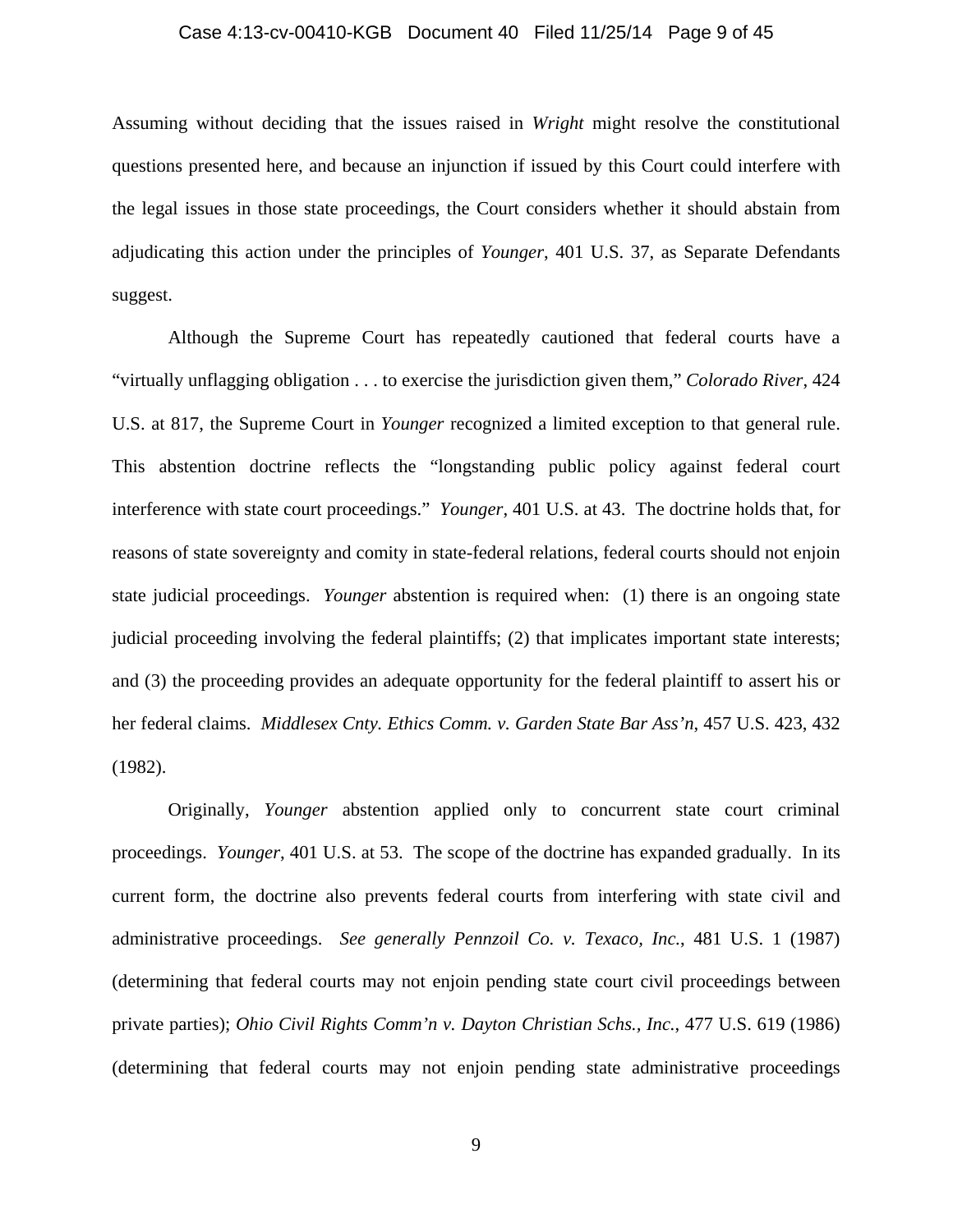#### Case 4:13-cv-00410-KGB Document 40 Filed 11/25/14 Page 10 of 45

involving important state interests). Further, the restrictions derived from *Younger* against federal court injunctions include requests for declaratory relief because "ordinarily a declaratory judgment will result in precisely the same interference with and disruption of state court proceedings that [*Younger* abstention] was designed to avoid." *Samuels v. Mackell*, 401 U.S. 66, 72 (1971).

 Even if *Wright* might resolve the issues presented here, the Court concludes that *Younger* abstention is not appropriate for two independent reasons. First, plaintiffs are not a party in *Wright* and therefore cannot assert their constitutional claims in that proceeding. Abstention is mandated under *Younger* only when the federal plaintiff is actually a party to the state proceeding; the *Younger* doctrine does not bar non-parties from raising constitutional claims in federal court, even if the same claims are being addressed in a concurrent state proceeding involving similarly situated parties. *See Doran v. Salem Inn, Inc.*, 422 U.S. 922, 928-29 (1975).

 Second, even if plaintiffs had asserted their claims in *Wright*, the Supreme Court has narrowed the application of *Younger* to three "exceptional circumstances." The Supreme Court recently held that the *Younger* doctrine applies only to three classes of parallel proceedings: (1) "state criminal prosecutions"; (2) "particular state civil proceedings that are akin to criminal prosecutions"; and (3) "civil proceedings involving certain orders that are uniquely in furtherance of the state courts' ability to perform their judicial functions." *Sprint*, 134 S. Ct. at 588; *see id.* at 591 ("We have not applied *Younger* outside these three 'exceptional' categories, and today hold . . . that they define *Younger*'s scope."); *see id.* at 588 ("Abstention is not in order simply because a pending state-court proceeding involves the same subject matter."). This Court finds that the instant case does not fall under any one of the three "exceptional" categories laid out in *Sprint*.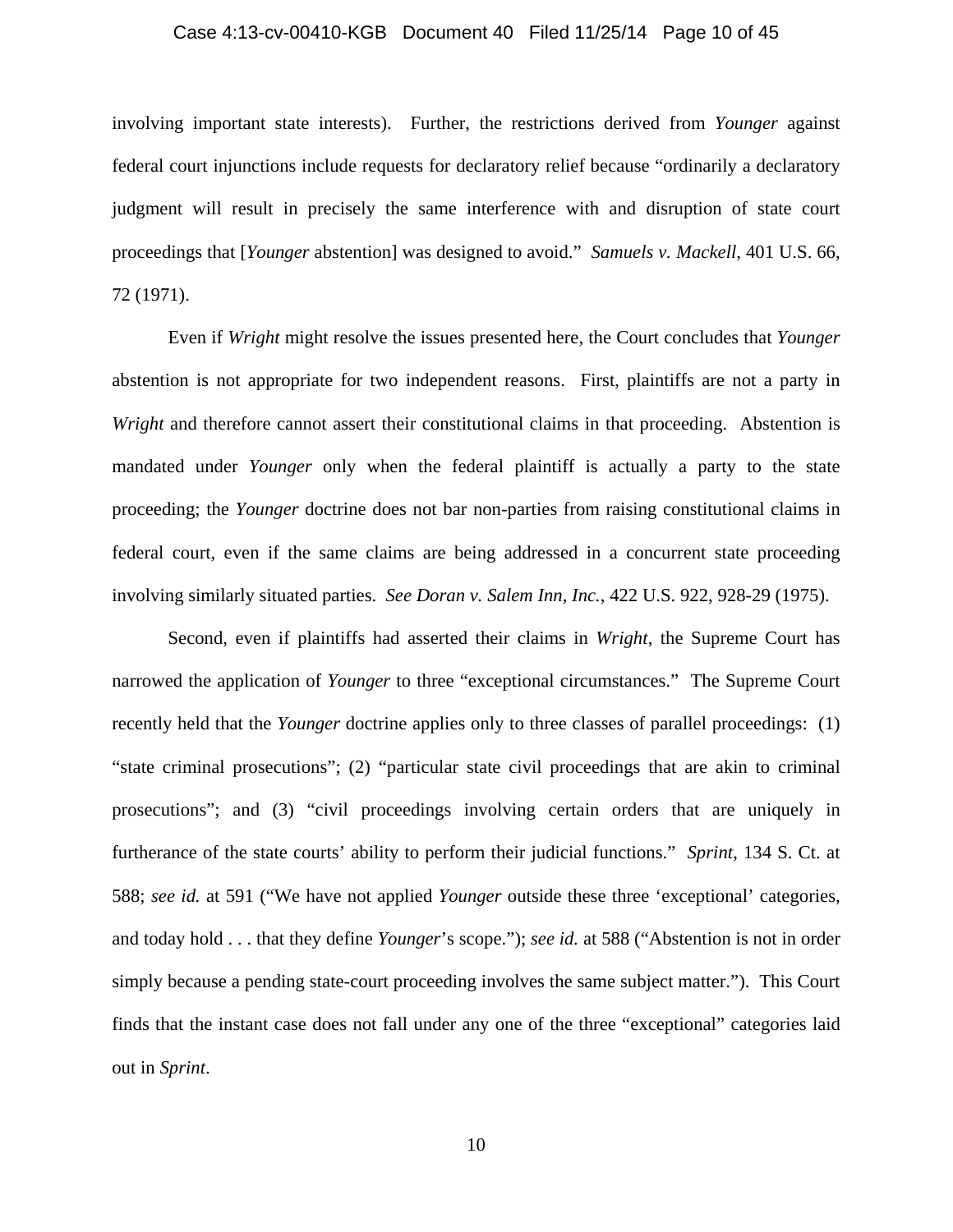#### Case 4:13-cv-00410-KGB Document 40 Filed 11/25/14 Page 11 of 45

Because this case is not parallel to a state criminal prosecution or to a particular state civil proceeding akin to a criminal prosecution, this Court examines whether this case falls within the third exception—pending state court civil proceedings involving certain orders that uniquely further the Arkansas state courts' ability to perform their judicial functions. This argument is enticing, for this Court recognizes that a decision from an Arkansas state court would not raise the comity concerns inherent in a federal court injunction. However, after reviewing the cases where the Court has approved of abstention under this branch of the *Younger* analysis, the Court concludes that abstention is not appropriate here. *See generally NOPSI*, 491 U.S. at 367-68.

Specifically, in *Juidice v. Vail*, 430 U.S. 327, 335 (1977), the Supreme Court held that a federal court should abstain from interfering with a state's contempt process because it is integral to "the regular operation of [the state's] judicial system." Likewise, in *Penzoil Co. v. Texaco, Inc*., 481 U.S. 1, 13-14 (1987), the Court extended *Juidice* to a challenge to Texas's law requiring an appellant to post a bond pending appeal. As the Court explained, both "involve[d] challenges to the processes by which the State compels compliance with the judgments of its courts." *Id.* Both involved processes the state courts used to decide cases and enforce judgments—functions that are uniquely judicial functions. In contrast, when an Arkansas county clerk issues a marriage license, the clerk is preforming a ministerial function. *See* Ark. Code Ann § 9-11-203 ("The clerks of the county courts of the several counties in this state are required to furnish the license upon: (1) Application's being made; (2) Being fully assured that applicants are lawfully entitled to the license; and (3) Receipt of his or her fee"); *see also* Ark. Op. Att'y Gen. No. 2013-121 (Oct. 7, 2013) ("Pursuant to A.C.A. § 9-11-203, 'county clerks' have the authority and obligation to issue marriage licenses.").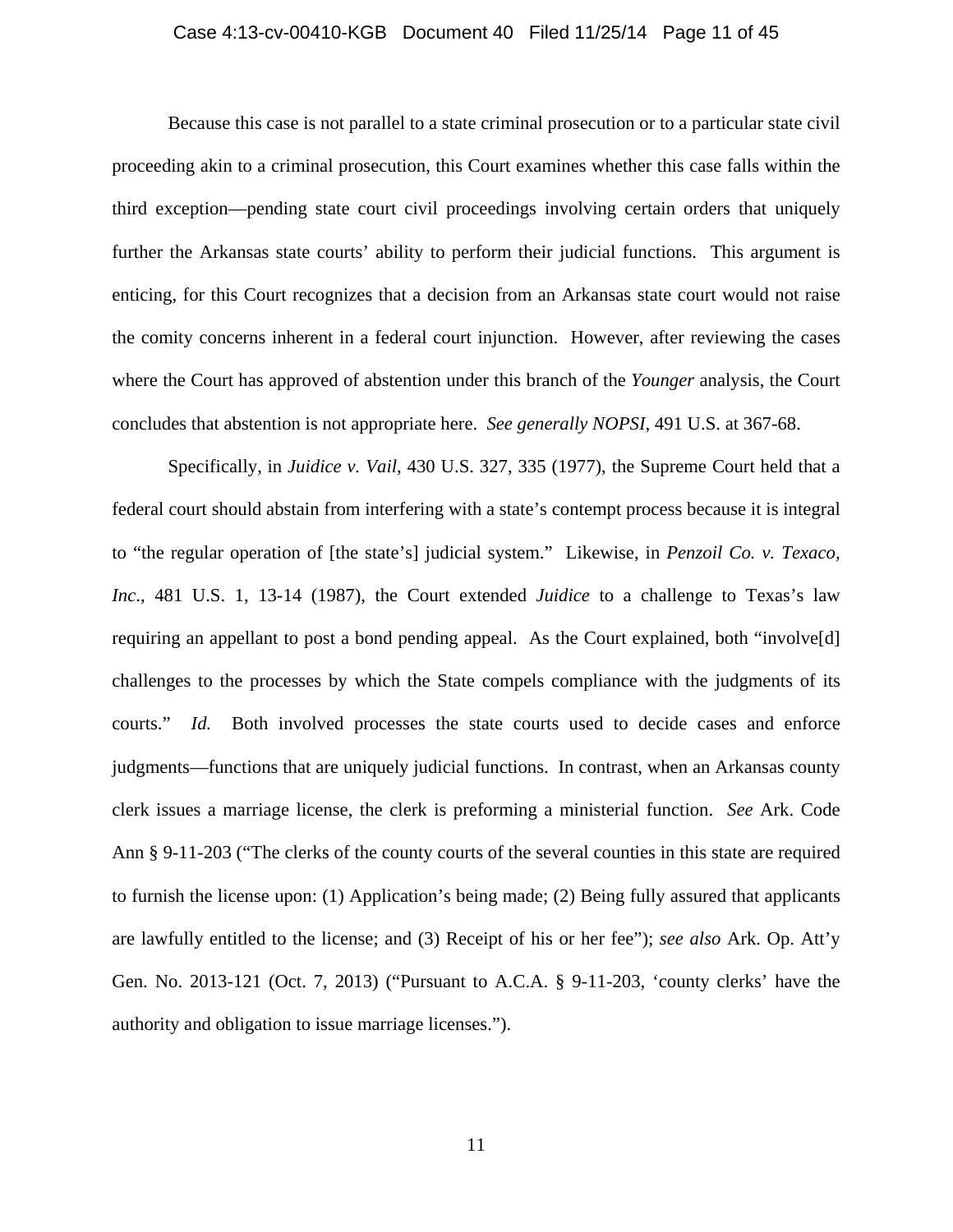Accordingly, this Court determines the challenge presented by plaintiffs here does not qualify as one uniquely furthering the ability of Arkansas courts to perform their judicial functions in the sense that the post-*Younger* cases use that phrase. Therefore, this Court declines to apply *Younger* or to abstain from exercising its jurisdiction.

# **2.** *Pullman* **Abstention**

Under the abstention doctrine of *Railroad Commission of Texas v. Pullman Company*, 312 U.S. 496 (1941), "federal courts should abstain from decision when difficult and unsettled questions of state law must be resolved before a substantial federal constitutional question can be decided." *Hawaii Hous. Auth. v. Midkiff*, 467 U.S. 229, 236 (1984). The Court raises the question of *Pullman* abstention on its own motion. "*Pullman* abstention is limited to uncertain questions of state law." *Id.* (citing *Colorado River*, 424 U.S. at 813). If the meaning or method of enforcing a law is unsettled, federal courts should abstain so that a state court has an opportunity to interpret the law. *Id.* If the state court might construe the law in a way that obviates the need to decide a federal question, abstention prevents "both unnecessary adjudication and 'needless friction with state policies.'" *Id.* (quoting *Pullman*, 312 U.S. at 500). Conversely, "[w]here there is no ambiguity in the state statute, the federal court should not abstain but should proceed to decide the federal constitutional claim. We would negate the history of the enlargement of the jurisdiction of the federal district courts, if we held the federal court should stay its hand and not decide the question before the state courts decided it." *Wisconsin v. Constantineau*, 400 U.S. 433, 439 (1971) (citations omitted); *see also Zwickler v. Koota*, 389 U.S. 241, 251 (1967) (determining that a federal court should not abstain under *Pullman* simply to give a state court the first opportunity to decide a federal constitutional claim).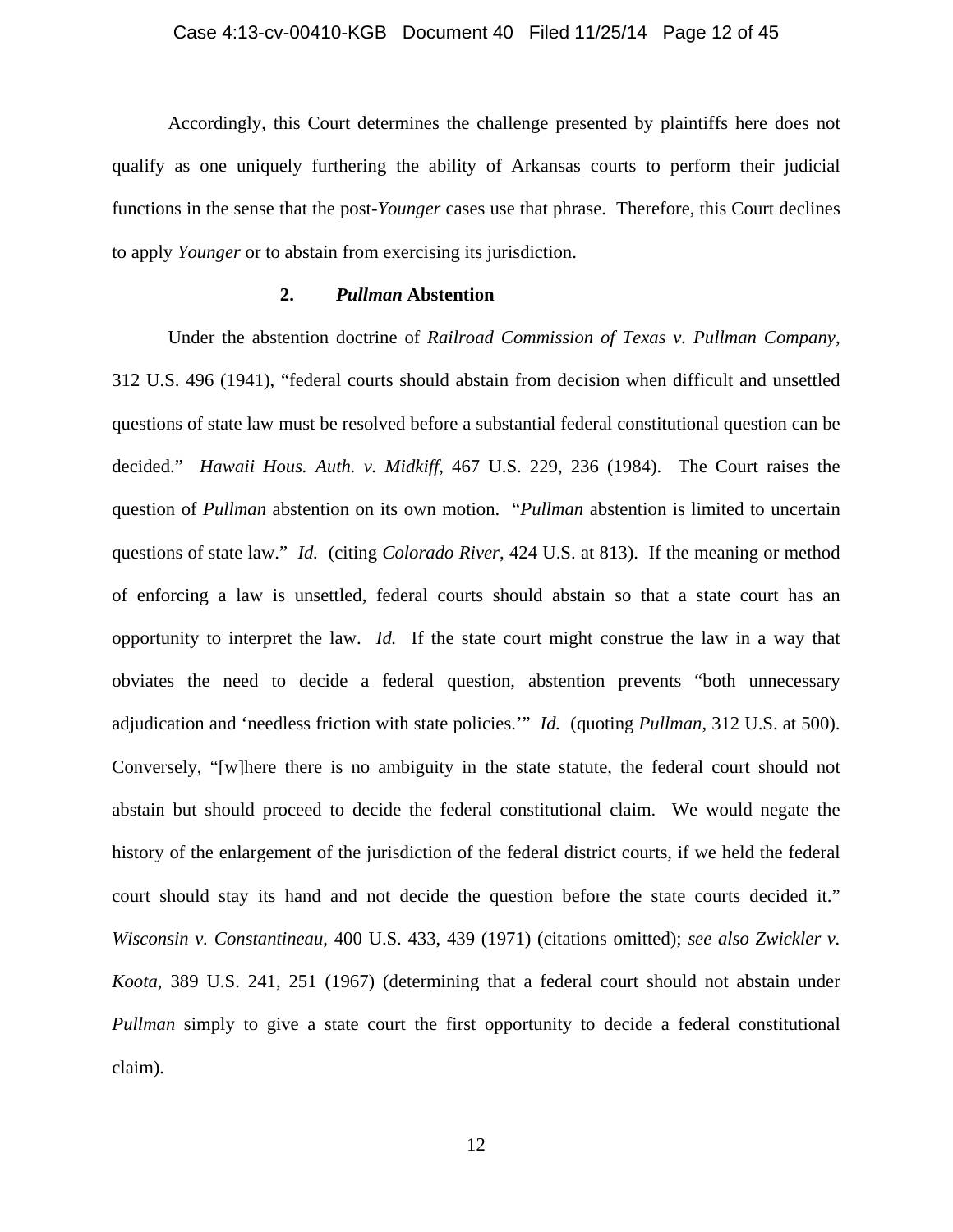#### Case 4:13-cv-00410-KGB Document 40 Filed 11/25/14 Page 13 of 45

No party argues, and the Court does not determine there to be, any ambiguity or uncertainty in the Arkansas laws plaintiffs challenge here. The challenged laws are not subject to an interpretation that might avoid or modify the federal constitutional questions raised by plaintiffs. The critical concern underlying application of *Pullman* abstention is missing avoidance of unnecessary state-federal friction where deference to a state court decision may negate the federal question involved. The Court will not apply *Pullman* to abstain.

#### **3.** *Colorado River* **Abstention**

The United States Supreme Court has recognized that, in certain circumstances, it may be appropriate for a federal court to refrain from exercising its jurisdiction to avoid duplicative litigation when there is a concurrent foreign or state court action. *Colorado River*, 424 U.S. 800. Although it is generally classified as an abstention doctrine, *Colorado River* is not truly an abstention doctrine because it "springs from the desire for judicial economy, rather than from constitutional concerns about federal-state comity." *Rienhardt v. Kelly*, 164 F.3d 1296, 1303 (10th Cir. 1999). However, "the circumstances permitting the dismissal of a federal suit due to the presence of a concurrent state proceeding for reasons of wise judicial administration are considerably more limited than the circumstances appropriate for abstention." *Colorado River*, 424 U.S. at 818. The Court raises on its own motion the issue of whether to abstain under *Colorado River*.

*Colorado River* identified four factors that federal courts should consider when deciding whether to abstain: (1) the problems that occur when a state and federal court assume jurisdiction over the same res; (2) the inconvenience of the federal forum; (3) the desirability of avoiding piecemeal litigation; and (4) the order that the concurrent forums obtained jurisdiction. *Id.* "No one factor is necessarily determinative," but "[o]nly the clearest of justifications will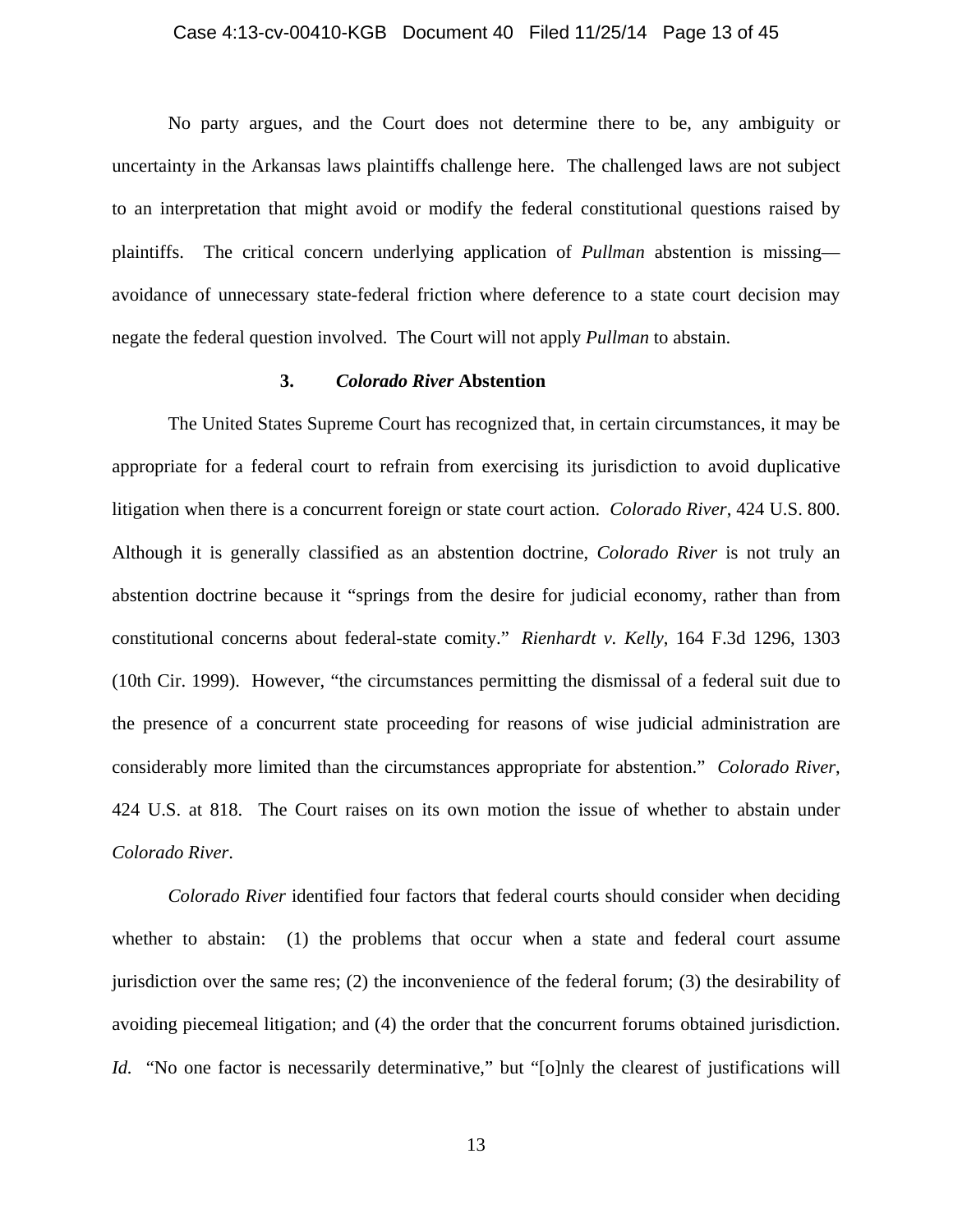warrant dismissals." *Id.* at 818-19.

The Court finds no clear justification for dismissing this case under *Colorado River*. This Court has not assumed concurrent jurisdiction over the same res as any Arkansas state court. Moreover, concerns about interfering with state proceedings are resolved under a *Younger* analysis, which the Court determines does not apply here. Finally, this case and *Wright* are not parallel proceedings for purposes of *Colorado River* because the cases involve different parties and different claims. This Court determines that *Colorado River* does not apply.

#### **4.** *Burford* **Abstention**

This Court also raises on its own motion abstention under *Burford v. Sun Oil Co.*, 319 U.S. 315 (1943). In *Burford*, the federal court confronted a complex question of Texas oil and gas law governed by a complex state administrative scheme. *Id.* at 318-20. Holding that the federal district court should have dismissed the case, the Supreme Court emphasized the existence of complex state administrative procedures and the need for centralized decision making when allocating drilling rights. *Id.* at 334.

The Court does not find Arkansas's system for administering the marriage laws to be so complex that state officials will struggle to sort out an injunction banning enforcement of the state's same-sex marriage ban. This case also does not present the type of issue best left to localized administrative procedures. Rather, this case presents federal constitutional questions, ones squarely within the province and competence of a federal court. Accordingly, the Court declines to abstain under *Burford*.

#### **5. The** *Rooker-Feldman* **Doctrine**

The *Rooker-Feldman* doctrine provides that federal courts, except for the Supreme Court, cannot directly review state court decisions. In *Exxon Mobil Corporation v. Saudi Basic*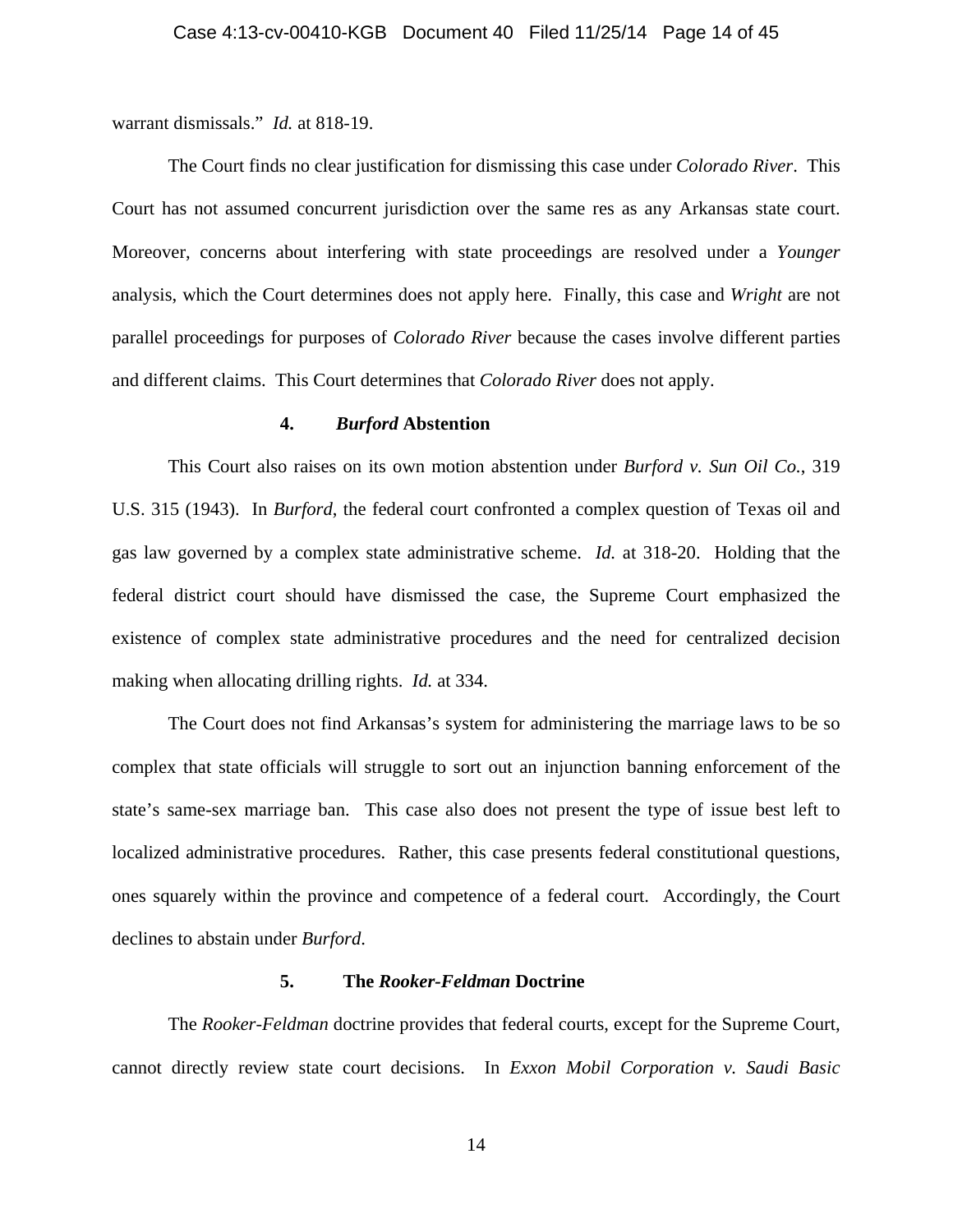#### Case 4:13-cv-00410-KGB Document 40 Filed 11/25/14 Page 15 of 45

*Industries Corporation*, 544 U.S. 280 (2005), the Supreme Court confined the doctrine's application to the factual setting presented in the two cases that gave the doctrine its name: when the losing parties in a state court case bring a federal suit alleging that the state court ruling was unconstitutional. *Rooker v. Fid. Trust Co.*, 263 U.S. 413 (1923); *D.C. Court of Appeals v. Feldman*, 460 U.S. 462 (1983). The Court raises the *Rooker-Feldman* doctrine on its own motion.

As an initial matter, plaintiffs have not lost in Arkansas state court. Instead, plaintiffs here challenge the constitutionality of certain Arkansas laws. Such challenges are permissible under *Rooker-Feldman* because the doctrine does not bar a federal court from deciding the "validity of a rule promulgated in a non-judicial proceeding." *Feldman*, 460 U.S. at 486. Further, concurrent state and federal court litigation over similar issues does not trigger dismissal under *Rooker-Feldman*. *See Exxon Mobil*, 544 U.S. at 292 ("[N]either *Rooker* nor *Feldman* supports the notion that properly invoked concurrent jurisdiction vanishes if a state court reaches judgment on the same or a related question"). Moreover, plaintiffs are not parties to *Wright* and "[t]he *Rooker-Feldman* doctrine does not bar actions by nonparties to the earlier state court judgment." *Lance v. Dennis*, 546 U.S. 459, 466 (2006).

After analyzing the four abstention doctrines, and the *Rooker-Feldman* doctrine, the Court finds that none of these doctrines support evading its "virtually unflagging obligation . . . to exercise [its] jurisdiction." *Moses H. Cone Mem'l Hosp. v. Mercury Const. Corp.*, 460 U.S. 1, 15 (1983).

# **C. Motion To Dismiss Claims Pursuant To Eleventh Amendment**

Separate Defendants next argue that they are not proper defendants in the present action because they are immune from suit under the Eleventh Amendment of the United States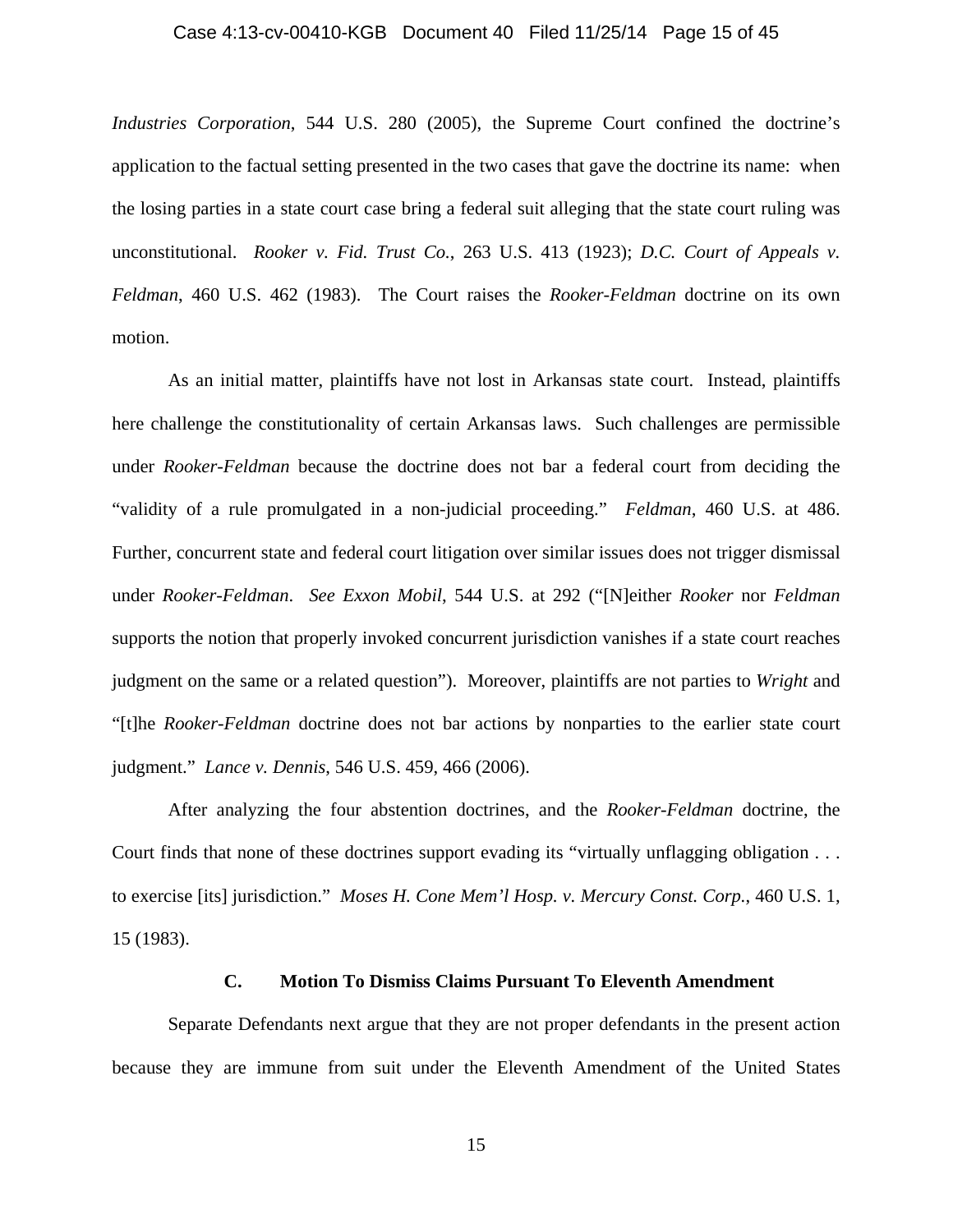#### Case 4:13-cv-00410-KGB Document 40 Filed 11/25/14 Page 16 of 45

Constitution. However, a state official may be sued to enjoin enforcement of an allegedly unconstitutional state statute when "such officer [has] some connection with the enforcement of the Act." *Ex parte Young*, 209 U.S. 123, 157 (1908); *see also Mo. Prot. & Advocacy Servs., Inc. v. Carnahan*, 499 F.3d 803, 807 (8th Cir. 2007) (holding that a "state's Eleventh Amendment immunity does not bar a suit against a state official to enjoin enforcement of an allegedly unconstitutional statute, provided that such officer has some connection with the enforcement of the act." (quotations omitted)). Separate Defendants cite non-controlling case law from other jurisdictions to support the proposition that they do not have sufficient connection with the enforcement of the laws and actions about which plaintiffs complain. However, the Eighth Circuit Court of Appeals rejected a similar argument in *Missouri Protection and Advocacy Services, Inc*. In doing so, the Eighth Circuit Court of Appeals found that the Missouri Secretary of State and Attorney General satisfied the "some connection with the enforcement of the act" requirement and therefore were proper parties to the case. *Mo. Prot. & Advocacy Servs., Inc.*, 499 F.3d at 807. Specifically, the Court determined that, because of his statutorily granted authority to represent the state in both criminal and civil cases, the Missouri Attorney General was properly named as a defendant and that the *Ex parte Young* exception to Eleventh Amendment immunity applied. *Id*.

This Court agrees with plaintiffs that all three Separate Defendants satisfy this requirement. Attorney General McDaniel's authority is created by statute, *see* Ark. Code Ann. § 25-16-703, and he is the legal representative of all state officers, boards, and commissioners in all litigation where the interests of the state are involved. *See Mo. Prot. & Advocacy Servs., Inc.*, 499 F.3d at 807. Director Weiss's authority is created by statute, *see* Ark. Code Ann. § 25-8- 101, and he is responsible for accepting or refusing tax returns, including enforcing Amendment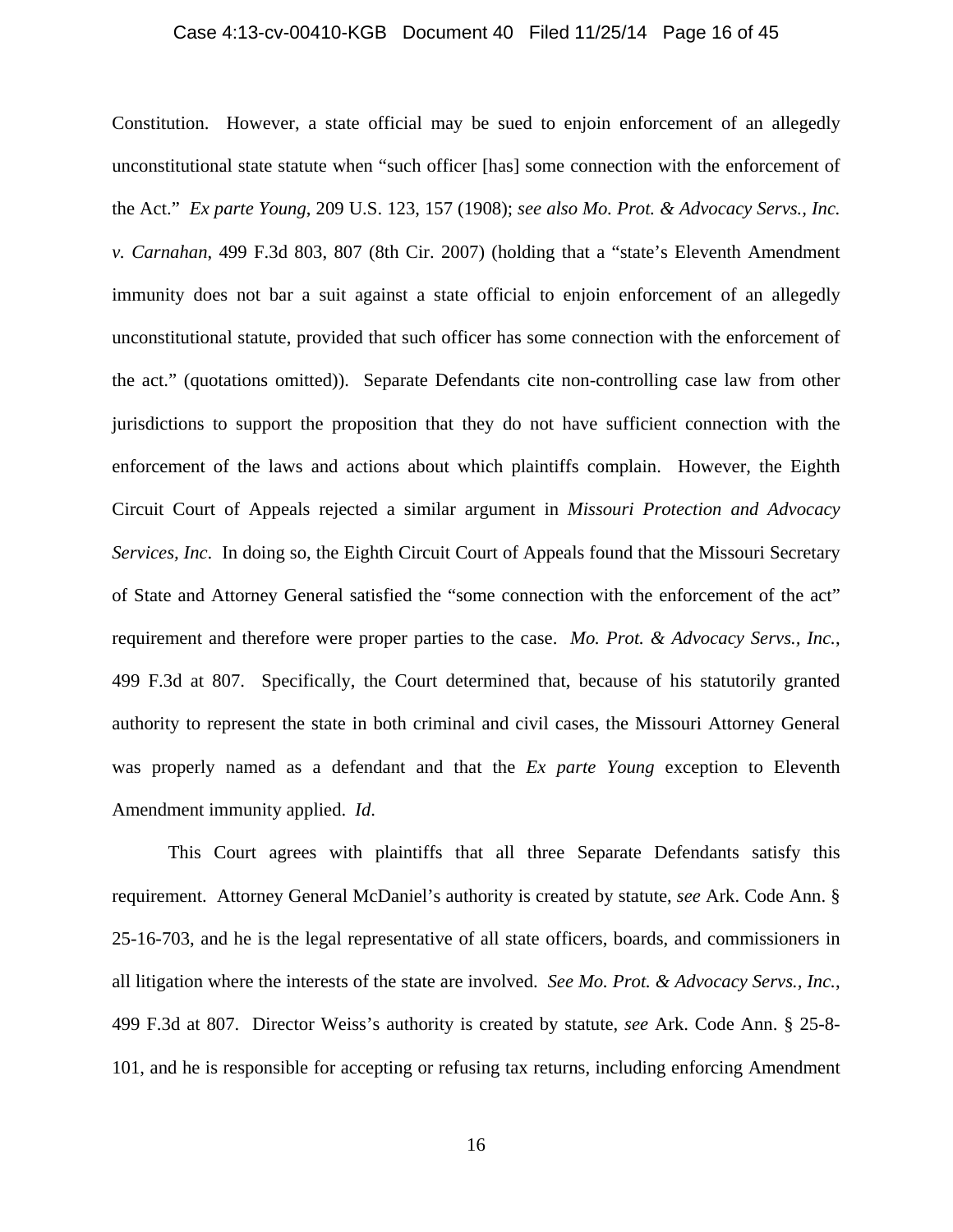#### Case 4:13-cv-00410-KGB Document 40 Filed 11/25/14 Page 17 of 45

83 by refusing joint Arkansas tax returns filed by same-sex spouses who were married in other states. Executive Director Hopkins's authority is created by statute, *see id.* § 24-7-303(c), and he is responsible for enforcing rules created by the ATRS Board of Trustees including (1) withholding spousal benefits from same-sex spouses who are legally married under the laws of jurisdictions that recognize same-sex marriage and (2) preventing same-sex spouses from receiving retirement benefits from the ATRS in the event of recipients' deaths. Separate Defendants do not dispute that their positions were created by statute or dispute that their official responsibilities are as outlined above. Therefore, this Court finds that Separate Defendants are proper defendants in this suit, and the Court declines to dismiss them as immune from suit under the Eleventh Amendment.

# **III. Separate Defendants' Motion To Dismiss For Failure To State A Claim And Plaintiffs' Motion For Summary Judgment**

Separate Defendants also move to dismiss plaintiffs' amended complaint with prejudice for failure to state a claim upon which relief may be granted. Separate Defendants argue that plaintiffs' claims fail under binding precedent. Conversely, plaintiffs move for summary judgment against all defendants as a matter of law.

Pursuant to Federal Rule of Civil Procedure 56(b), unless a different time is set by local rule or the court orders otherwise, a party may file a motion for summary judgment at any time until 30 days after the close of all discovery. Fed. R. Civ. P. 56(b). The advisory committee's notes to Rule 56 state that a motion for summary judgment may be filed as early as the commencement of an action, although the motion may be premature until the nonmovant has had time to file a responsive pleading or other pretrial proceedings have been had. Fed. R. Civ. P. 56 advisory committee's notes to 2010 Amendments. In their response to plaintiffs' statement of undisputed material facts, Separate Defendants purport to deny that there are no material facts in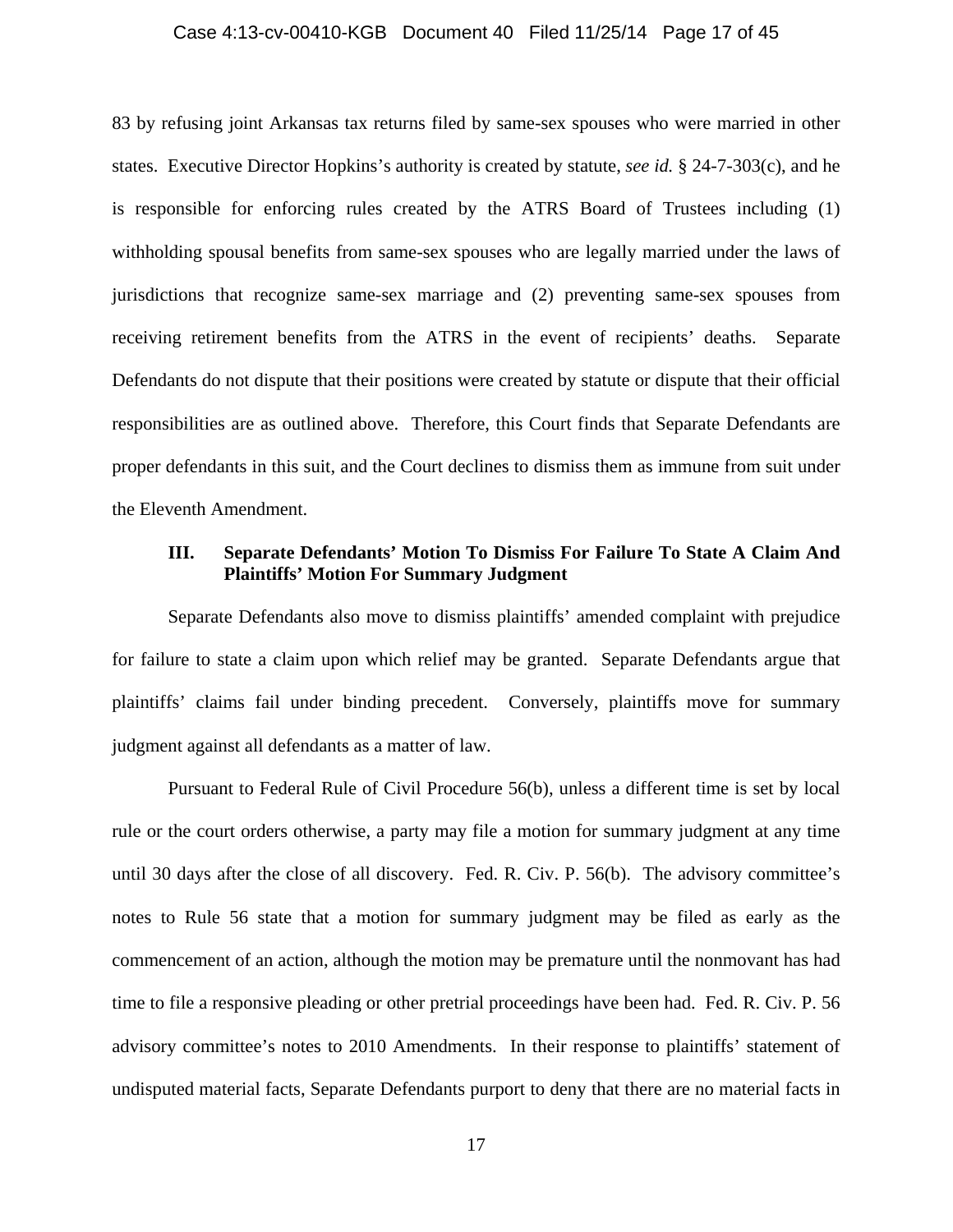#### Case 4:13-cv-00410-KGB Document 40 Filed 11/25/14 Page 18 of 45

dispute in this case (*See* Dkt. Nos. 24-2, 29). However, Separate Defendants identify no material facts in dispute when responding to plaintiffs' motion for summary judgment, as required by this Court's Local Rule 56.1. Further, elsewhere in their response to plaintiffs' statement of undisputed material facts, Separate Defendants "admit" that a ruling on plaintiffs' motion for summary judgment "involves purely legal analysis" (Dkt. No. 29, at 2-3). Although in their response Separate Defendants assert that plaintiffs' motion for summary judgment is "premature" (Dkt. No. 27, ¶2), Separate Defendants do so because of their pending motion to dismiss which they maintain may moot some or all of the claims addressed in plaintiffs' motion for summary judgment (Dkt. No. 28, at 2 n.1). Separate Defendants did not request that this Court defer its consideration of plaintiffs' motion for summary judgment under Federal Rule of Civil Procedure 56(d). Finally, counsel for Separate Defendants agreed with the Court's statement at the hearing on these motions that Separate Defendants oppose plaintiffs' motion for summary judgment on purely legal grounds.

For these reasons, the Court determines that plaintiffs' motion for summary judgment is not premature but is ripe for the Court's consideration. The Court determines the material facts are uncontested. As for the motion to dismiss, the Court has considered only those facts alleged in the amended complaint (Dkt. No. 16). As for the motion for summary judgment, the Court has considered no reports or statements outside of the factual record. The Court notes Separate Defendants' objections to "Plaintiffs' reliance upon news media reports and statements of outside interest groups" (Dkt. No. 28, at 23). The Court sustains this objection and has considered no such reports or statements. Although the legal standard applied by the Court to determine each motion differs, the analyses engaged in by the Court to resolve these two pending motions—a motion to dismiss and a motion for summary judgment—are similar. Accordingly,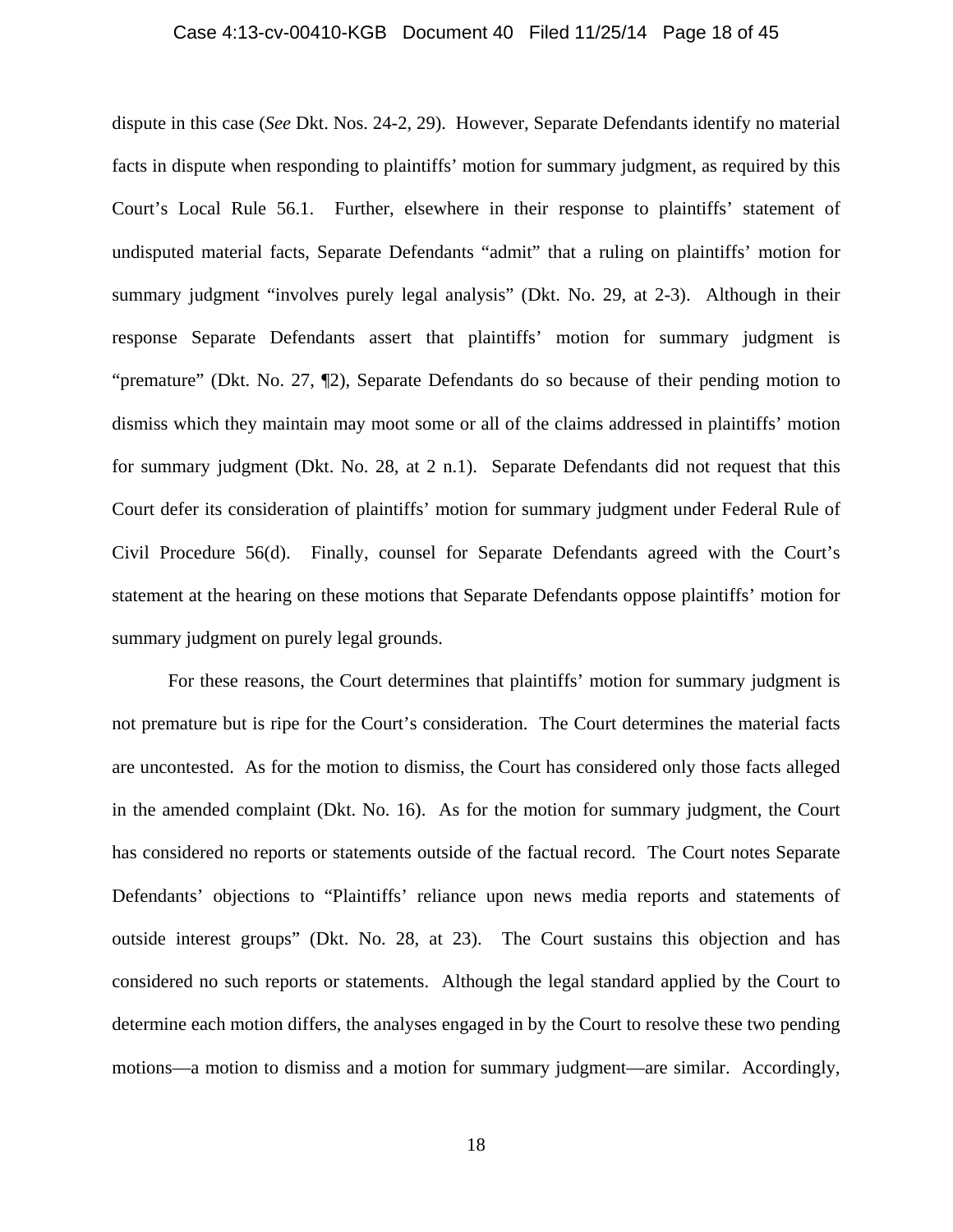#### Case 4:13-cv-00410-KGB Document 40 Filed 11/25/14 Page 19 of 45

after setting forth the appropriate legal standard for each motion, the Court will consider jointly the merits of the motions.

# **A. Standards Of Review**

#### **1. Standard: Motion To Dismiss For Failure To State A Claim**

 "To survive a motion to dismiss, a complaint must contain sufficient factual matter, accepted as true, to 'state a claim to relief that is plausible on its face.'" *Ashcroft v. Iqbal*, 556 U.S. 662, 678 (2009) (quoting *Bell Atlantic Corp. v. Twombly*, 550 U.S. 544, 570 (2007)). A claim is facially plausible "when the plaintiff pleads factual content that allows the court to draw the reasonable inference that the defendant is liable for the misconduct alleged." *Id.* "While a complaint attacked by a Rule 12(b)(6) motion to dismiss does not need detailed factual allegations, a plaintiff's obligation to provide the 'grounds' of his 'entitle[ment] to relief' requires more than labels and conclusions, and a formulaic recitation of the elements of a cause of action will not do." *Twombly*, 550 U.S. at 555 (alteration in original) (citations omitted).

Whether a complaint states a claim is a question of law. *Morton v. Becker*, 793 F.2d 185, 187 (8th Cir. 1986). "[T]he complaint must contain facts which state a claim as a matter of law and must not be conclusory." *Briehl v. General Motors Corp.*, 172 F.3d 623, 627 (8th Cir. 1999). Further, "Rule 12(b)(6) authorizes a court to dismiss a claim on the basis of a dispositive issue of law." *Neitzke v. Williams*, 409 U.S. 319, 326 (1989). In construing the sufficiency of a complaint, courts consider materials attached to the complaint as exhibits. *Morton*, 793 F.2d at 187. "When ruling on a motion to dismiss, the district court must accept the allegations contained in the complaint as true and all reasonable inferences from the complaint must be drawn in favor of the nonmoving party." *Young v. City of St. Charles*, 244 F.3d 623, 627 (8th Cir. 2001).

19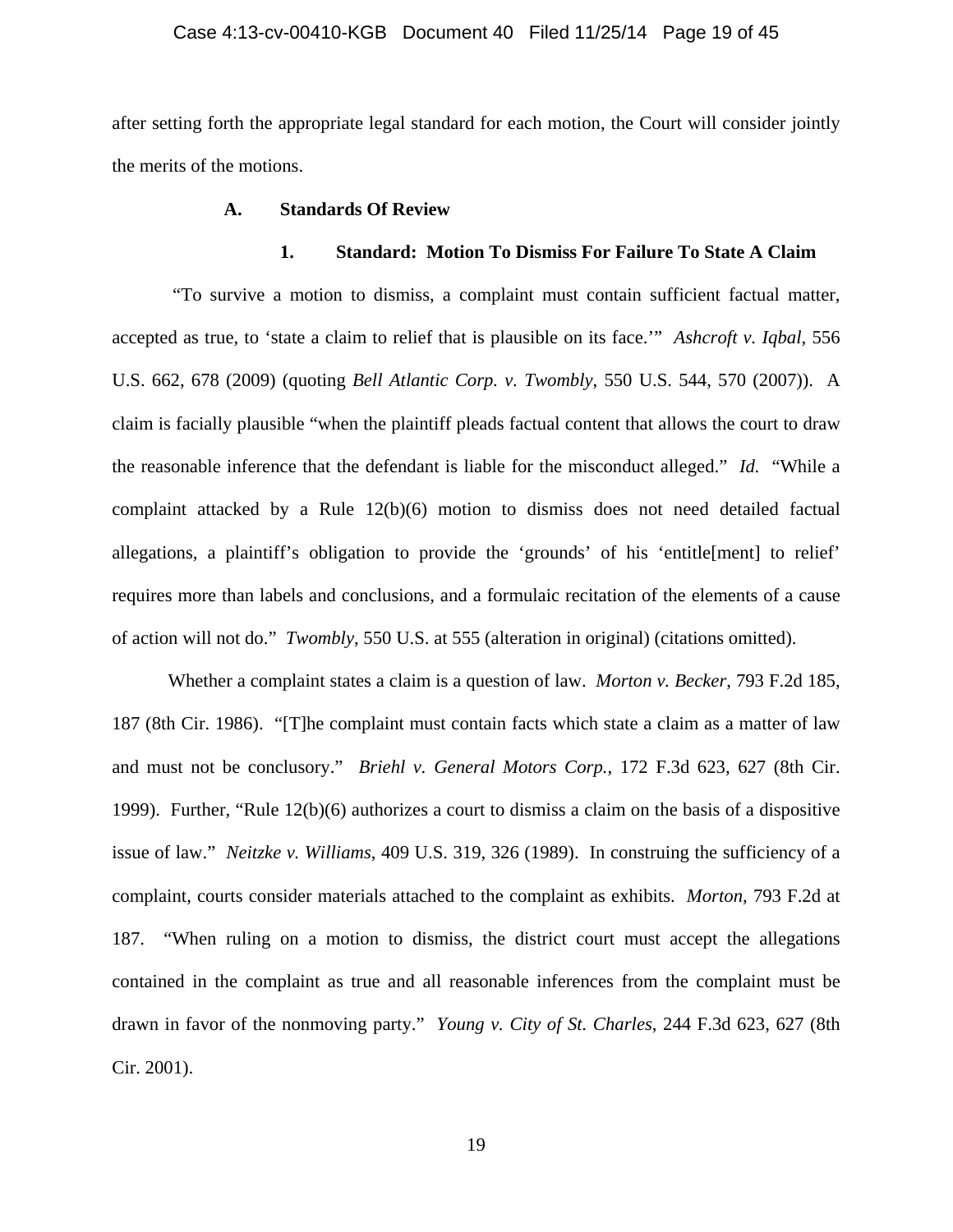# **2. Standard: Motion For Summary Judgment**

Summary judgment is proper if the evidence, when viewed in the light most favorable to the nonmoving party, shows that there is no genuine issue of material fact and that the defendant is entitled to entry of judgment as a matter of law. Fed. R. Civ. P. 56; *Celotex Corp. v. Catrett*, 477 U.S. 317, 322 (1986). A factual dispute is genuine if the evidence could cause a reasonable jury to return a verdict for either party. *Miner v. Local 373*, 513 F.3d 854, 860 (8th Cir. 2008). "The mere existence of a factual dispute is insufficient alone to bar summary judgment; rather, the dispute must be outcome determinative under the prevailing law." *Holloway v. Pigman*, 884 F.2d 365, 366 (8th Cir. 1989). Summary judgment is not precluded by disputes over facts that could not, under the governing law, affect the outcome of the suit. *Anderson v. Liberty Lobby, Inc.*, 477 U.S. 242, 248 (1986).

Parties opposing a summary judgment motion may not rest merely upon the allegations in their pleadings. *Buford v. Tremayne*, 747 F.2d 445, 447 (8th Cir. 1984). The initial burden is on the moving party to demonstrate the absence of a genuine issue of material fact. *Celotex Corp.*, 477 U.S. at 323. Once this burden is discharged, if the record shows that no genuine dispute exists, the burden then shifts to the non-moving party who must set forth affirmative evidence and specific facts showing there is a genuine dispute on a material factual issue. *Anderson*, 477 U.S. at 249. "The evidence of the non-movant is to be believed, and all justifiable inferences are to be drawn in his favor." *Id.* at 255.

# **B. Precedent**

Separate Defendants argue that two cases serve as precedent to control the outcome of this case. The Court will examine each case in turn.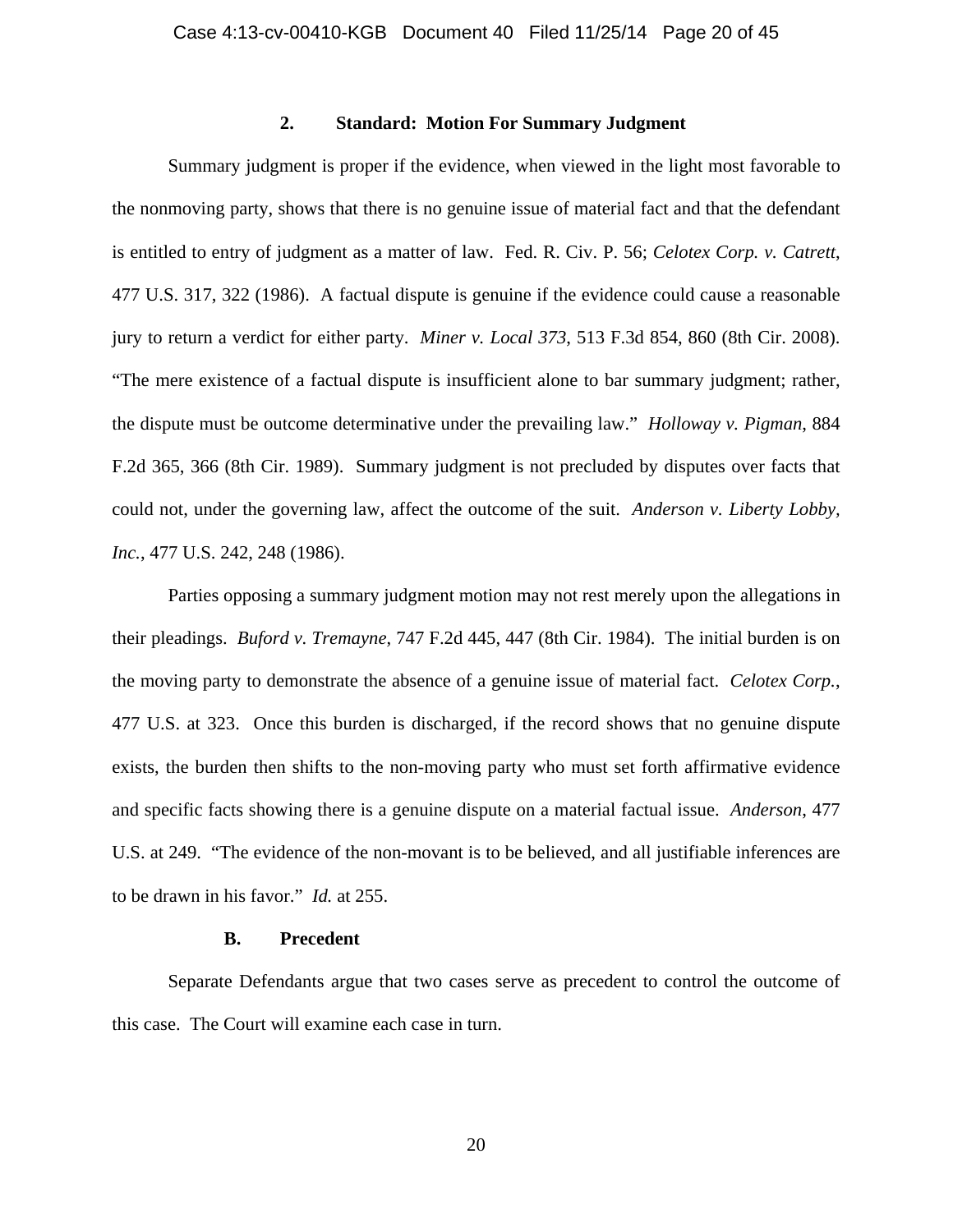### **1.** *Baker v. Nelson*

First, Separate Defendants contend that *Baker v. Nelson*, 409 U.S. 810 (1972), requires dismissal of this case. In *Baker*, the United States Supreme Court summarily dismissed "for want of substantial federal question" an appeal from the Minnesota Supreme Court, which upheld a ban on same-sex marriage. *Baker v. Nelson*, 191 N.W.2d 185 (Minn. 1971), *appeal dismissed*, 409 U.S. 810 (1972). The Minnesota Supreme Court held that a state statute defining marriage as a union between persons of the opposite sex did not violate the First, Eighth, Ninth, or Fourteenth Amendments to the United States Constitution. *Baker*, 191 N.W.2d at 185-86.

Separate Defendants argue that the Supreme Court's summary dismissal in *Baker* requires dismissal of this action. "Summary dismissals are, of course, to be taken as rulings on the merits, in the sense that they rejected the specific challenges presented in the statement of jurisdiction and left undisturbed the judgment appealed from." *Washington v. Confederated Bands & Tribes of Yakima Indian Nation*, 439 U.S. 463, 477 n.20 (1979); *see also Mandel v. Bradley*, 432 U.S. 173, 176 (1977). A summary dismissal "does not, as we have continued to stress, necessarily reflect our agreement with the opinion of the court whose judgment is appealed." *Washington*, 439 U.S. at 477 n.20. Further, "if the Court has branded a question as unsubstantial, it remains so except when doctrinal developments indicate otherwise." *Hicks v. Miranda*, 422 U.S. 332, 344 (1975).

Supreme Court decisions since *Baker* reflect significant "doctrinal developments" concerning constitutional issues that involve same-sex relationships. *See Kitchen v. Herbert*, 755 F.3d 1193, 1204-05 (10th Cir. 2014). As the Tenth Circuit noted in *Kitchen*, "[t]wo landmark decisions by the Supreme Court"—*Lawrence v. Texas*, 539 U.S. 558 (2003), and *Windsor*, 133 S. Ct. 2675—"have undermined the notion that the question presented in *Baker* is insubstantial."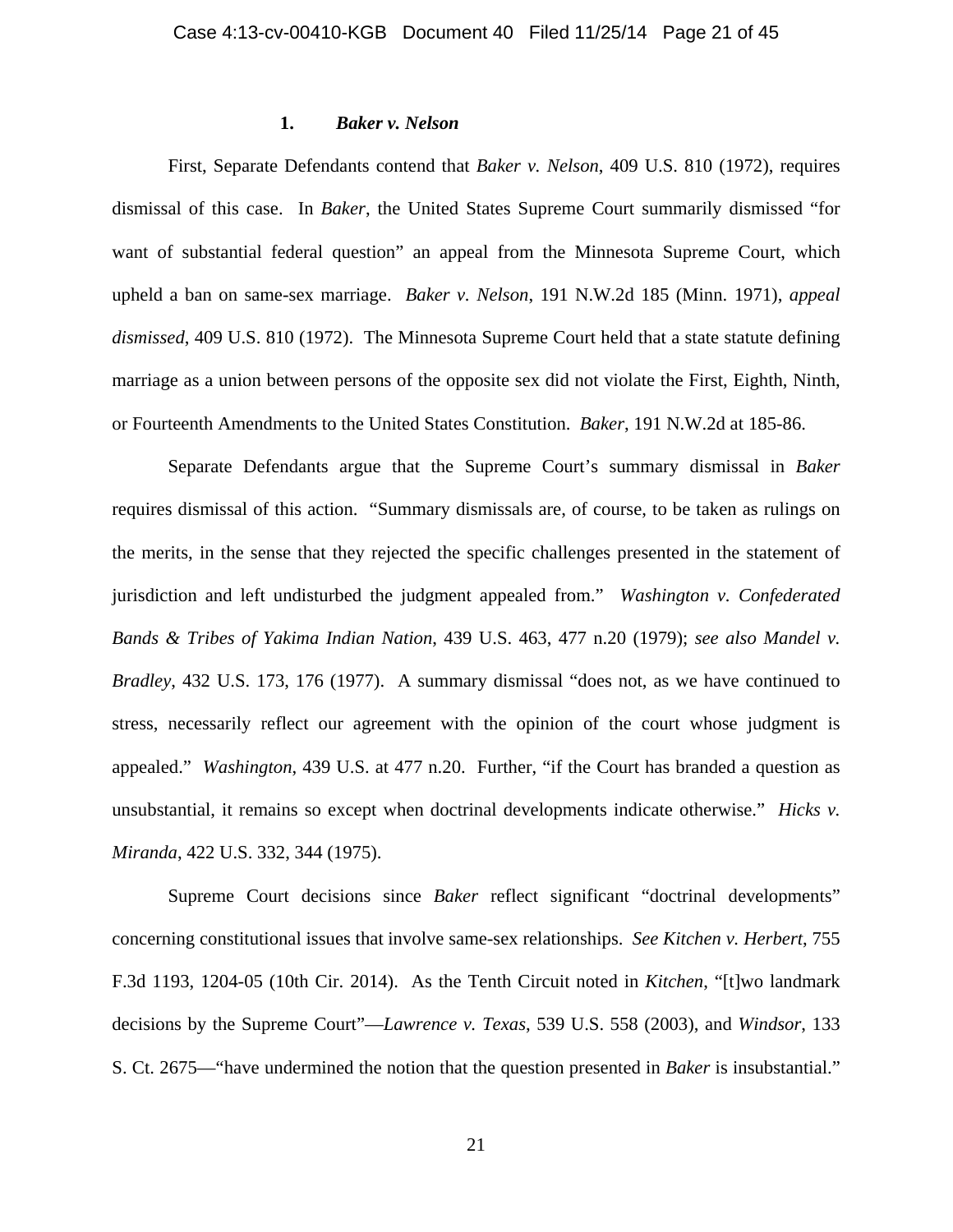#### Case 4:13-cv-00410-KGB Document 40 Filed 11/25/14 Page 22 of 45

755 F.3d at 1205. In *Lawrence*, the Supreme Court held that "intimate conduct with another person . . . can be but one element in a personal bond that is more enduring. The liberty protected by the Constitution allows homosexual persons the right to make this choice." 539 U.S. at 567.

In *Windsor*, the Supreme Court struck down a portion of the federal DOMA, which defined marriage as between "one man and one woman" and conflicted with New York's laws permitting same-sex marriage. 133 S. Ct. at 2683, 2689. This Court recognizes that *Windsor* did not explicitly invalidate state same-sex marriage bans, as that issue was not squarely before the Supreme Court. Nevertheless, *Windsor* did not rest solely on federalism concerns. The *Windsor*  Court maintained that "[s]tate laws defining and regulating marriage, of course, must respect the constitutional rights of persons, but, subject to those guarantees, regulation of domestic relations is an area that has long been regarded as a virtually exclusive province of the States." *Id.* at 2693 (citations omitted).

Accordingly, although states maintain the power to regulate domestic relationships, they must do so "subject to," and within the confines of, "the constitutional rights of persons." As to the "constitutional rights of persons," the *Windsor* Court framed its central issue as "whether the resulting injury and indignity [caused by DOMA] is a deprivation of an essential part of the liberty protected by the Fifth Amendment." *Id.* at 2692; *accord Kitchen*, 755 F.3d at 1206. The Court concluded: "DOMA is unconstitutional as a deprivation of the liberty of the person protected by the Fifth Amendment of the Constitution," and "the equal protection guarantee of the Fourteenth Amendment makes that Fifth Amendment right all the more specific and all the better understood and preserved." *Windsor*, 133 S. Ct. at 2695. The Supreme Court reinforced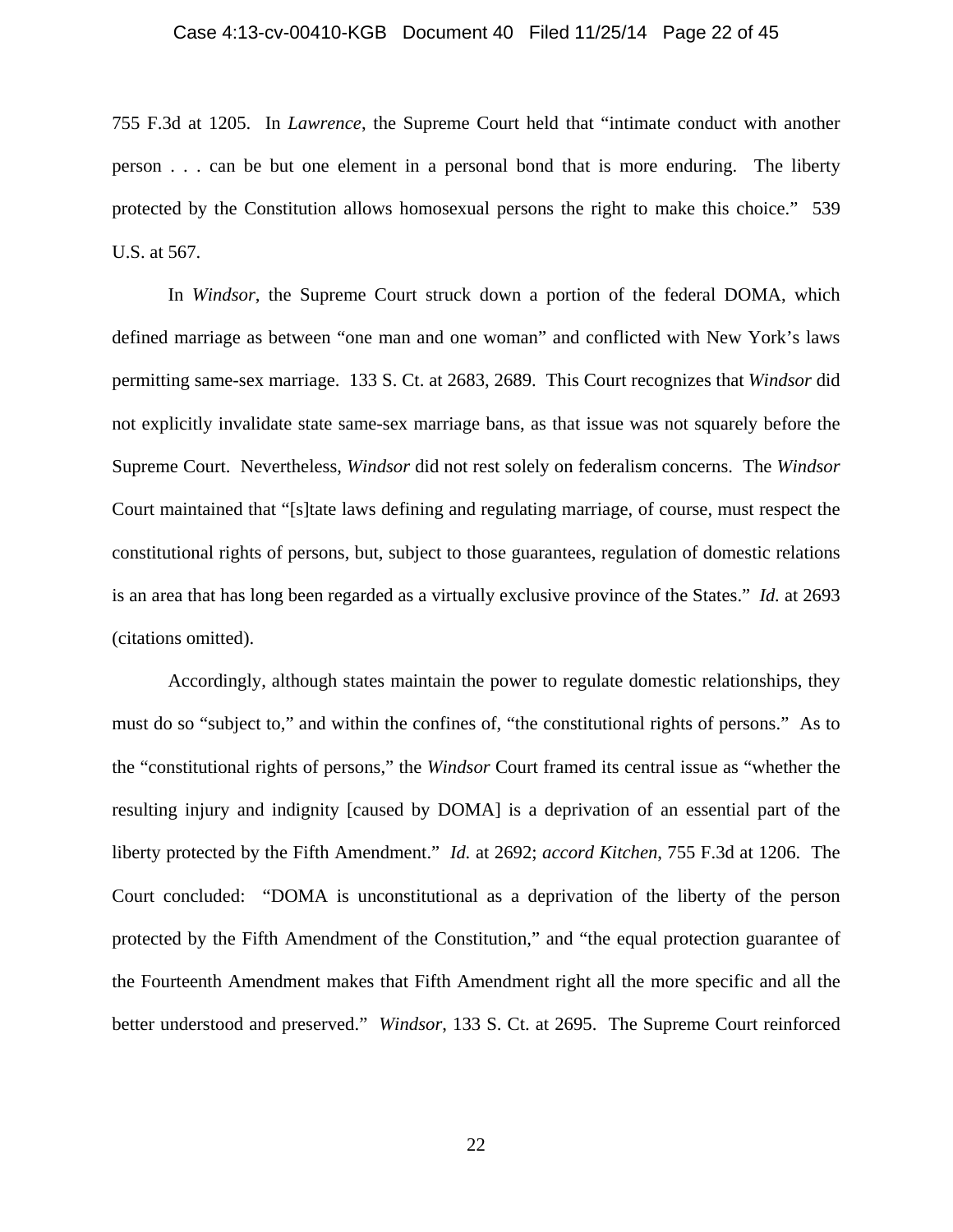#### Case 4:13-cv-00410-KGB Document 40 Filed 11/25/14 Page 23 of 45

that restricting the benefits of marriage to same-sex couples "violates basic due process and equal protection principles." *Id.* at 2693.

At the very least, the Supreme Court's decisions in *Lawrence* and *Windsor* "foreclose the conclusion that the issue [of same-sex marriage] is, as *Baker* determined, wholly insubstantial." *Kitchen*, 755 F.3d at 1208. Although the Eighth Circuit Court of Appeals has not yet determined the issue, several federal courts of appeals that have considered *Baker*'s impact in the wake of *Lawrence* and *Windsor* have concluded that *Baker* does not bar a federal court from considering the constitutionality of a state's ban on same-sex marriage. *See, e.g.*, *Bishop v. Smith*, 760 F.3d 1070 (10th Cir. 2014); *Kitchen*, 755 F.3d 1193 (10th Cir. 2014); *Latta v. Otter*, Nos. 14-35420, 14-35421, 12-17668, 2014 WL 4977682, at \*3 (9th Cir. Oct. 7, 2014); *Baskin v. Bogan*, 766 F.3d 648 (7th Cir. 2014); *Bostic v. Schaefer*, 760 F.3d 352 (4th Cir. 2014). *But see DeBoer v. Snyder*, Nos. 14-1341, 3057, 3464, 5291, 5297, 5818, 2014 WL 5748990, at \*7 (6th Cir. Nov. 6, 2014) (finding that *Windsor* neither overruled *Baker* "by name" nor "by outcome"). Numerous lower federal courts also have questioned whether *Baker* serves as binding precedent following the Supreme Court's decision in *Windsor*. This Court has the benefit of reviewing the decisions of those courts, and "[a] significant majority of courts have found that *Baker* is no longer controlling in light of the doctrinal developments of the last 40 years." *Rosenbrahn v. Daugaard*, No. 4:14-CV-04081-KES, 2014 WL 6386903, at \*6-7 n.5 (D.S.D. Nov. 14, 2014) (collecting cases that have called *Baker* into doubt).

This Court acknowledges that some courts have recently concluded that *Baker* is still binding precedent. *See, e.g.*, *DeBoer*, 2014 WL 5748990. This Court determines that the Sixth Circuit's reasoning is not as persuasive on this point as that of the Fourth, Seventh, Ninth, and Tenth Circuits. As an initial matter, the summary disposition in *Baker* is not of the same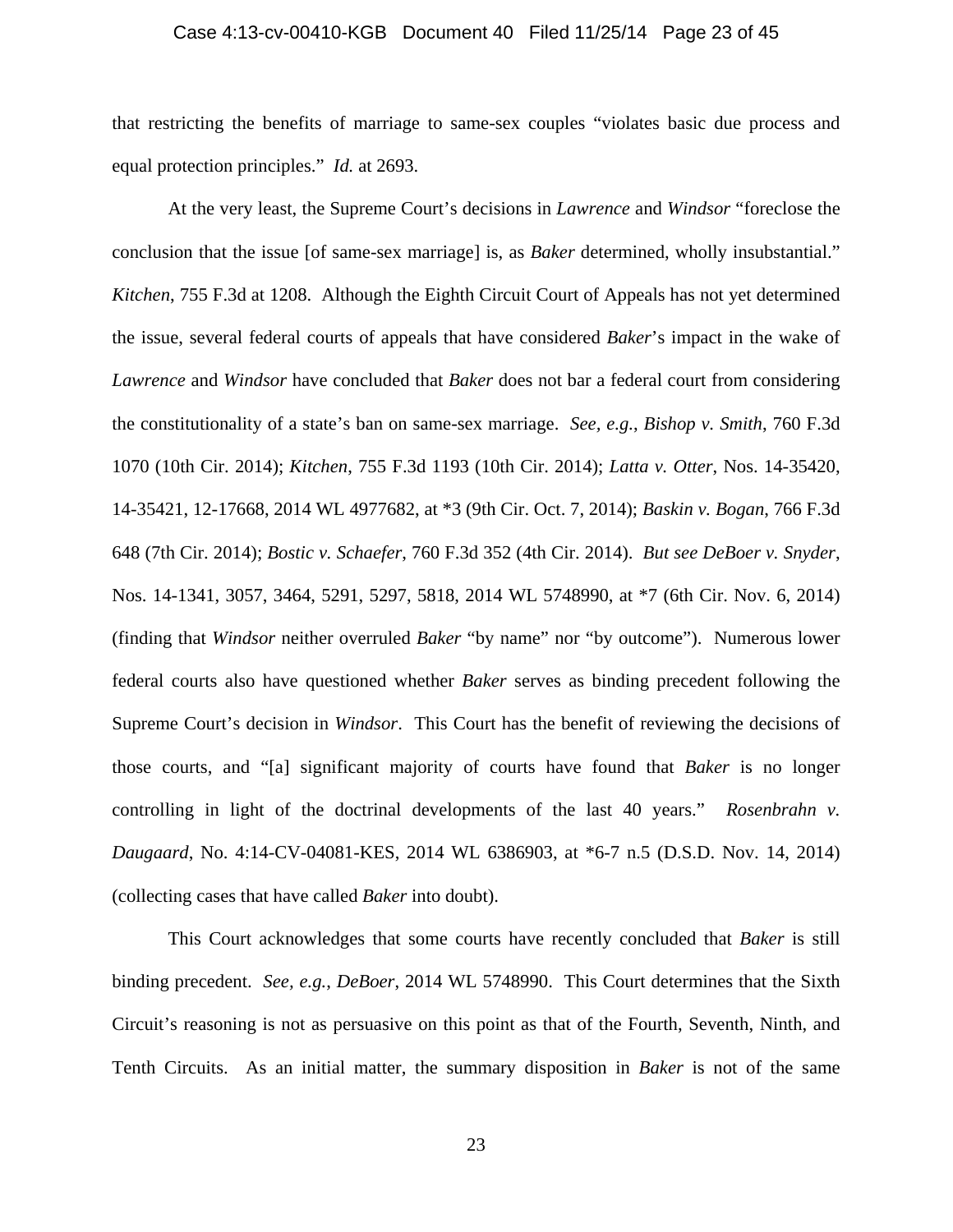#### Case 4:13-cv-00410-KGB Document 40 Filed 11/25/14 Page 24 of 45

precedential value as would be an opinion on the merits. *Tully v. Griffing, Inc.*, 429 U.S. 68, 74 (1976). Further, it is difficult to reconcile the Supreme Court's statement in *Windsor* that the Constitution protects the moral and sexual choices of homosexual couples, *Windsor*, 133 S. Ct. at 2694, with the idea that state laws prohibiting same-sex marriage do not present a substantial federal question. For the foregoing reasons, *Baker* does not bar the Court from reaching the merits of plaintiffs' claims.

# **2.** *Citizens for Equal Protection, Inc. v. Bruning*

Separate Defendants next argue that *Citizens for Equal Protection, Inc. v. Bruning*, 455 F.3d 859 (8th Cir. 2006), "specifically held that an equal protection challenge to Nebraska's marriage laws fails on the merits" and, thus, requires dismissal of the instant case (Dkt. No. 18, at 20). In *Bruning*, three public interest groups whose members included gay and lesbian citizens challenged, and the Eighth Circuit upheld, a Nebraska constitutional amendment that defined marriage as "between a man and a woman" and prohibited any "civil union, domestic partnership, or other similar same-sex relationship." 455 F.3d at 863. Although similar to the case at hand on the surface, *Bruning* does not dispose of plaintiffs' challenge to Arkansas's marriage laws.

First, *Bruning* recognized the Supreme Court's summary dismissal in *Baker*, stating that "to our knowledge no Justice of the Supreme Court has suggested that a state statute or constitutional provision codifying the traditional definition of marriage violates the Equal Protection Clause or any other provision of the United States Constitution." *Id.* at 870. The *Bruning* court, however, did not discuss the continued validity of *Baker* or the doctrinal development exception. Moreover, *Bruning* was decided in 2006, seven years before the Supreme Court decided *Windsor*. As discussed above, *Lawrence* and *Windsor* present doctrinal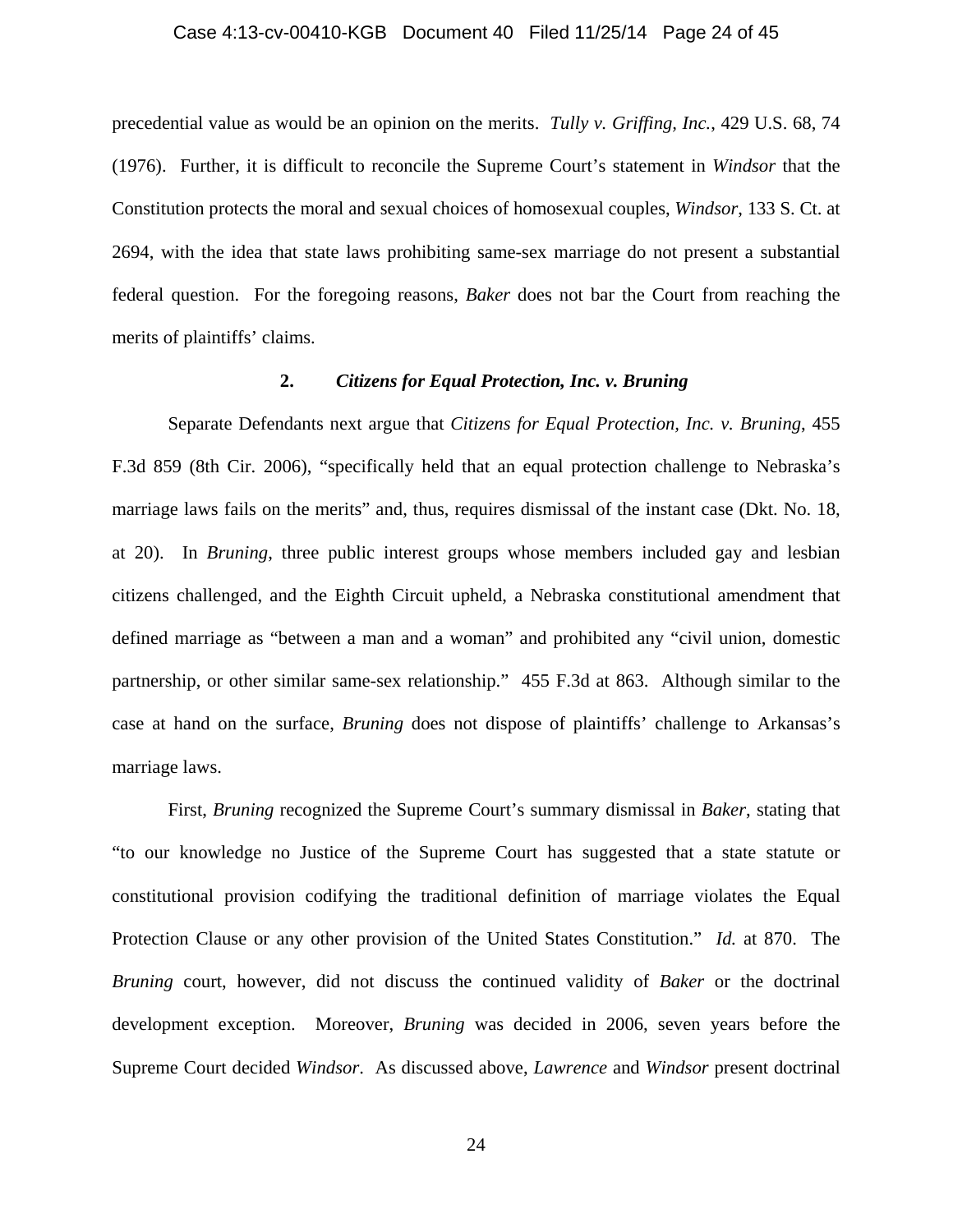#### Case 4:13-cv-00410-KGB Document 40 Filed 11/25/14 Page 25 of 45

developments that undercut *Baker*'s control. Thus, to the extent that *Bruning* cites *Baker*, for the reasons stated above in this Court's analysis of *Baker*, doubt is cast on the ability of *Bruning* to control the outcome here.

More importantly, however, the present case involves claims and arguments that are distinguishable substantively from those decided in *Bruning*. The court in *Bruning* did not decide a due process challenge to Nebraska's marriage laws; therefore, that case does not resolve plaintiffs' due process arguments here, despite Separate Defendants' arguments to the contrary. As to the equal protection arguments, it is true that the *Bruning* court stated that "Appellees' equal protection argument [against Nebraska's constitutional amendment] fails on the merits." *Id.* at 868-69. But, as the court in *Bruning* noted, the equal protection argument at issue in that case was limited:

Appellees argue that [Nebraska's constitutional amendment] violates the Equal Protection Clause because it raises an insurmountable political barrier to same-sex couples obtaining the many governmental and private sector benefits that are based upon a legally valid marriage relationship. *Appellees do not assert a right to marriage or same-sex unions*. Rather, they seek "a level playing field, an equal opportunity to convince the people's elected representatives that same-sex relationships deserve legal protection."

*Id.* at 865 (emphasis added). Accordingly, to decide which standard of review applied, the *Bruning* court evaluated cases dealing with claims for "equal political access." *See id.* at 866 (internal quotation marks omitted). The Eighth Circuit rejected plaintiffs' argument for heightened scrutiny, noting that "there is no fundamental right to be free of the political barrier a validly enacted constitutional amendment erects" and that the *Bruning* plaintiffs "d[id] not assert a right to marriage or same-sex unions." *Id.* at 868. For these reasons, this Court does not construe *Bruning* or its holding as broadly as Separate Defendants suggest.

25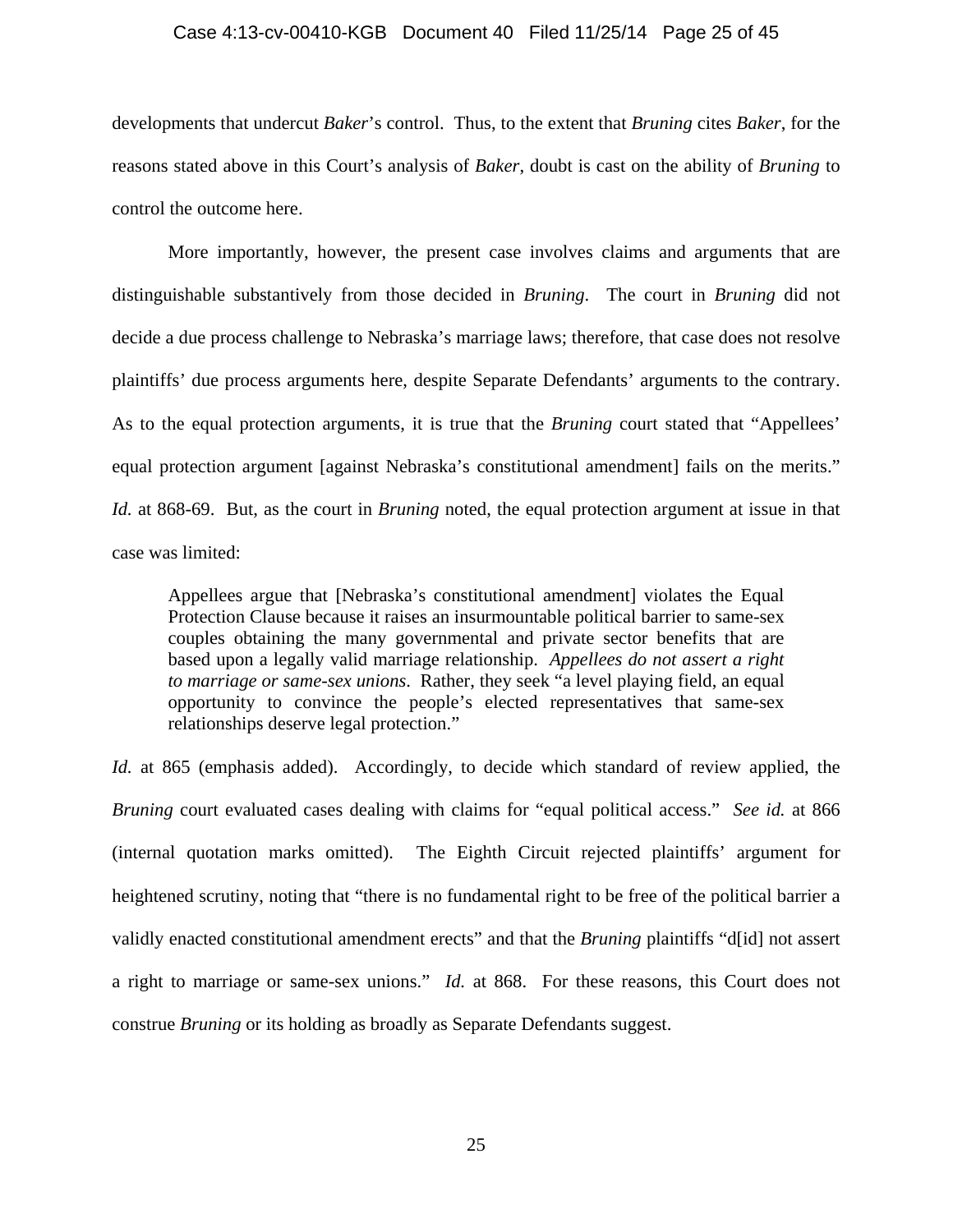#### Case 4:13-cv-00410-KGB Document 40 Filed 11/25/14 Page 26 of 45

Unlike the appellees' claims in *Bruning*, plaintiffs' claims here assert, within the Fourteenth Amendment to the United States Constitution, a fundamental right to marry under the Due Process Clause and the freedom to exercise that right like other citizens do under the Equal Protection Clause, a fundamental right to travel under the Due Process Clause, and discrimination on the basis of gender in violation of the Equal Protection Clause. Therefore, because the *Bruning* court was not asked to address and did not address these legal claims, the holding of *Bruning* does not require this Court to dismiss plaintiffs' right to marry, right to travel, and gender discrimination claims. *See Rosenbrahn*, 2014 WL 6386903 (examining the limits of *Bruning* in the context of a challenge to South Dakota's marriage laws); *Lawson v. Kelly*, No. 14-0622-CV-W-ODS, 2014 WL 5810215, at \*8-10 (W.D. Mo. Nov. 7, 2014) (examining the limits of *Bruning* in the context of a challenge to Missouri's marriage laws). Instead, this Court must determine whether plaintiffs' asserted right to marry states a valid liberty interest and, if it does, whether the government may interfere with the right to marry by restricting it to opposite-sex couples; whether the government has interfered with plaintiffs' asserted right to travel; and whether plaintiffs have been discriminated against on the basis of gender. However, regarding plaintiffs' discrimination on the basis of sexual orientation claim, the Court determines, and plaintiffs appear to agree, that it is bound by *Bruning*, as discussed below.

# **C. Claims Under The Fourteenth Amendment To The United States Constitution**

Plaintiffs state six claims in their complaint: (1) deprivation of the fundamental right to marry; (2) deprivation of a liberty interest in valid marriages enacted in other states; (3) deprivation of autonomy, family privacy, and association; (4) deprivation of the fundamental right to travel; (5) discrimination on the basis of sexual orientation; and (6) discrimination on the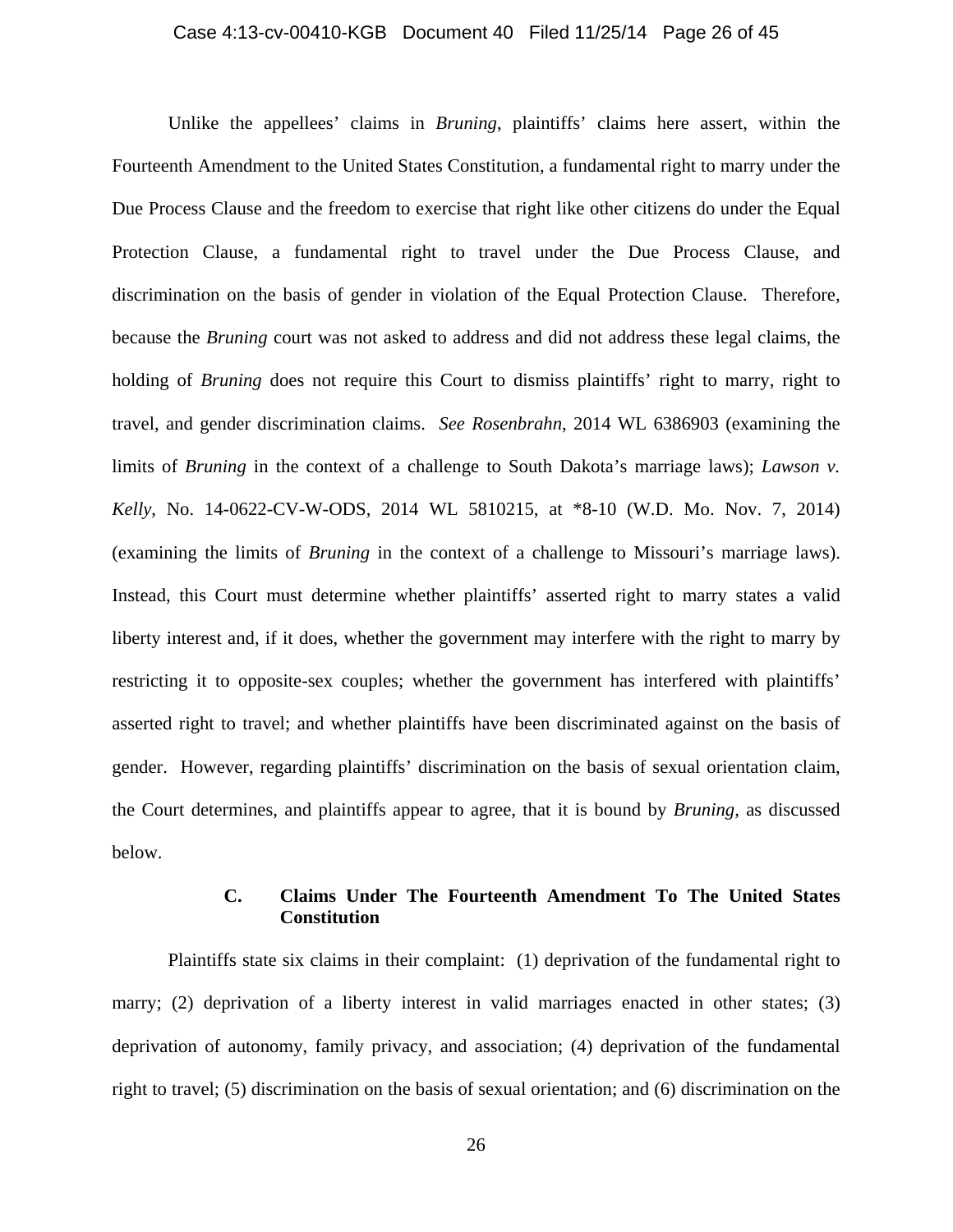#### Case 4:13-cv-00410-KGB Document 40 Filed 11/25/14 Page 27 of 45

basis of gender. The only claims discussed by all parties' briefings are those concerning a fundamental right to marry, the right to travel, discrimination based on sexual orientation, and discrimination based on gender. The Court discusses below the claims and issues that have been fully briefed.

## **1. Alleged Deprivation Of The Fundamental Right To Marry**

The Due Process Clause of the Fourteenth Amendment "forbids the government to infringe certain 'fundamental' liberty interests *at all*, no matter what process is provided, unless the infringement is narrowly tailored to serve a compelling state interest." *Reno v. Flores*, 507 U.S. 292, 302 (1993); *see also Washington v. Glucksberg*, 521 U.S. 702, 720 (1997) ("The [Due Process] Clause also provides heightened protection against government interference with certain fundamental rights and liberty interests."). The first step in this substantive due process analysis is to determine if an asserted right or liberty interest is fundamental. *See Glucksberg*, 521 U.S. at 719-20. The Due Process Clause safeguards "fundamental rights and liberties which are, objectively, deeply rooted in this Nation's history and tradition and implicit in the concept of ordered liberty, such that neither liberty nor justice would exist if they were sacrificed." *Id.* at 720 (internal citations and quotation marks omitted).

As to the right to marry, the Supreme Court has been clear: "the 'liberty' specially protected by the Due Process Clause includes the right[] to marry . . . ." *Id.* "The freedom to marry has long been recognized as one of the vital personal rights essential to the orderly pursuit of happiness by free men. Marriage is one of the 'basic civil rights of man,' fundamental to our very existence and survival." *Loving v. Virginia*, 388 U.S. 1, 12 (1967) (quoting *Skinner v. Oklahoma*, 316 U.S. 535, 541 (1942)). "[O]ur past decisions make clear that the right to marry is of fundamental importance . . . ." *Zablocki v. Redhail*, 434 U.S. 374, 383 (1978).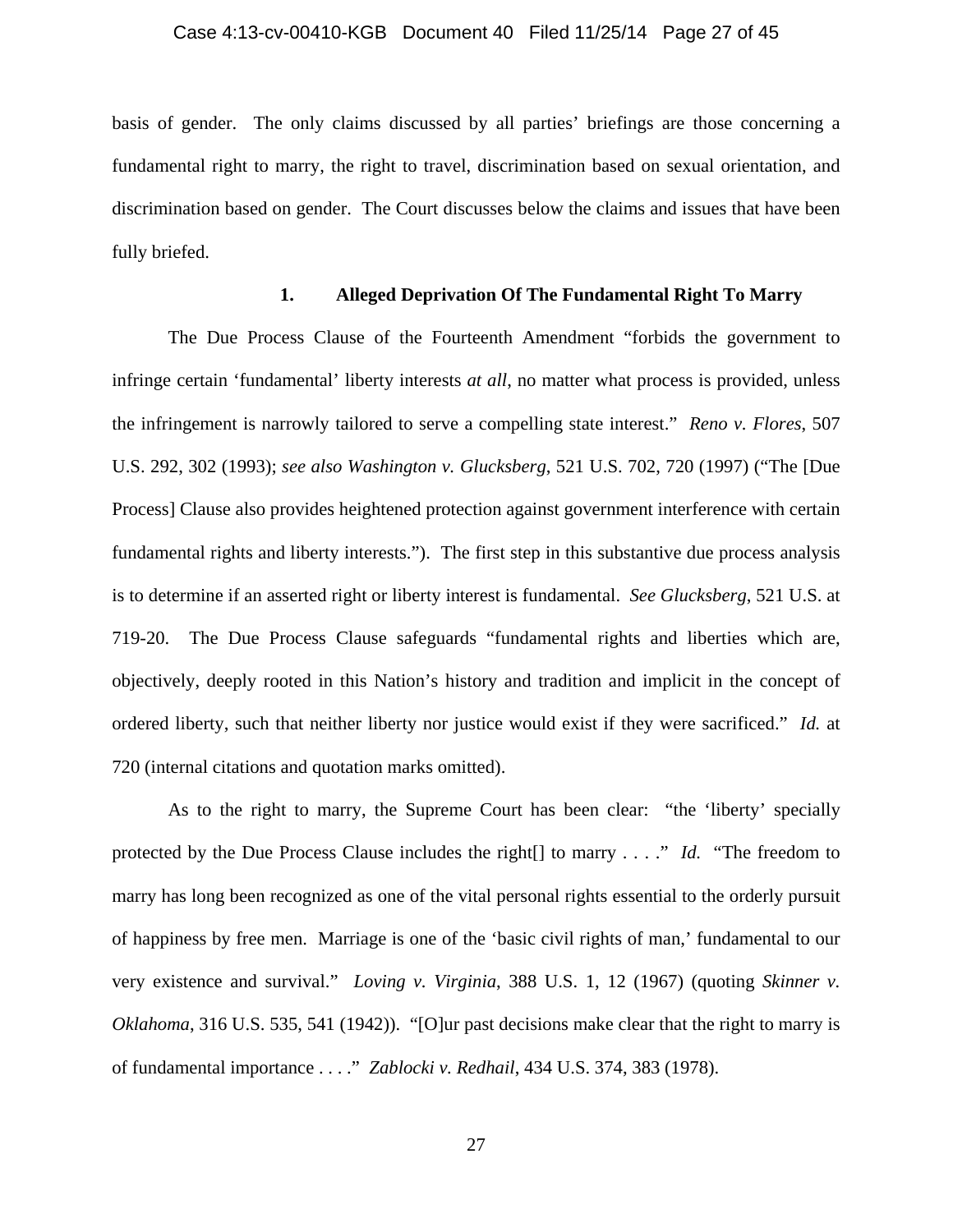#### Case 4:13-cv-00410-KGB Document 40 Filed 11/25/14 Page 28 of 45

Separate Defendants argue that plaintiffs' asserted right to marry does not provide "a careful description of the asserted fundamental liberty interest," as required by *Glucksberg*, 521 U.S. at 721. Separate Defendants maintain that plaintiffs must describe their asserted right as one for "same-sex marriage," and that any such right cannot be fundamental and, therefore, cannot get heightened protection because same-sex marriage is not deeply rooted in this nation's history and tradition. This argument is unpersuasive for several reasons. As the Supreme Court has stated, "the right to marry is of fundamental importance for all individuals." *Zablocki*, 434 U.S. at 384. The Supreme Court's previous decisions heralding the "right to marry" as fundamental do not describe that right with any more specificity. *See Kitchen*, 755 F.3d at 1210 ("In numerous cases, the Court has discussed the right to marry at a broader level of generality . . . ."). In fact, even *Glucksberg*—in wake of its "careful description" requirement—described an unrestricted "right to marry" as fundamental. 521 U.S. at 719-20.

Further, in *Loving*, the Supreme Court held unconstitutional laws that prohibited interracial marriage because such laws violated "the freedom of choice to marry." 388 U.S. at 4. As the Supreme Court noted in later cases, the *Loving* Court struck these anti-miscegenation laws despite the fact that our nation's history and tradition rejected outright interracial marriages. *See Lawrence*, 539 U.S. at 577-78 ("[N]either history nor tradition could save a law prohibiting miscegenation from constitutional attack."); *Planned Parenthood of Se. Pa. v. Casey*, 505 U.S. 833, 847-48 (1992) ("Marriage is mentioned nowhere in the Bill of Rights and interracial marriage was illegal in most States in the 19th Century, but the Court was no doubt correct in finding it to be an aspect of liberty protected against state interference").

Although *Loving* involved a heterosexual couple, Supreme Court precedents also characterize the "right to marry" as distinct and independent from the right to procreate,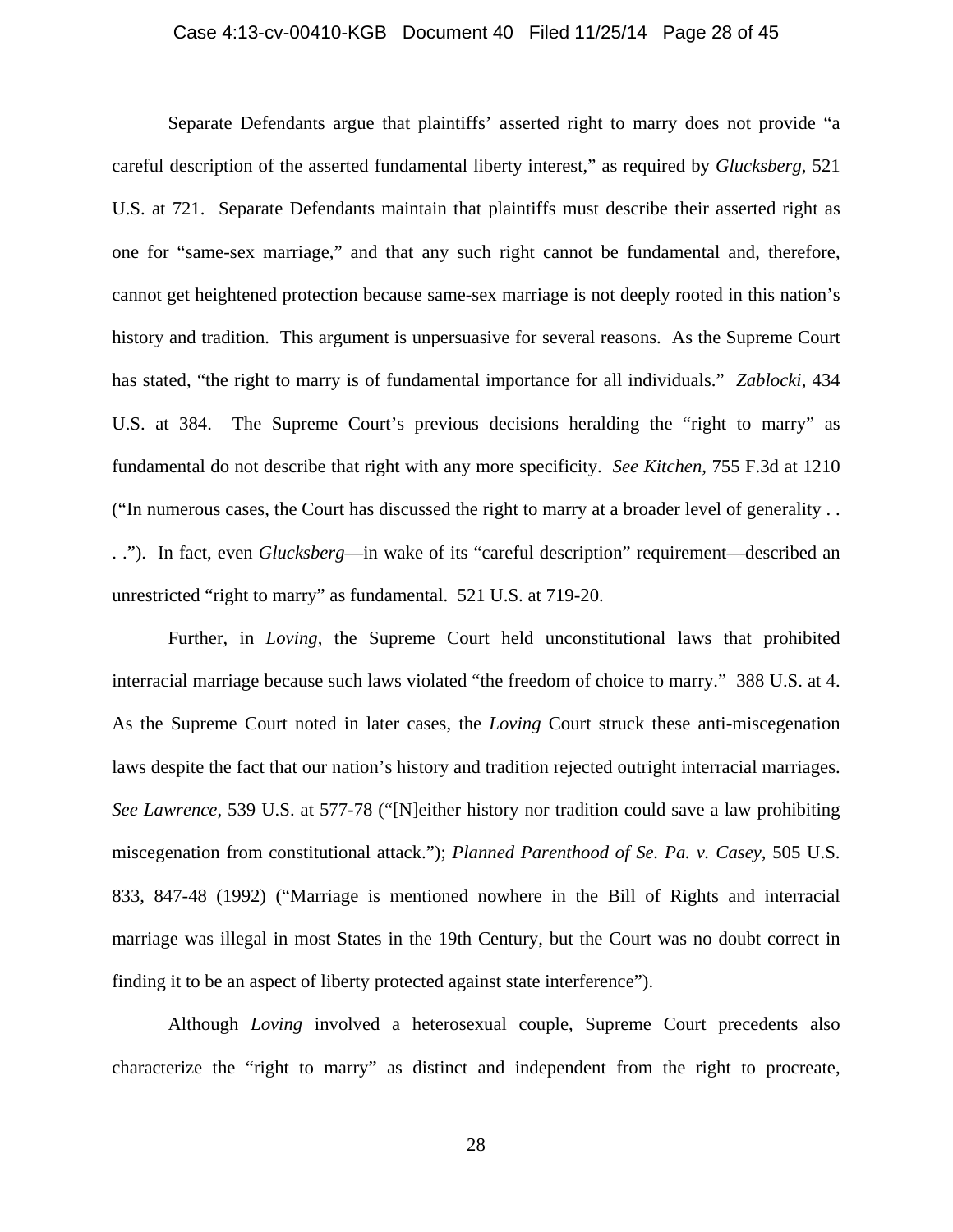#### Case 4:13-cv-00410-KGB Document 40 Filed 11/25/14 Page 29 of 45

revealing that the "right to marry" does not inherently hinge on a couple's ability to produce children. *See Kitchen*, 755 F.3d at 1211; *see also Turner v. Safley*, 482 U.S. 78 (1987) (invalidating a prison rule that barred inmates who had not procreated from marrying and holding that inmates could enjoy "[m]any important attributes of marriage," such as "expressions" of emotional support and public commitment," "spiritual significance," and "receipt of government benefits").

These cases underscore that the drafters of the Fifth and Fourteenth Amendments "knew times can blind us to certain truths and later generations can see that laws once thought necessary and proper in fact serve only to oppress. As the Constitution endures, persons in every generation can invoke its principles in their own search for greater freedom." *Lawrence*, 539 U.S. at 579.Accordingly, this Court finds that the Jernigans and Austins have adequately described their asserted right to marry. Directed by Supreme Court and Eighth Circuit precedents, this Court concludes that the right to marry is a fundamental right. *Glucksberg*, 521 U.S. at 720; *Safley v. Turner*, 777 F.2d 1307, 1313 (8th Cir. 1985) ("It is well settled that the decision to enter into a marital relationship is a fundamental human right.") *aff'd in part, rev'd in part*, 482 U.S. 78, 100 (1987) ("[T]he judgment of the Court of Appeals striking down the Missouri marriage regulation is affirmed . . . .").

Because the Arkansas marriage laws restrict the Jernigans and Austins' fundamental right to marry, these laws are subject to strict scrutiny. This standard for examining the Arkansas laws at issue, which significantly interfere with a fundamental right, is consistent with what the Supreme Court has said in past cases. Nevertheless, "[b]y reaffirming the fundamental character of the right to marry, [the Court] do[es] not mean to suggest that every state regulation which relates in any way to the incidents of or prerequisites for marriage must be subjected to rigorous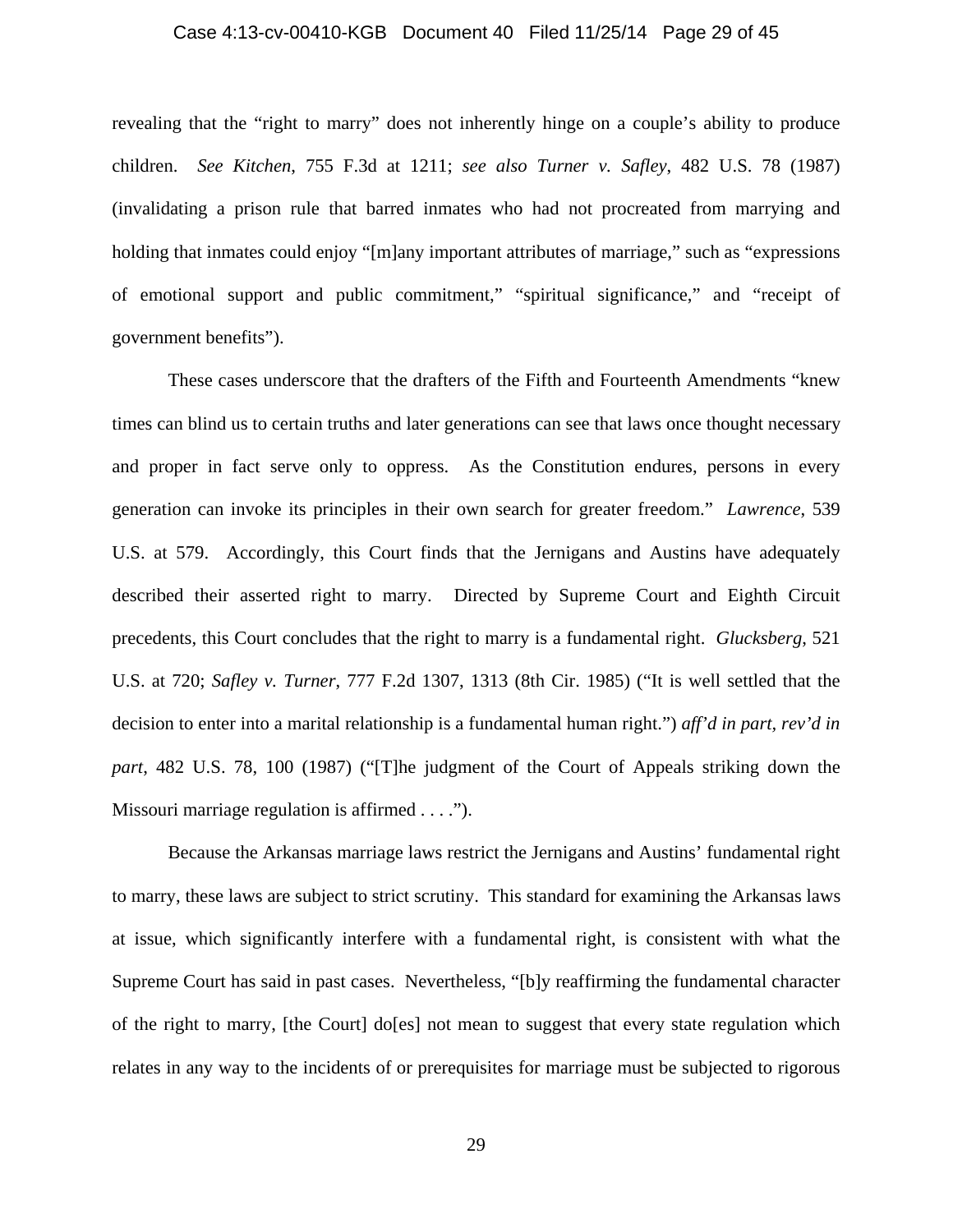#### Case 4:13-cv-00410-KGB Document 40 Filed 11/25/14 Page 30 of 45

scrutiny. To the contrary, reasonable regulations that do not significantly interfere with decisions to enter into the marital relationship may be legitimately imposed." *Zablocki*, 434 U.S. at 386. In *Zablocki*, in his concurrence, Justice Stewart explained that a State may significantly interfere with or even prohibit marriage if the regulation doing so passes strict scrutiny: "for example, a State may legitimately say that no one can marry his or her sibling, that no one can marry who is not at least 14 years old, that no one can marry without first passing an examination for venereal disease, or that no one can marry who has a living husband or wife." *Id.* at 392 (Stewart, J., concurring); *see also Bruning*, 455 F.3d at 867. Justice Stewart also recognized, however, that "just as surely, in regulating the intimate human relationship of marriage, there is a limit beyond which a State may not constitutionally go." *Zablocki*, 434 U.S. at 392 (Stewart, J., concurring); s*ee also Lawson*, 2014 WL 5810215, at \*6-7 (discussing other state regulations on marriage examined and upheld by the Supreme Court).

This Court finds that the Arkansas marriage laws at issue here overstep this constitutional limit. The Due Process Clause prevents the government from infringing upon a fundamental right "unless the infringement is narrowly tailored to serve a compelling state interest." *Reno*, 507 U.S. at 302. Likewise, under the Equal Protection Clause, if a state makes a classification that "impinge[s] upon the exercise of a fundamental right," then the state must "demonstrate that its classification has been precisely tailored to serve a compelling governmental interest." *Plyler v. Doe*, 457 U.S. 202, 217 (1982).

Strict scrutiny "entail[s] a most searching examination" and requires "the most exact connection between justification and classification." *Gratz v. Bollinger*, 539 U.S. 244, 270 (2003) (internal quotations omitted). Under this standard, the government "cannot rest upon a generalized assertion as to the classification's relevance to its goals." *Richmond v. J.A. Croson*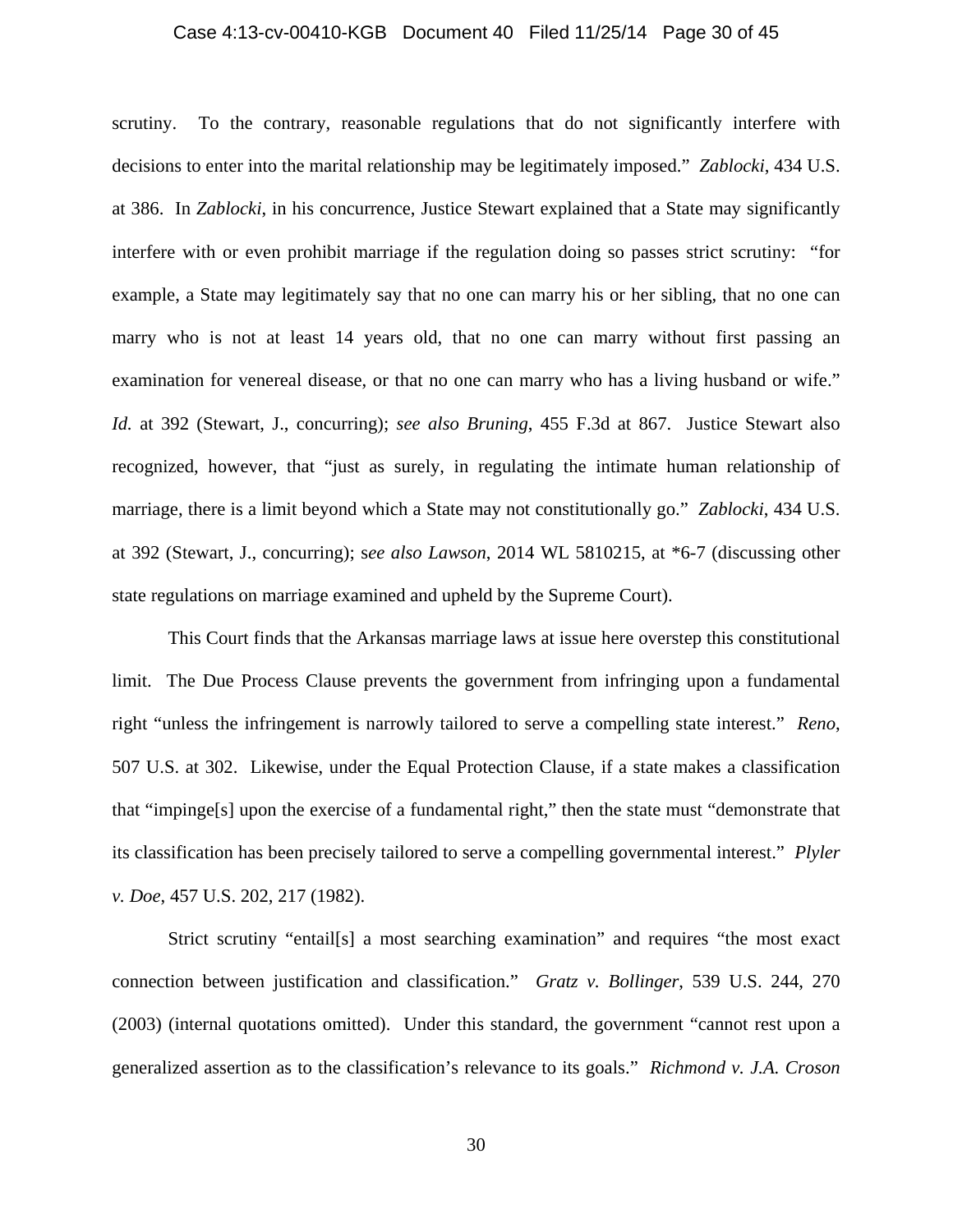# Case 4:13-cv-00410-KGB Document 40 Filed 11/25/14 Page 31 of 45

*Co.*, 488 U.S. 469, 500 (1989).Heightened scrutiny requires the government's "justification [to] be genuine, not hypothesized or invented *post hoc* in response to litigation." *United States v. Virginia*, 518 U.S. 515, 533 (1996). "The purpose of the narrow tailoring requirement is to ensure that the means chosen fit the compelling goal so closely that there is little or no possibility that the motive for the classification was illegitimate." *Grutter v. Bollinger*, 539 U.S. 306, 333

(2003).

Separate Defendants suggest several reasons to uphold Arkansas's marriage laws:

(1) the basic premise of the referendum process, which is that political power flows from the people to their government on issues of vital importance to the public; (2) advancement of procreation by encouraging the development of biologically procreative relationships; (3) ensuring the best interests of children through laws where children born as a result of a union between a man and a woman are cared for by their biological parents in a stable family environment; (4) stability, uniformity, and continuity of laws in the face of an ongoing public and political debate about the nature and role of marriage; (5) preservation of the public purposes and social norms linked to the historical and deeply-rooted meaning of marriage; and (6) a cautious, historical approach to governmental social experimentation as democratic, cultural and scientific discussions proceed.

(Dkt. No. 28, at  $8-9$ ).<sup>2</sup>

Several of these reasons are prudential. Separate Defendants' first and sixth rationales laud the state's referendum process, principles of federalism, and the importance of democratic decision making for "social experimentation," and the fourth rationale points to the need for stability amidst the "ongoing public and political debate." This Court does not take lightly a request to declare that a state law is unconstitutional. Statutes are passed by the duly elected representatives of the people. It is not on a whim that the Court supplants the will of the voters

 $\overline{\phantom{a}}$  2  $2$  Separate Defendants claim that, in addition to these identified state interests, "any other conceivable rational basis[] is sufficient to affirm constitutionality of Amendment 83 and Act 144 of 1997" (Dkt. No. 28, at 10). Because the Court determines a higher degree of scrutiny is required, the Court declines to address justifications the State has not specifically advanced in support of the Arkansas laws.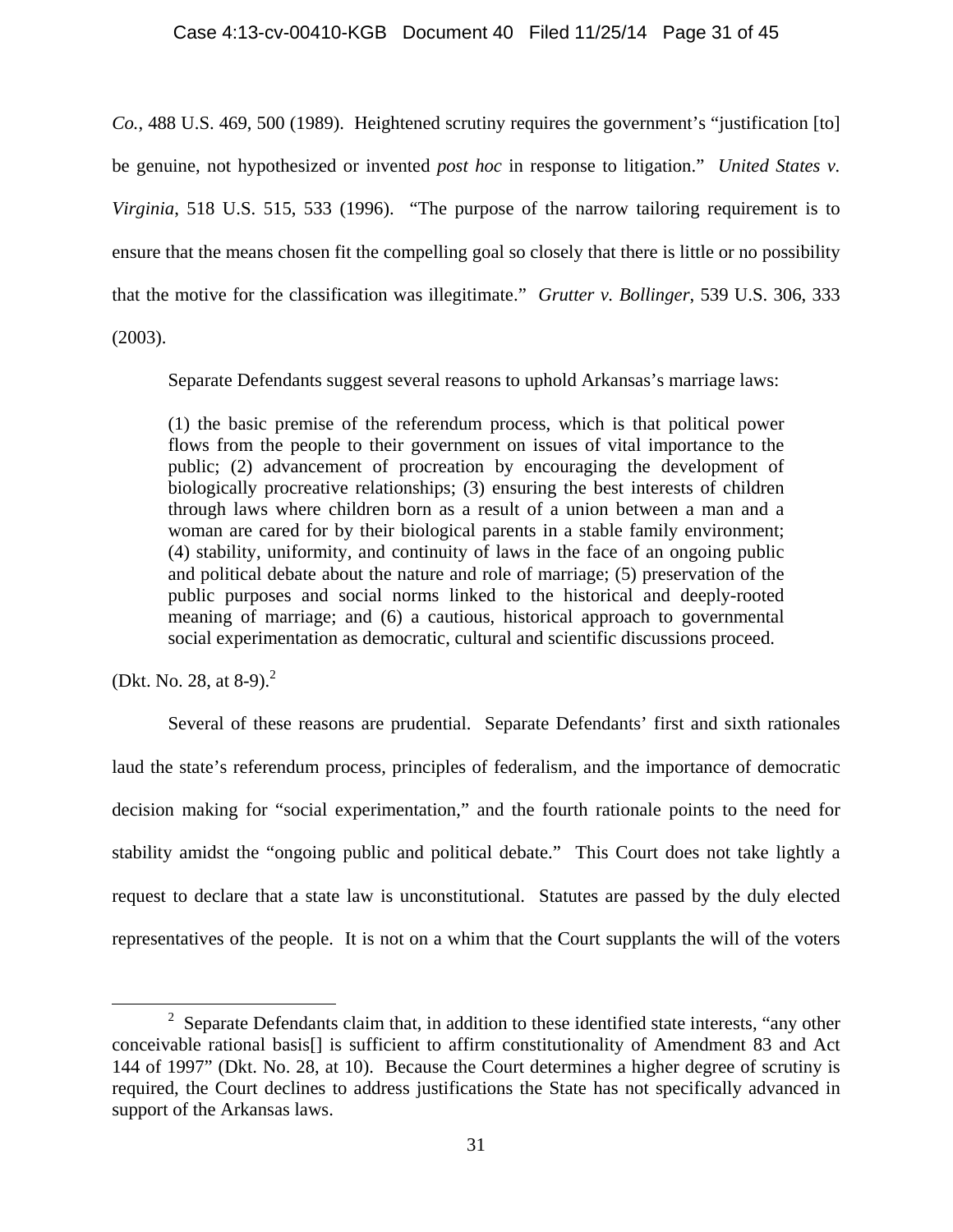#### Case 4:13-cv-00410-KGB Document 40 Filed 11/25/14 Page 32 of 45

or the decisions of the legislature. Even so, these interests do not address any specific reasons for the marriage laws at issue; instead, they represent the type of generalized, *post hoc*, and litigation-reactive justifications that strict scrutiny disallows.

Further, although important in other contexts, these rationales can neither justify infringement of fundamental rights nor strip this Court of the "'duty to decide all cases within [its] jurisdiction that are brought before [it], including controversial cases that arouse the most intense feelings in the litigants.'" *Kitchen*, 755 F.3d at 1228 (quoting *Pierson v. Ray*, 386 U.S. 547, 554 (1967)). The Court reminds Separate Defendants that the Constitution is also an expression of the people's will, and these rationales contradict the very fabric and structure of the Constitution's protections of individual rights against majoritarian and governmental overreach. The fact that Amendment 83 was adopted by referendum does not immunize it from federal constitutional scrutiny. As the Supreme Court has explained:

The very purpose of a Bill of Rights was to withdraw certain subjects from the vicissitudes of political controversy, to place them beyond the reach of majorities and officials and to establish them as legal principles to be applied by the courts. One's right to life, liberty, and property, to free speech, a free press, freedom of worship and assembly, and other fundamental rights may not be submitted to vote; they depend on the outcome of no elections.

*W. Va. State Bd. of Educ. v. Barnette*, 319 U.S. 624, 638 (1943); *see also City of Cleburne v. Cleburne Living Ctr.*, 473 U.S. 432, 448 (1985) ("It is plain that the electorate as a whole, whether by referendum or otherwise, could not order city action violative of the Equal Protection Clause, and the City may not avoid the strictures of that Clause by deferring to the wishes or objections of some fraction of the body politic." (citation omitted)); *Little Rock Sch. Dist. v. Pulaski Cnty. Special Sch. Dist. No. 1*, 839 F.2d 1296, 1303 (8th Cir. 1988); *Obergefell v. Wymyslo*, 962 F. Supp. 2d 968, 981 (S.D. Ohio 2013).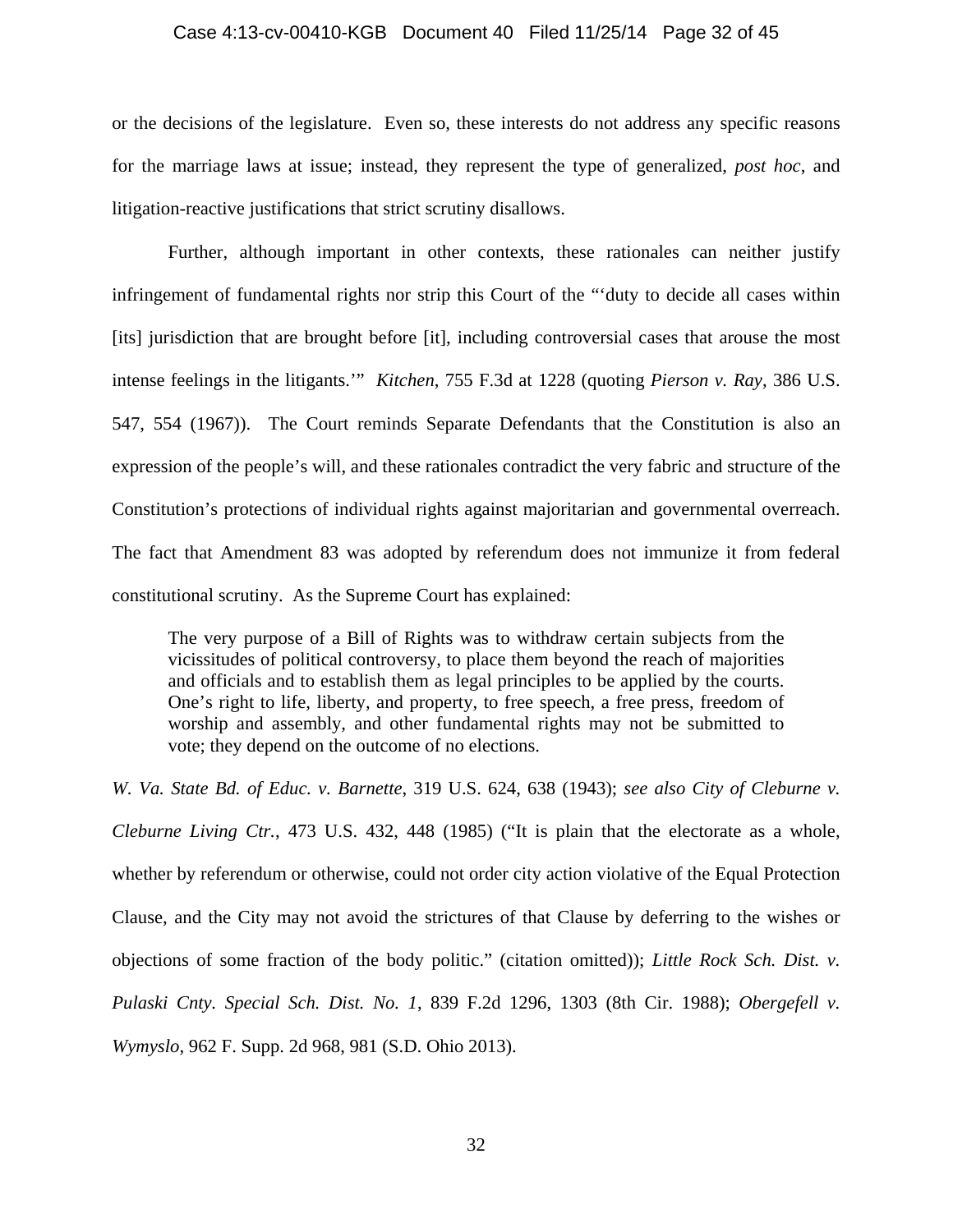#### Case 4:13-cv-00410-KGB Document 40 Filed 11/25/14 Page 33 of 45

Likewise, Separate Defendants' fourth rationale—stability, uniformity, and continuity of laws—provides no rationale at all where those laws are unconstitutional. *See Palmer v. Thompson*, 403 U.S. 217, 226 (1971) ("Citizens may not be compelled to forgo their constitutional rights because officials fear public hostility . . . .").

As for Separate Defendants' federalism arguments, the Court noted above *Windsor*'s stance: "State laws defining and regulating marriage, of course, must respect the constitutional rights of persons, but, subject to those guarantees, regulation of domestic relations is an area that has long been regarded as a virtually exclusive province of the States." *Windsor*, 133 S. Ct. at 2691. Further, "[o]ur federalist structure is designed to 'secure[] to citizens the liberties that derive from the diffusion of sovereign power' rather than to limit fundamental freedoms." *Kitchen*, 755 F.3d at 1229 (quoting *New York v. United States*, 505 U.S. 144, 181 (1992)). Arkansas undoubtedly may define and regulate the "incidents, benefits, and obligations" of domestic relationships within its borders, *Windsor*, 133 S. Ct. at 2692, but these regulations must comport with the United States Constitution, *id.*, and it is this Court's duty to examine Arkansas's marriage laws against the United States Constitution's guarantee of individual liberties and protection of fundamental rights.

Separate Defendants' other rationales focus on connections between marriage and procreation and the interests of children. These rationales run afoul of the basic tenets of the state's marriage system, one that does not distinguish procreative from non-procreative couples. Further, the Supreme Court has held that married couples have a right not to procreate and that the Constitution protects the right of individuals to marry regardless of their ability or desire to procreate, including those who are elderly, infertile, and incarcerated. *See Lawrence*, 539 U.S. at 604 (Scalia, J., dissenting) ("[W]hat justification could there possibly be for denying the benefits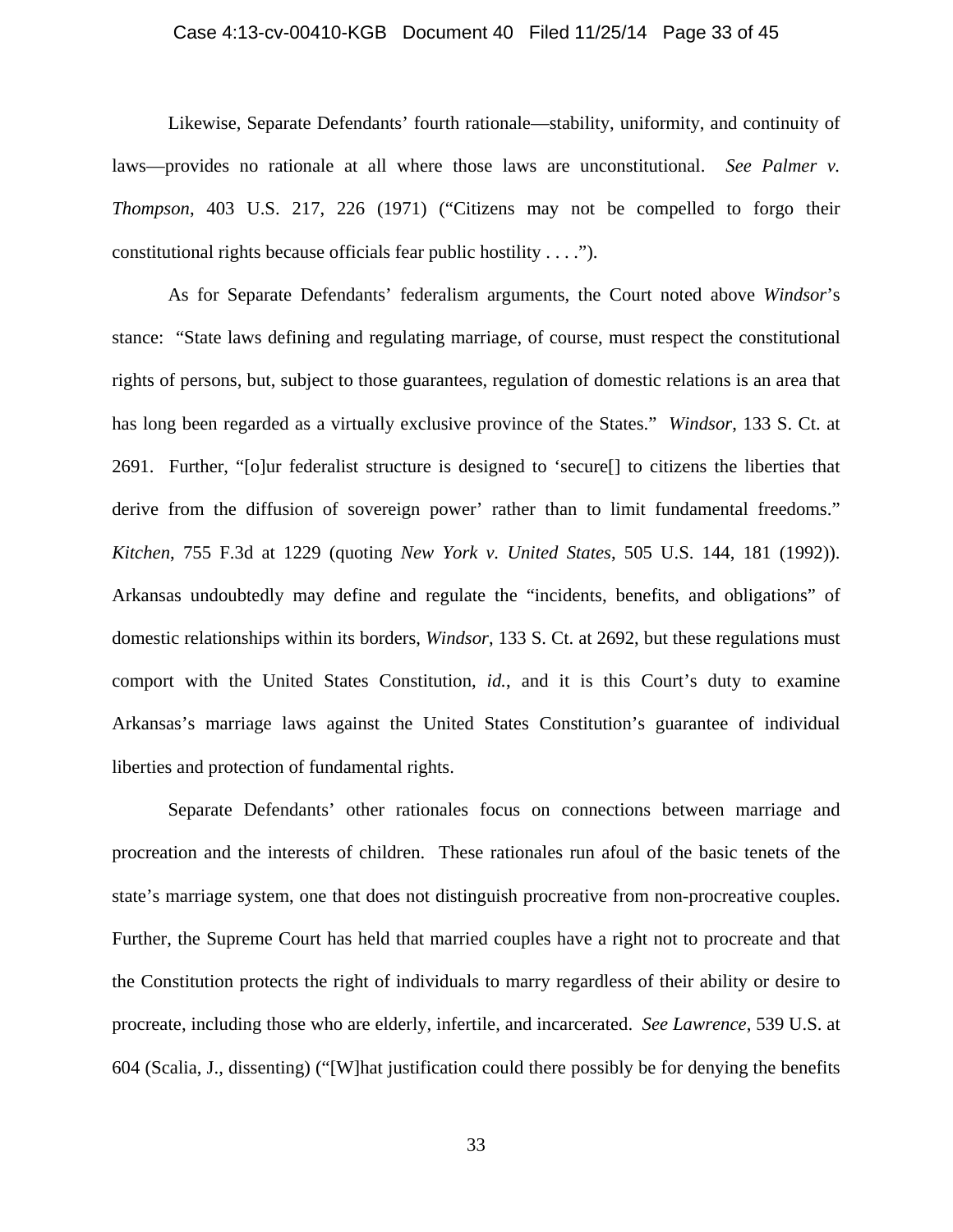#### Case 4:13-cv-00410-KGB Document 40 Filed 11/25/14 Page 34 of 45

of marriage to homosexual couples exercising the liberty protected by the Constitution? Surely not the encouragement of procreation, since the sterile and the elderly are allowed to marry." (quotations omitted)); *Turner*, 482 U.S. at 96 (declaring "a constitutionally protected marital relationship in the prison context" even when a couple may not birth a child); *Griswold v. Connecticut*, 381 U.S. 479, 485-86 (1965) (holding that married couples have a right to use contraception).

According to Separate Defendants, Arkansas's marriage laws prevent consenting adult same-sex couples from marrying because homosexuals cannot procreate. But, as illustrated above, Arkansas law allows others who cannot procreate to marry. As the Tenth Circuit stated, "[s]uch a mismatch between the class identified by a challenged law and the characteristic allegedly relevant to the state's interest is precisely the type of imprecision prohibited by heightened scrutiny." *Kitchen*, 755 F.3d at 1219 (citing *Shaw v. Hunt*, 517 U.S. 899, 908 (1996)). Further, "[a] state may not impinge upon the exercise of a fundamental right as to some, but not all, of the individuals who share a characteristic urged to be relevant." *Id.* This is the bedrock of the Constitution's guarantee of due process and equal protection, and the Supreme Court has acknowledged such:

The framers of the Constitution knew, and we should not forget today, that there is no more effective practical guaranty against arbitrary and unreasonable government than to require that the principles of law which officials would impose upon a minority must be imposed generally. Conversely, nothing opens the door to arbitrary action so effectively as to allow those officials to pick and choose only a few to whom they will apply legislation and thus to escape the political retribution that might be visited upon them if larger numbers were affected.

#### *Eisenstadt v. Baird*, 405 U.S. 438, 454 (1972).

Separate Defendants' third rationale—that the state's marriage laws "ensur[e] the best interests of children" because "children born as a result of a union between a man and a woman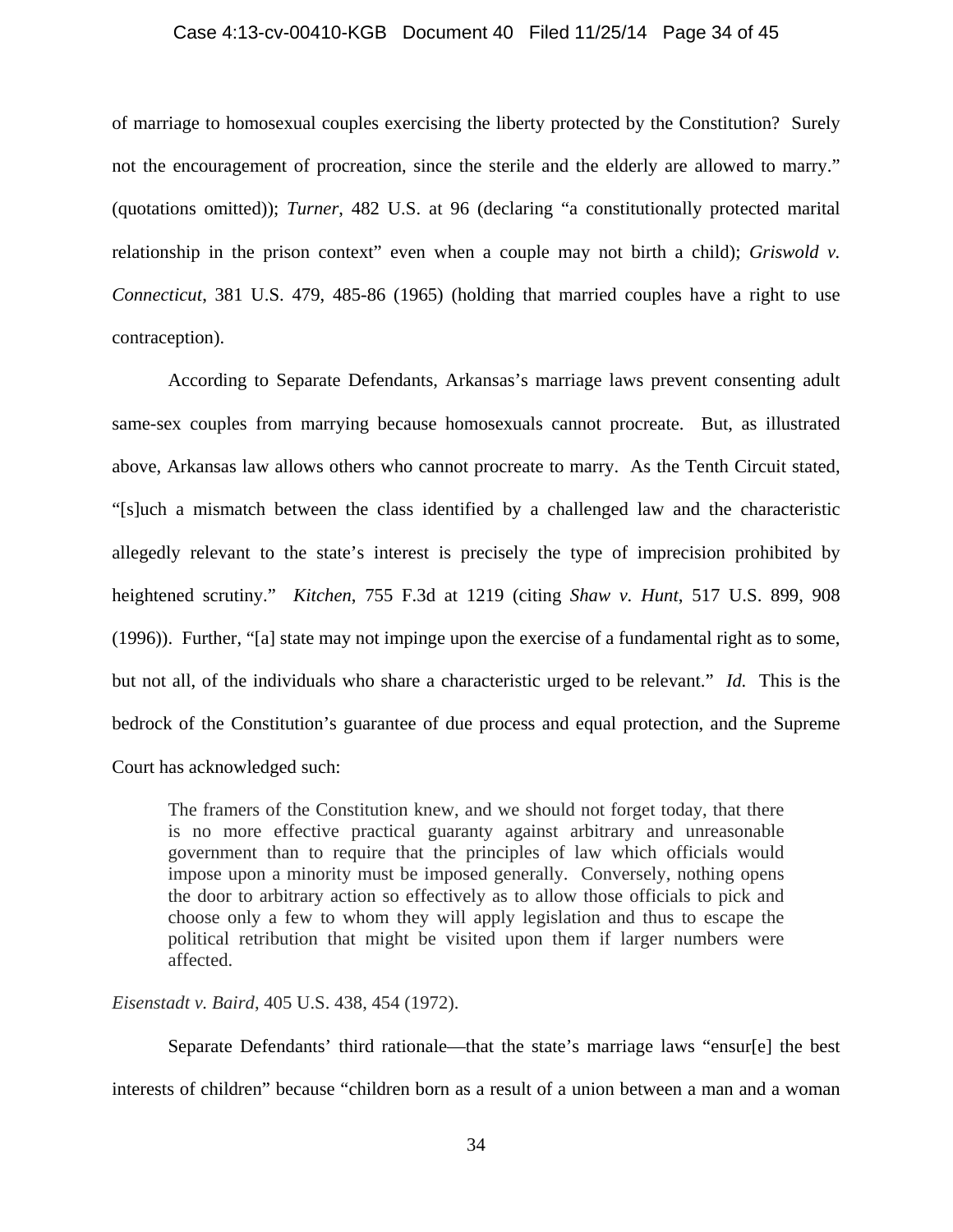#### Case 4:13-cv-00410-KGB Document 40 Filed 11/25/14 Page 35 of 45

are cared for by their biological parents in a stable family environment"—fails for several reasons. First, Separate Defendants have not explained how allowing same-sex marriage between two consenting adults will at all prevent heterosexual spouses from caring for their biological children. This rationale also ignores Arkansas's adoption laws, which declare that even "[a]n unmarried adult" may adopt and that "any individual may be adopted." Ark. Code Ann. §§ 9-9-204, -203. Moreover, Arkansas law currently allows individuals in same-sex relationships to adopt. *See Ark. Dep't of Human Servs. v. Cole*, 380 S.W.3d 429, 431, 443 (Ark. 2011); *cf. Dep't of Human Servs. & Child Welfare Agency Review Bd. v. Howard*, 238 S.W.3d 1 (Ark. 2006). In *Cole*, the Arkansas Supreme Court struck down as unconstitutional Arkansas Code Annotated § 9-8-304, which prohibited individuals "cohabiting with a sexual partner outside of a marriage that is valid under the Arkansas Constitution and the laws of this state" from adopting or serving as a foster parent. *Cole*, 380 S.W.3d at 431 (quoting the language of Ark. Code Ann. § 9-8-304(a)). This statute "applie[d] equally to cohabiting opposite-sex and same-sex individuals." *Id.* (quoting the language of Ark. Code Ann. § 9-8-304(b)). Further, in *Howard*, the Arkansas Supreme Court held as unconstitutional on separation of powers grounds a regulation of the Child Welfare Agency Review Board that stated, in pertinent part, "[N]o person may serve as a foster parent if any adult member of that person's household is a homosexual." *Howard*, 238 S.W.3d at 3.

Separate Defendants' fifth rationale—preserving the "purposes and social norms linked to the historical and deeply-rooted meaning of marriage"—also appears to generalize their stated interests in procreation and child rearing. This rationale neither indicates any separate "purposes" for banning same-sex marriage between consenting adults apart from those discussed above nor shows how same sex marriage endangers these unspecified purposes. As a standalone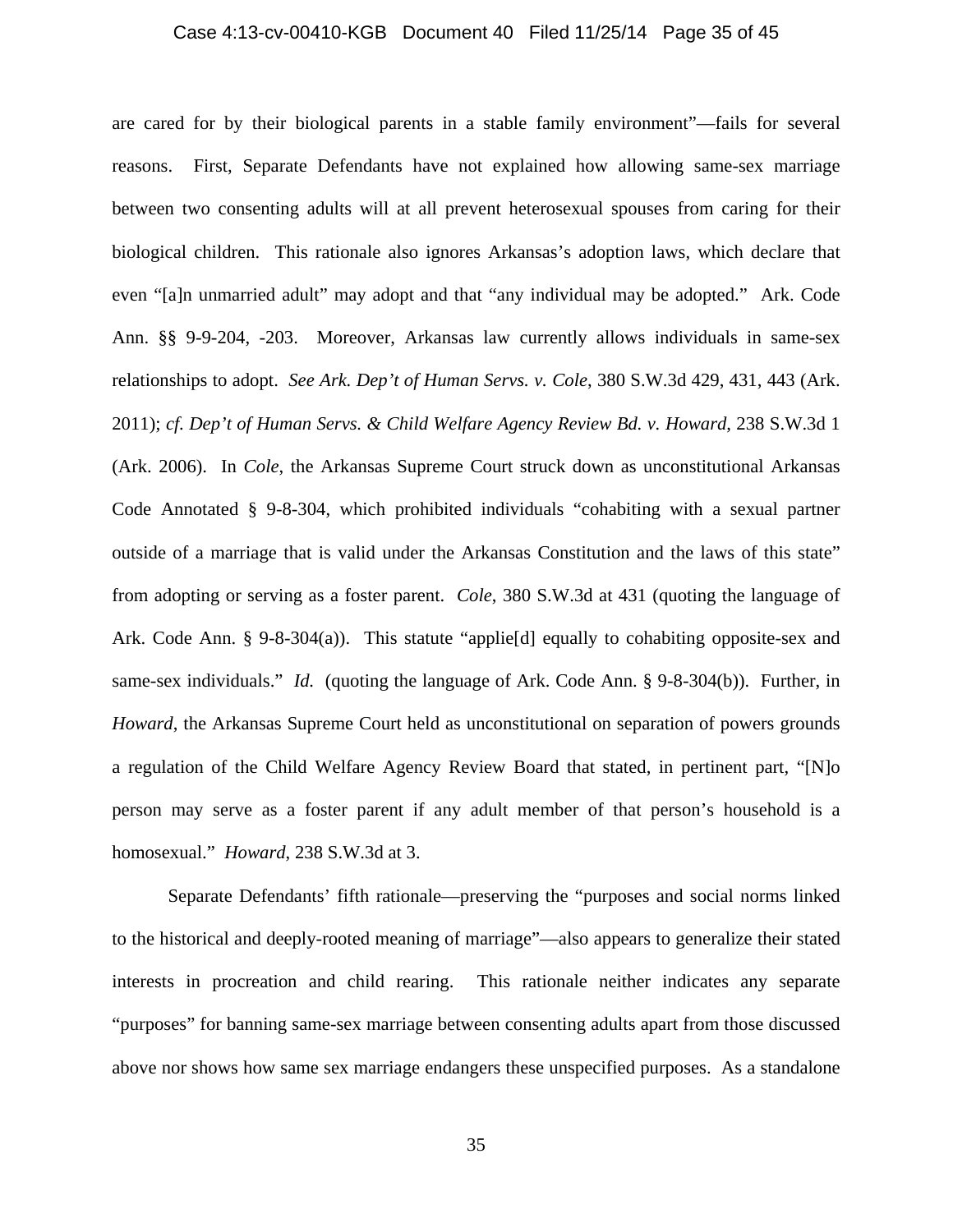#### Case 4:13-cv-00410-KGB Document 40 Filed 11/25/14 Page 36 of 45

interest, "'preserving the traditional institution of marriage' is just a kinder way of describing the State's *moral disapproval* of same-sex couples." *Lawrence*, 539 U.S. at 601 (Scalia J., dissenting). "Moral disapproval of this group, like a bare desire to harm the group, is an interest that is insufficient to satisfy [even] rational basis review under the Equal Protection Clause," much less strict scrutiny. *Lawrence*, 539 U.S. at 582.

As demonstrated, a most searching examination of Separate Defendants' proposed reasons for Arkansas's marriage laws reveals that these laws are not narrowly tailored to achieve a compelling state interest. The bases Separate Defendants suggest for upholding Amendment 83 and the challenged statutes, primarily encouraging procreation and ensuring the best interests of children, in addition to the laws' mismatched means, do not withstand strict scrutiny. This Court finds that the principal purpose of Amendment 83 and the challenged statutes "is to impose inequality, not for other reasons like governmental efficiency." *Windsor*, 133 S. Ct. at 2694. Amendment 83 of the Arkansas Constitution and Arkansas Code Annotated §§ 9-11-107, 9-11-109, and 9-11-208 unconstitutionally deny consenting adult same-sex couples their fundamental right to marry in violation of the Due Process Clause and the Equal Protection Clause of the Fourteenth Amendment to the United States Constitution. Therefore, this Court denies Separate Defendants' motion to dismiss and grants plaintiffs' motion for summary judgment as to plaintiffs' claim that the Arkansas laws at issue deny consenting adult same-sex couples their fundamental right to marry in violation of the Due Process Clause and the Equal Protection Clause of the Fourteenth Amendment to the United States Constitution.

Given the Court's determination on this issue, the Court declines to reach plaintiffs' claim alleging a liberty interest protected by the Due Process and the Equal Protection Clauses of the Fourteenth Amendment to the United States Constitution (Dkt. No. 16, at 14-15), a claim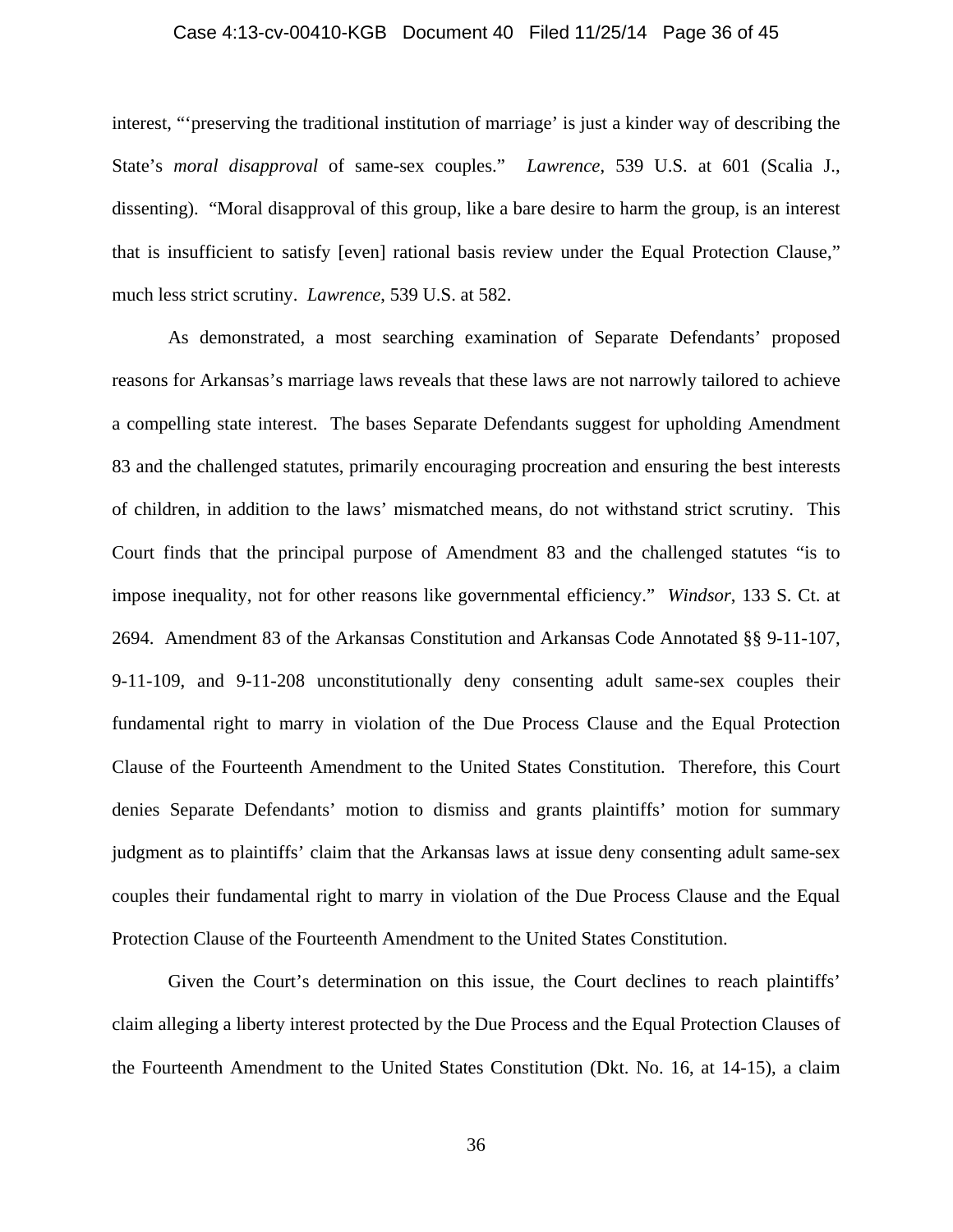#### Case 4:13-cv-00410-KGB Document 40 Filed 11/25/14 Page 37 of 45

which neither party specifically briefed in its motions, and plaintiffs' claim alleging a right to autonomy, family privacy, and association under the Due Process Clause of the Fourteenth Amendment to the United States Constitution (Dkt. No. 16, at 15-16), a claim Separate Defendants' addressed in their pending motion to dismiss (Dkt. No. 18, at 21-23) but to which plaintiffs did not respond specifically. The Court dismisses these two claims.

## **2. Alleged Deprivation Of The Fundamental Right To Travel**

The United States Supreme Court has declared that "the constitutional right to travel from one State to another is firmly embedded in [this country's] jurisprudence." *Saenz v. Roe*, 526 U.S. 489, 498 (1999). This right to travel has three components. As the Supreme Court has stated:

[The right to travel] protects the right of a citizen of one State to enter and to leave another State, the right to be treated as a welcome visitor rather than an unfriendly alien when temporarily present in the second State, and, for those travelers who elect to become permanent residents, the right to be treated like other citizens of that State.

*Id.* at 500. "Because travel is a fundamental right, 'any classification which serves to penalize the exercise of that right, unless shown to be necessary to promote a *compelling* governmental interest, is unconstitutional.'" *Minn. Senior Fed'n v. United States*, 273 F.3d 805, 809 (8th Cir. 2001) (emphasis in original) (quoting *Shapiro v. Thompson*, 394 U.S. 618, 634 (1969)).

 In this case, the Jernigans argue that Arkansas has restricted their right to travel by not recognizing the marital status they obtained in Iowa. As an initial matter, as the Court understands the undisputed facts, the Jernigans traveled to Iowa to marry but were at all times citizens and residents of Arkansas. For this reason, the Court questions whether the Jernigans have standing to raise this claim. Regardless, the Jernigans have not shown that Arkansas's marriage laws treat homosexual couples who are new citizens or attempting to become citizens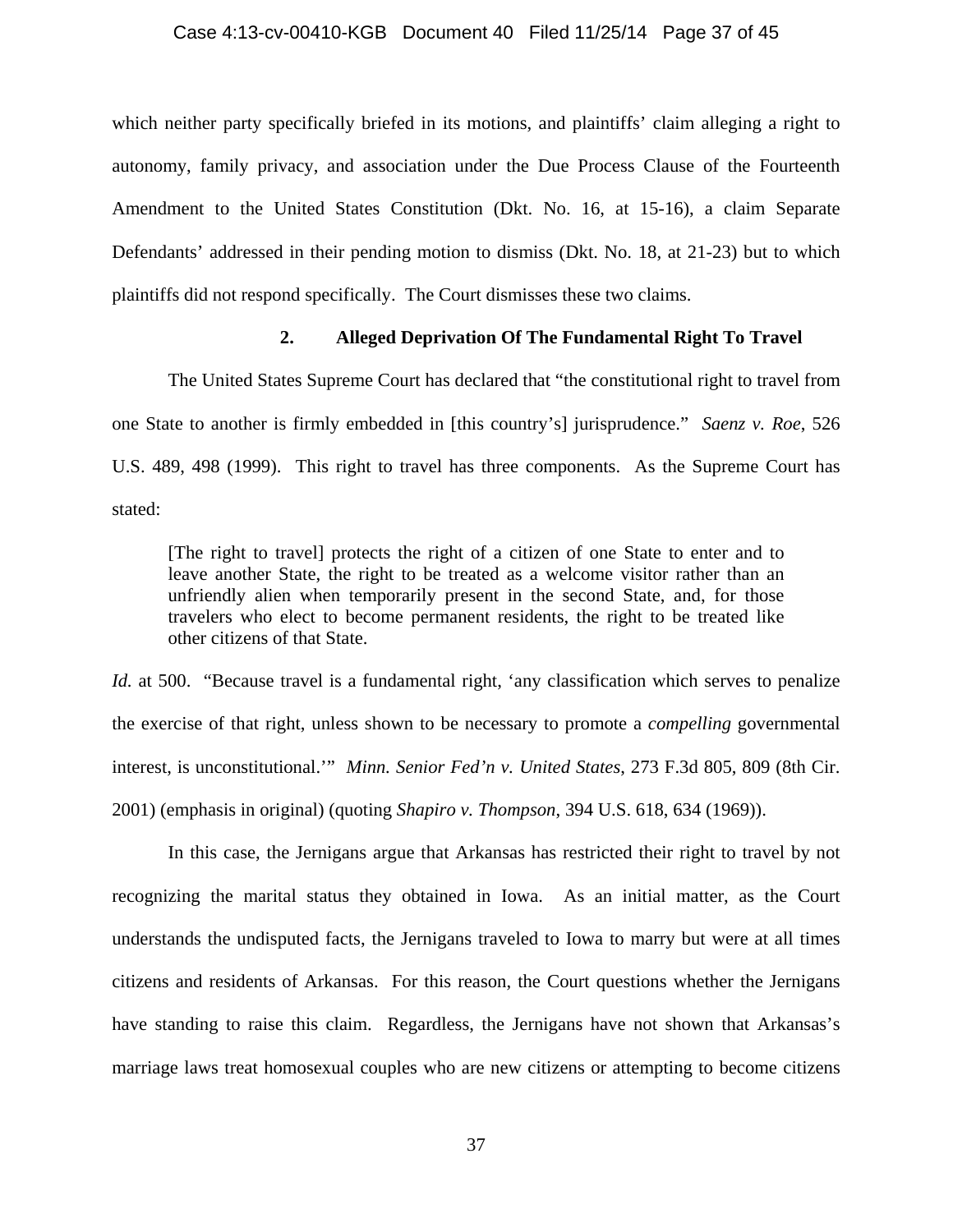#### Case 4:13-cv-00410-KGB Document 40 Filed 11/25/14 Page 38 of 45

of Arkansas any differently than the State treats homosexual couples who were citizens of Arkansas. The Jernigans have presented no evidence that defendants have applied Arkansas's marriage laws to recognize the homosexual marriages of other citizens while refusing to recognize the Jernigans' marriage. Further, the Jernigans were existing citizens of Arkansas prior to receiving their marriage license in Iowa. Arkansas has refused to recognize the Jernigans' marriage because it is a same-sex marriage, not because of the individuals' citizenship.

The Jernigans also have failed to show that Arkansas's marriage laws violate the other components of the right to travel. The Jernigans do not argue that Arkansas's marriage laws impose any actual obstacle on travelling to Arkansas. For example, the Supreme Court has held that it was impermissible to deter through durational residency requirements the migration of needy persons by imposing a year-long prohibition on welfare assistance, *see Shapiro*, 394 U.S. 618, or on hospital care, *see Memorial Hospital v. Maricopa County*, 415 U.S. 250 (1974). When a new resident receives benefits at the same level as other residents of the state, it is not a penalty that those benefits are less generous than benefits in other states. *See Minn. Senior Fed'n*, 273 F.3d at 810. The fact that Arkansas's marriage laws treat the Jernigans like other homosexual citizens of the state of Arkansas proves that these laws do not impermissibly penalize the Jernigans' right to travel. Therefore, the Court grants Separate Defendants' motion to dismiss and denies plaintiffs' motion for summary judgment as to plaintiffs' claims that Arkansas's marriage laws deprive them of their fundamental right to travel.

## **3. Alleged Discrimination On The Basis Of Sexual Orientation**

Plaintiffs assert that Arkansas's laws defining marriage as between a man and a woman violate the Equal Protection Clause by discriminating on the basis of sexual orientation. As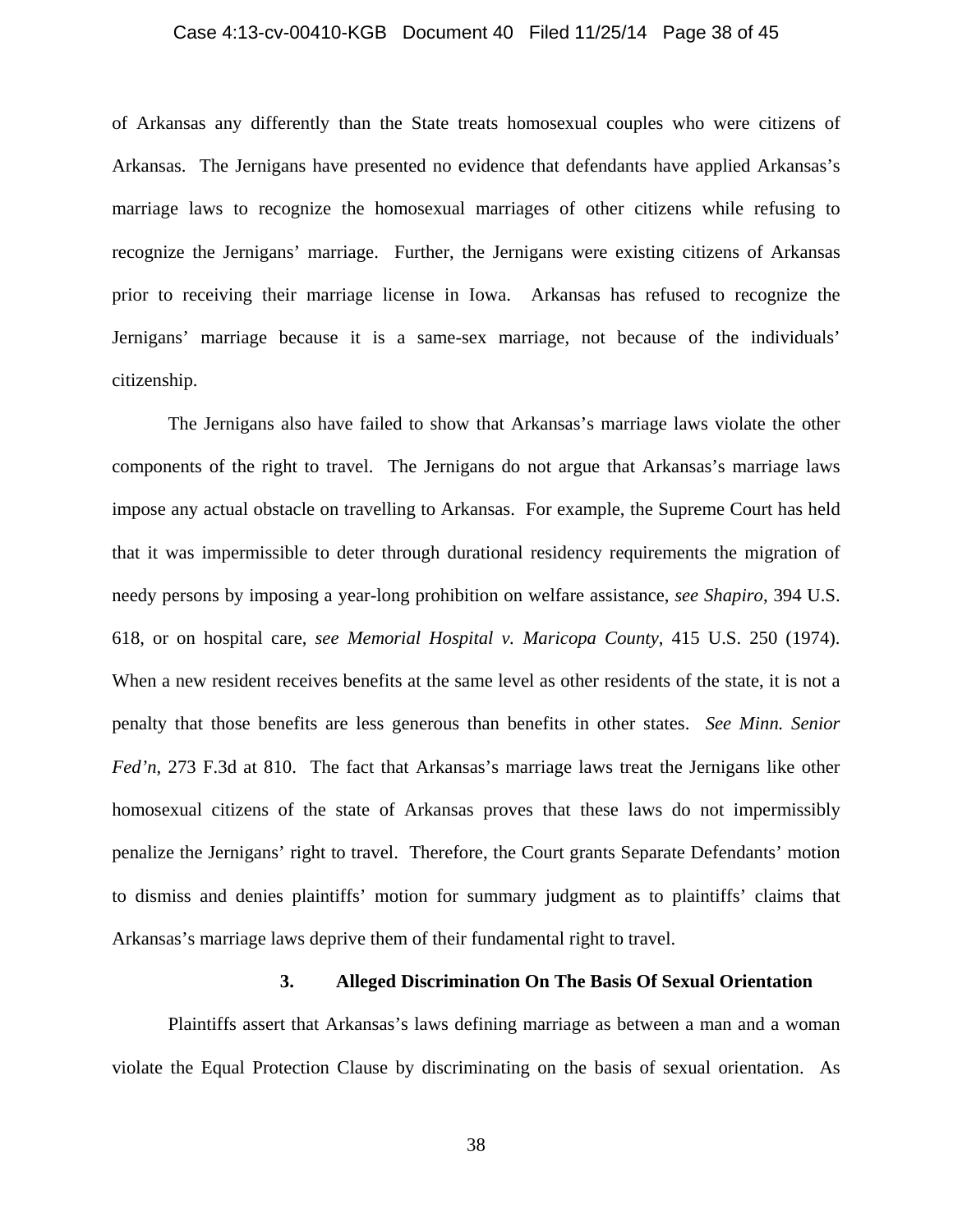#### Case 4:13-cv-00410-KGB Document 40 Filed 11/25/14 Page 39 of 45

discussed above, the Court agrees with Separate Defendants that *Bruning* is controlling law with respect to this claim.

In *Bruning*, the Eighth Circuit held that "the Supreme Court has never ruled that sexual orientation is a suspect classification for equal protection purposes" and then applied rationalbasis review. *Bruning*, 455 F.3d at 866-67; *see Rosenbrahn*, 2014 WL 6386903, at \*11; *Lawson*, 2014 WL 5810215, at \*5. Thus, the Court must find sexual orientation not to be a suspect class and apply rational-basis review to this claim. The Eighth Circuit also expressed clearly its belief that laws prohibiting same-sex marriage would pass rational-basis review based on many of the same rationales advocated by Separate Defendants here. *Bruning*, 455 F.3d at 867-68; *see Lawson*, 2014 WL 5810215, at \*5. Accordingly, this Court is bound to grant Separate Defendants' motion to dismiss and deny plaintiffs' motion for summary judgment as to plaintiffs' claim of discrimination on the basis of sexual orientation.

#### **4. Alleged Discrimination On The Basis Of Gender**

Plaintiffs assert that Arkansas's laws defining marriage as between a man and a woman violate the Equal Protection Clause by discriminating on the basis of gender. Separate Defendants again primarily argue that this claim is foreclosed by the Eighth Circuit's decision in *Bruning*, 455 F.3d 859. The Court disagrees. As discussed above, *Bruning* does not control with respect to this claim. *See Lawson,* 2014 WL 5810215, at \*5 ("*Bruning* did not consider *because it was not asked to consider*—whether there is a constitutional right to same-sex marriage, either because laws forbidding it burden a fundamental right or draw impermissible distinctions based on gender.").

Separate Defendants also argue in passing that plaintiffs were not treated differently on the basis of their gender, but they do not develop this argument. The Court disagrees and finds

39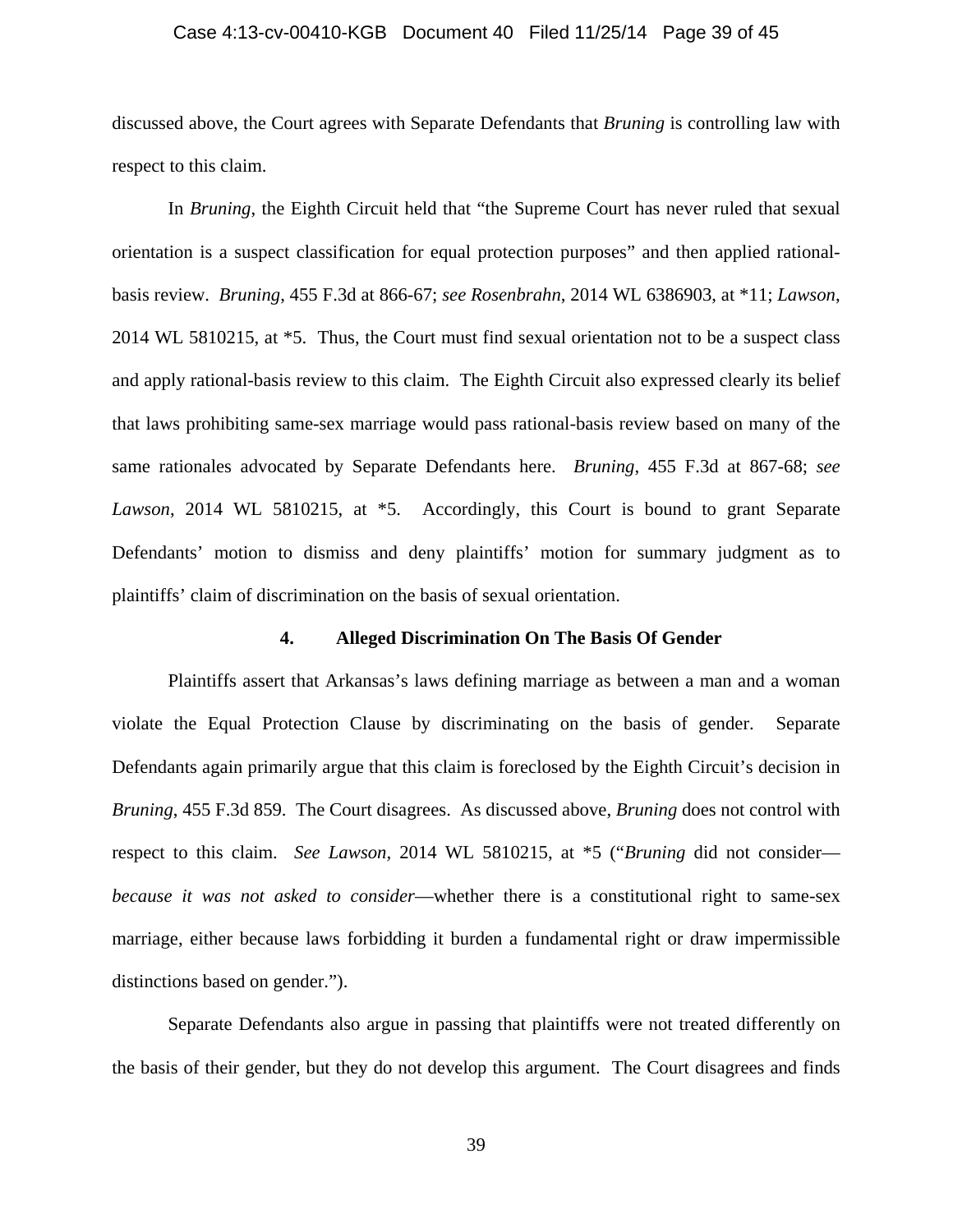#### Case 4:13-cv-00410-KGB Document 40 Filed 11/25/14 Page 40 of 45

that Arkansas's restriction on same-sex marriage is a classification on the basis of gender because only men may marry men and only women may marry women. *See Latta*, 2014 WL 4977682, at \*14 (Berzon, J., concurring) ("But for their gender, plaintiffs would be able to marry the partners of their choice."); *Rosenbrahn*, 2014 WL 6386903, at \*10 ("Because South Dakota's law, for example, prohibits a man from marrying a man but does not prohibit that man from marrying a woman, the complaint has stated a plausible claim for relief." (citation omitted)); *Lawson*, 2014 WL 5810215, at \*8 ("The State's permission to marry depends on the genders of the participants, so the restriction is a gender-based classification.").

That Arkansas's restriction on same-sex marriage imposes identical disabilities on men and women does not foreclose a claim that the laws discriminate based on gender. In *Loving*, the Supreme Court rejected the argument that anti-miscegenation statutes did not discriminate based on race because the statutes applied equally to African Americans and Caucasians. *Loving*, 388 U.S. at 8. That rationale applies here as well. *See Latta*, 2014 WL 4977682, at \*17 (Berzon, J., concurring) ("[I]t is simply irrelevant that the same-sex marriage prohibitions privilege neither gender as a whole or on average. Laws that strip *individuals* of their rights or restrict personal choices or opportunities solely on the basis of the individuals' gender are sex discriminatory . . . .").

Restrictions based on gender are subject to intermediate scrutiny. "The burden of justification is demanding and it rests entirely on the State." *Virginia*, 518 U.S. at 533. "The State must show at least that the [challenged] classification serves important governmental objectives and that the discriminatory means employed are substantially related to the achievement of those objectives." *Id.* (quoting *Miss. Univ. for Women v. Hogan*, 458 U.S. 718,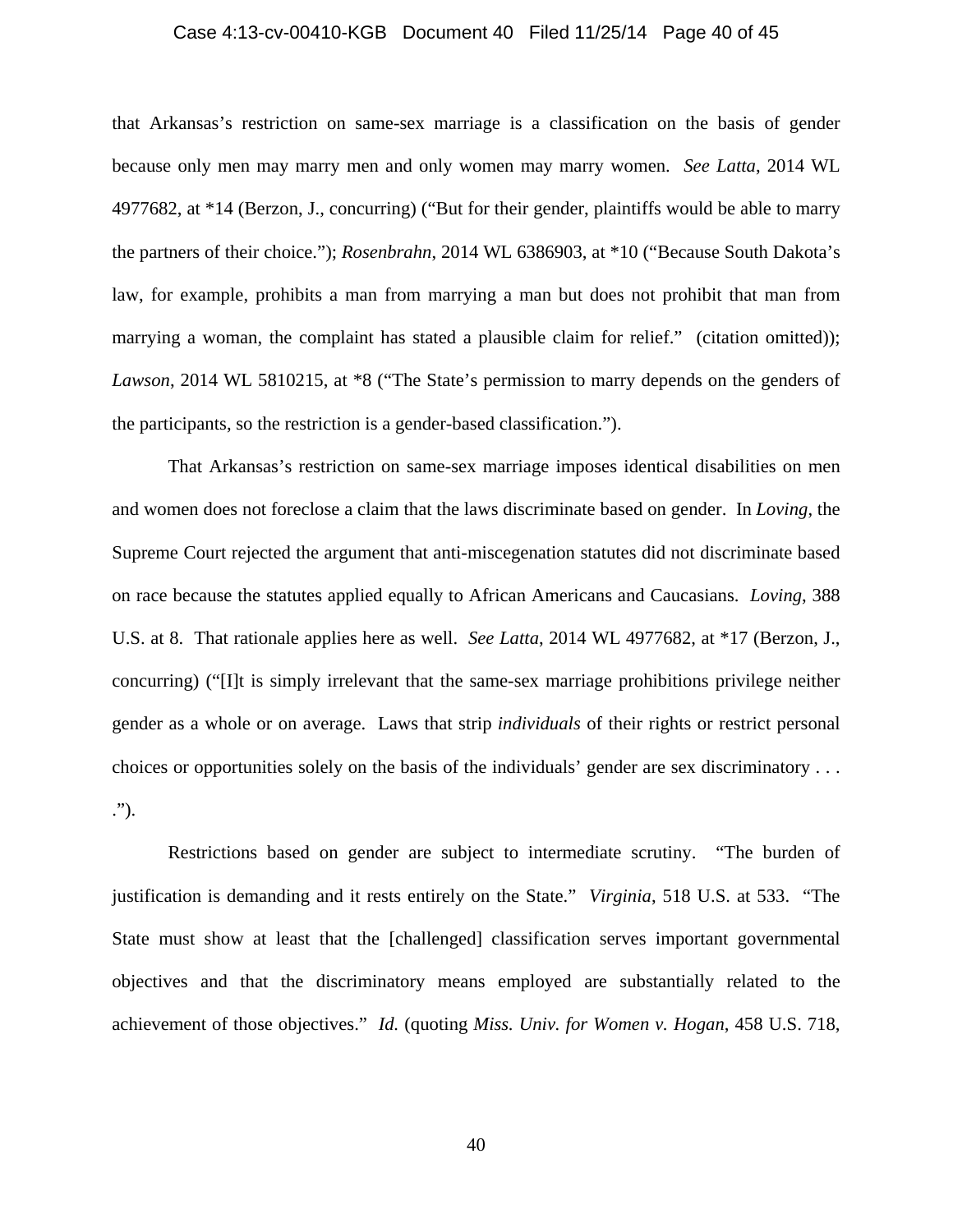#### Case 4:13-cv-00410-KGB Document 40 Filed 11/25/14 Page 41 of 45

724 (1982)) (internal quotation marks omitted). "The justification must be genuine, not hypothesized or invented *post hoc* in response to litigation." *Id.*

For the reasons discussed above regarding strict scrutiny, Separate Defendants' proposed reasons for Arkansas's marriage laws do not satisfy Separate Defendants' burden under intermediate scrutiny. Accordingly, the Court finds that Amendment 83 of the Arkansas Constitution and Arkansas Code Annotated §§ 9-11-107, 9-11-109, and 9-11-208 impose unconstitutional classifications on the basis of gender in violation of the Equal Protection Clause of the Fourteenth Amendment to the United States Constitution. The Court denies Separate Defendants' motion to dismiss and grants plaintiffs' motion for summary judgment on plaintiffs' discrimination on the basis of gender claim.

#### **IV. Remedy**

The Court declares that Arkansas's marriage laws—Amendment 83 of the Arkansas Constitution and Arkansas Code Annotated §§ 9-11-107, 9-11-109, and 9-11-208—violate the Due Process Clause and Equal Protection Clause of the Fourteenth Amendment to the United States Constitution by precluding same-sex couples from exercising their fundamental right to marry in Arkansas, by not recognizing valid same-sex marriages from other states, and by discriminating on the basis of gender.

The Jernigans and Austins request that this Court enjoin defendants from enforcing Amendment 83 and Arkansas Code Annotated §§ 9-11-107, 9-11-109, and 9-11-208 in a manner that denies plaintiffs the ability to marry in Arkansas or to have their valid out-of-state marriages recognized in Arkansas. The Jernigans separately request the Court to enter an injunction against Richard Weiss in his official capacity as Director of the Arkansas DFA and George Hopkins in his official capacity as Executive Director of the ATRS. Specifically, the Jernigans,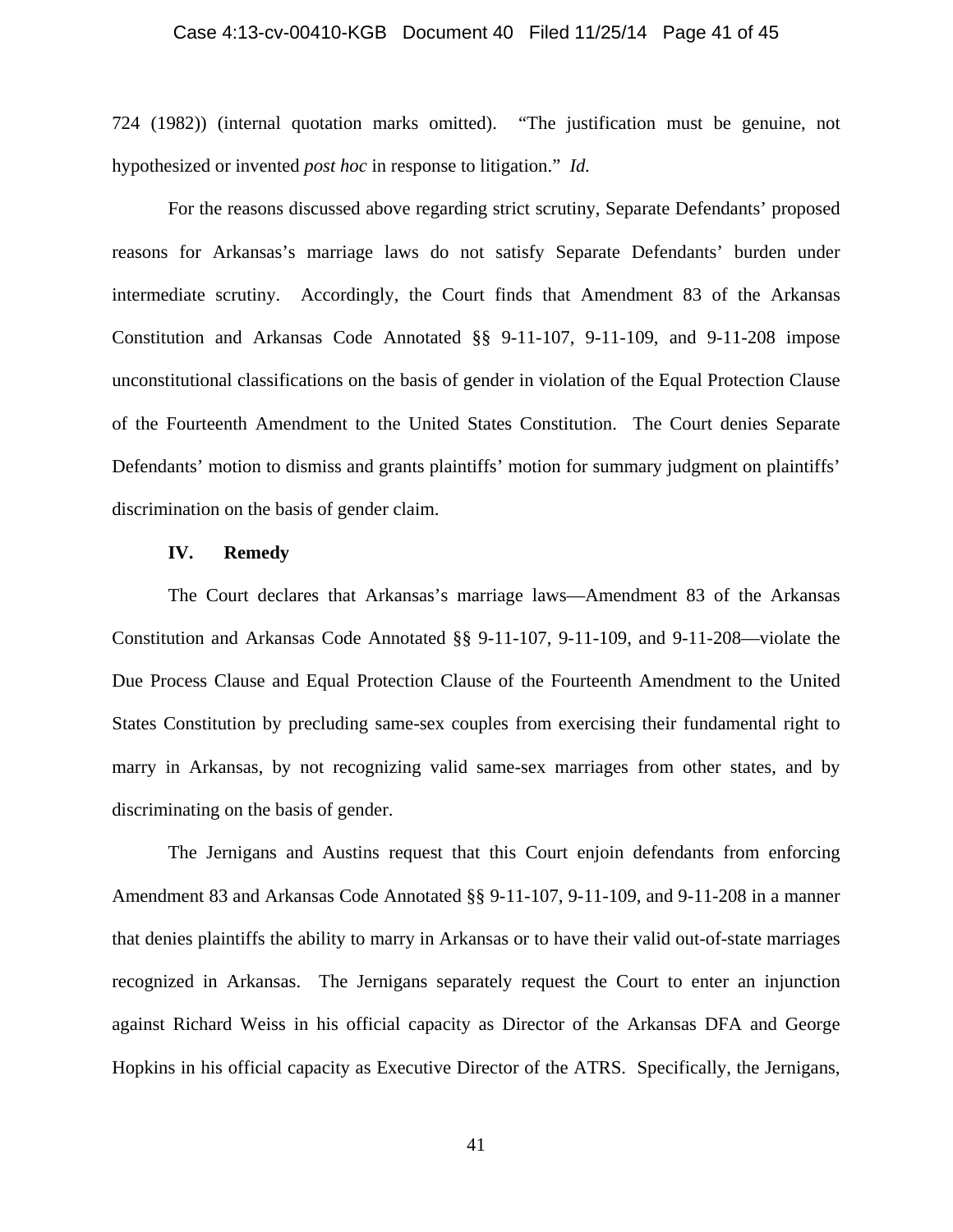#### Case 4:13-cv-00410-KGB Document 40 Filed 11/25/14 Page 42 of 45

who are validly married under Iowa law, ask this Court to enjoin Director Weiss from denying the Jernigans' joint tax returns and to enjoin Executive Director Hopkins from denying spousal benefits to Pam Jernigan according to the ATRS retirement plan.

"The standard for granting a permanent injunction is essentially the same as for a preliminary injunction, except that to obtain a permanent injunction the movant must attain success on the merits." *Bank One, Utah v. Guttau*, 190 F.3d 844, 847 (8th Cir. 1999). When determining whether to grant a motion for a preliminary injunction, this Court considers: (1) the threat of irreparable harm to the movant; (2) the balance between the harm to the movant and the injury that granting an injunction would cause other interested parties; (3) the public interest; and (4) the movant's likelihood of success on the merits. *Dataphase Sys. Inc. v. CL Sys.*, 640 F.2d 109, 114 (8th Cir. 1981).

The Court finds that the Jernigans and Austins are entitled to permanent injunctive relief. As stated above, this Court declares that Arkansas's marriage laws violate the Fourteenth Amendment to the United States Constitution. Therefore, the Jernigans and Austins have attained success on the merits as required for obtaining a permanent injunction. *See Guttau*, 190 F.3d at 847. The Court also finds that the Jernigans and Austins have met the other *Dataphase* factors. The Jernigans and Austins' inability to exercise their fundamental right to marry has caused them irreparable harm which outweighs any injury to defendants. *See Elrod v. Burns*, 427 U.S. 347, 373 (1976) (holding that deprivation of constitutional rights "unquestionably constitutes irreparable harm."). Moreover, as the Eighth Circuit has stated, "it is always in the public interest to protect constitutional rights." *Phelps-Roper v. Nixon*, 545 F.3d 685, 690 (8th Cir. 2008). Therefore, the Jernigans and Austins have met their burden for issuance of a permanent injunction.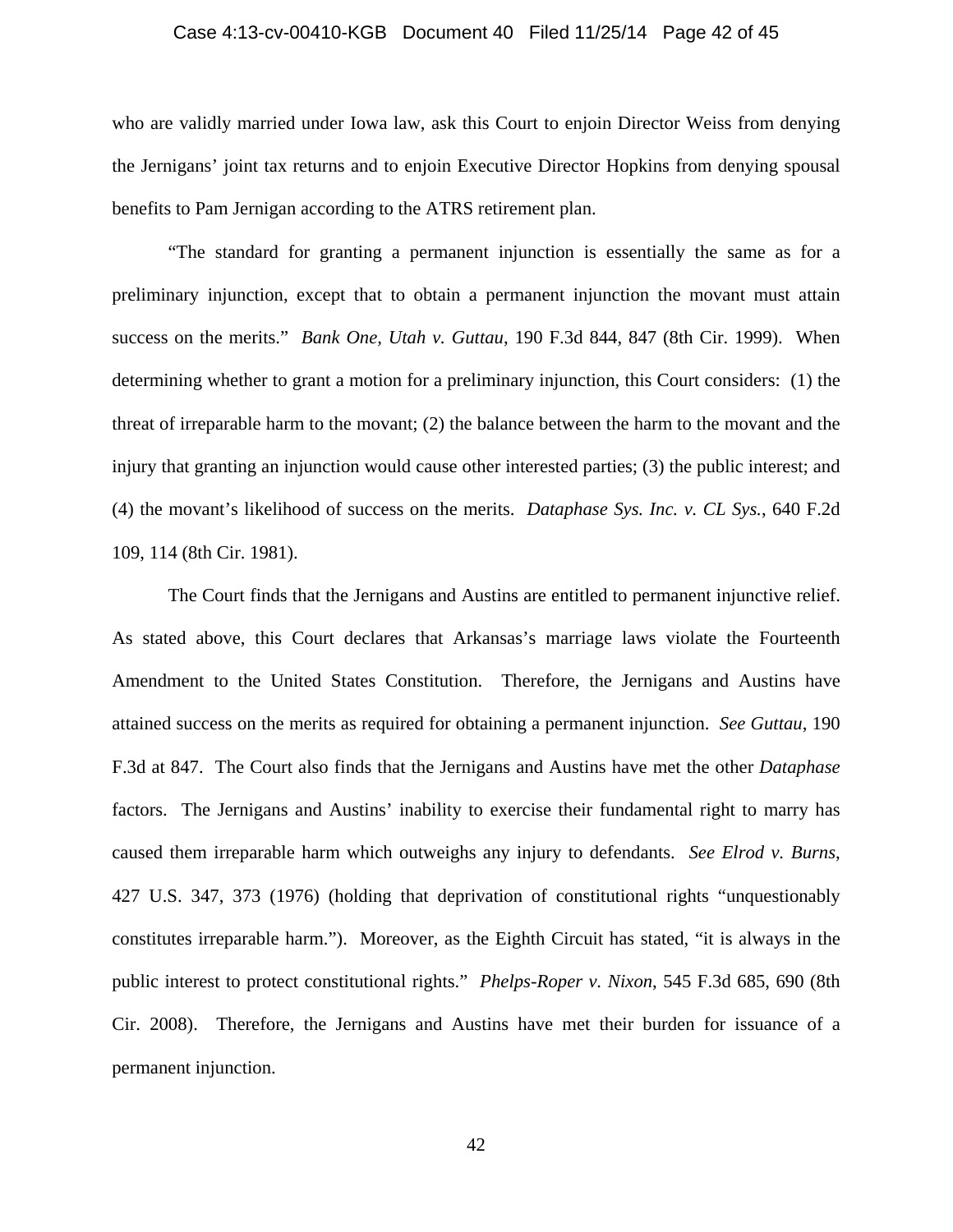#### Case 4:13-cv-00410-KGB Document 40 Filed 11/25/14 Page 43 of 45

Separate Defendants argue that the Jernigans and Austins may not seek to enjoin state officials from enforcing state laws. In support of that argument, Separate Defendants cite *Massachusetts State Grange v. Benton*, 272 U.S. 525 (1926). "[N]o injunction ought to issue against officers of a State clothed with authority to enforce the law in question, unless in a case reasonably free from doubt and when necessary to prevent great and irreparable injury." *Id.* at 527. The Court is satisfied that the defendants are clothed with authority to enforce the laws in question, that this case is reasonably free from doubt, and that an injunction is necessary to prevent the irreparable injury to the Jernigans and Austins.

In accordance with the Supreme Court's issuance of a stay in *Herbert v. Kitchen*, 134 S. Ct. 893 (2014), of a district court's injunction against enforcement of state marriage laws prohibiting same-sex marriage, this Court stays execution of this injunction pending the final disposition of any appeal to the Eighth Circuit Court of Appeals. If no timely notice of appeal is filed, this injunction shall take immediate effect upon the expiration of the time for filing a notice of appeal. *See, e.g.*, *Bostic v. Rainey*, 970 F. Supp. 2d 456, 484 (E.D. Va.), *aff'd*, 760 F.3d 352 (4th Cir. 2014), *cert. denied*, 135 S. Ct. 286 (2014); *Bishop v. United States ex rel. Holder*, 962 F. Supp. 2d 1252, 1297 (N.D. Okla.), *aff'd*, 760 F.3d 1070 (10th Cir. 2014), *cert. denied*, 135 S. Ct. 271 (2014).

#### **V. Conclusion**

For the foregoing reasons, the Court grants in part and denies in part Separate Defendants' motion to dismiss (Dkt. No. 17) and plaintiffs' motion for summary judgment (Dkt. No. 24). The Court grants in part plaintiffs' request for declaratory and injunctive relief and stays execution of the injunction pending the final disposition of any timely appeal to the Eighth

43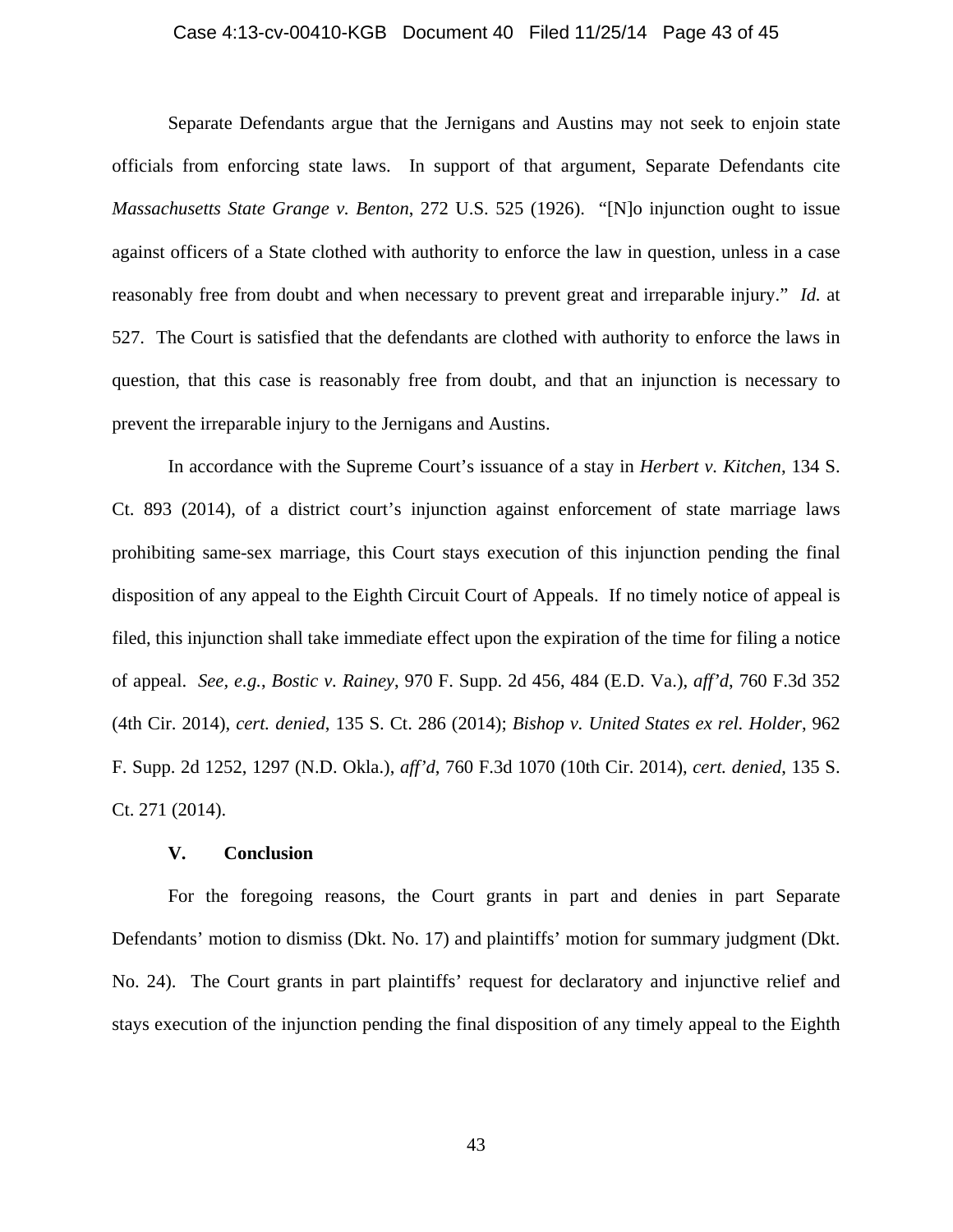Circuit Court of Appeals or until the time for filing a notice of appeal expires. Specifically, the Court:

- 1. Finds that all defendants were properly and timely served with plaintiffs' amended complaint;
- 2. Determines that this Court should not abstain from exercising its jurisdiction;
- 3. Determines that Separate Defendants are proper defendants in this suit and declines to dismiss them as immune from suit under the Eleventh Amendment;
- 4. Determines that *Baker v. Nelson*, 409 U.S. 810 (1972), does not foreclose this Court's consideration of the merits of plaintiffs' claims;
- 5. Determines that *Citizens for Equal Protection, Inc. v. Bruning*, 455 F.3d 859 (8th Cir. 2006), does not foreclose this Court's consideration of the merits of certain of plaintiffs' claims;
- 6. Determines that Amendment 83 of the Arkansas Constitution and Arkansas Code Annotated §§ 9-11-107, 9-11-109, and 9-11-208 restrict the Jernigans and Austins' fundamental right to marry and that the arguments advanced by Separate Defendants in support of such laws do not survive strict scrutiny, meaning the laws unconstitutionally deny consenting adult same-sex couples their fundamental right to marry in violation of the Due Process Clause and the Equal Protection Clause of the Fourteenth Amendment to the United States Constitution;
- 7. Declines to reach and dismisses plaintiffs' claims alleging a liberty interest protected by the Due Process and the Equal Protection Clauses of the Fourteenth Amendment to the United States Constitution and claims alleging a right to autonomy, family